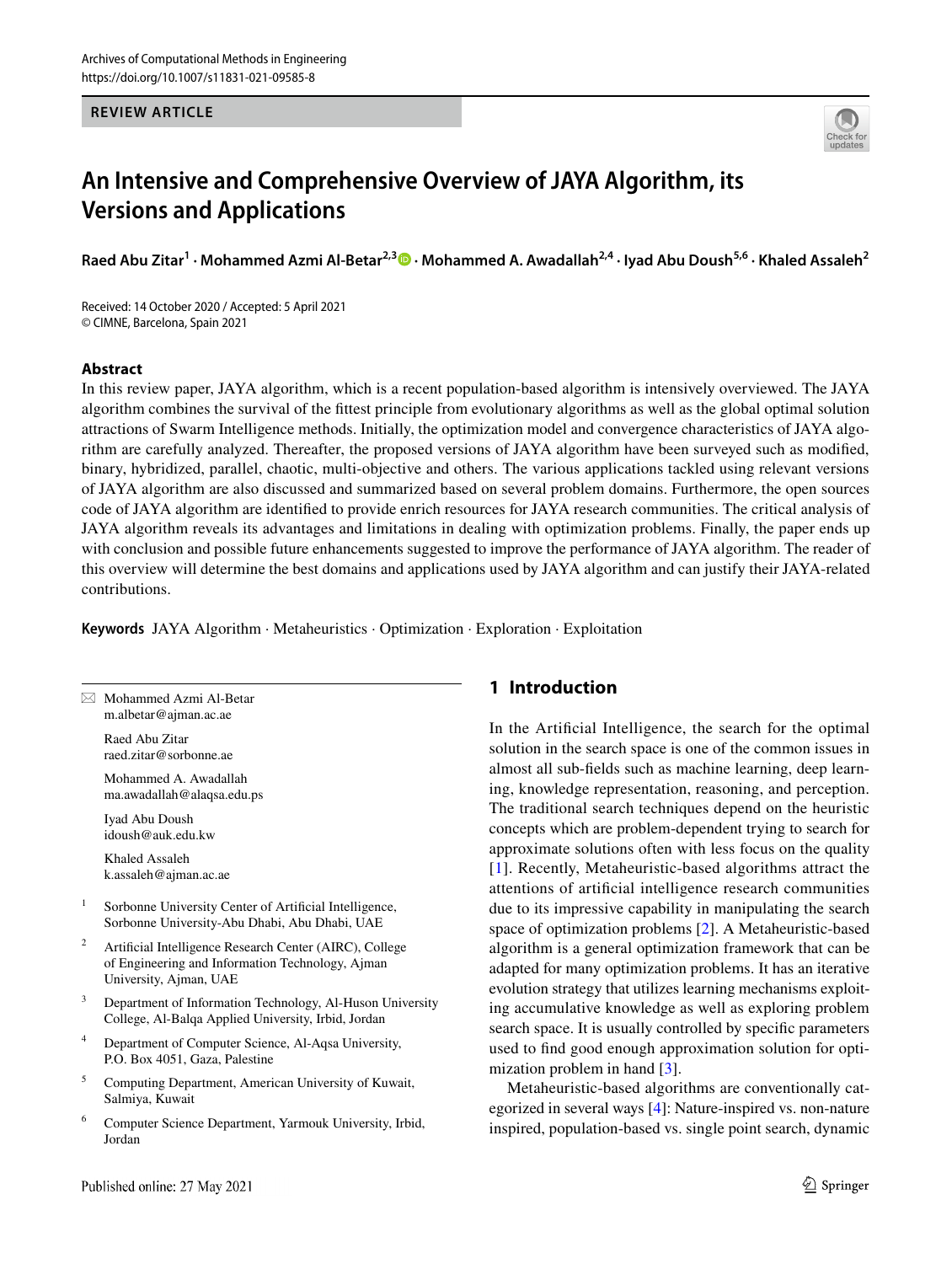vs. static objective function, single vs. various neighborhood structures, and memory usage vs. memory-less. Recently, the research community combined these algorithms in categories based on the natural inspirations of the Metaheuristic algorithm such as evolutionary algorithms (EAs), Local Search (LSA), Swarm intelligence , physical-based , chemical-based, and human-based algorithms [[5,](#page-24-4) [6\]](#page-24-5).

The traditional evolutionary algorithm is genetic algorithm (GA) which was proposed in 1970 by Holland and his students to emulate the biological concepts of survivalof-the-fittest [\[7\]](#page-24-6) . The initial population is evolved using recombination, mutation, and natural selection. Other EAs includes: Genetic Algorithm (GA) [\[7](#page-24-6)], Differential evolution (DE) [\[8](#page-24-7)], Evolutionary programming (EP) [\[9](#page-24-8)], Evolution strategies (ES) [[10\]](#page-24-9), Genetic Programming (GP) [[11](#page-24-10)], Probability-based incremental learning (PBIL) [\[12\]](#page-24-11), and Biogeography-Based Optimizer (BBO) [[13\]](#page-24-12).

The metaheuristic local search-based algorithms are initiated with a single solution. Iteratively, that solution is adjusted following a specific trajectory in the search space by moving to the neighbouring solution until a local optima is achieved. These algorithms are very strong in exploitation. The most popular local search algorithms are  $\beta$ -Hill Climbing [\[14](#page-24-13)], Simulated Annealing[\[15](#page-24-14)], Tabu Search [\[16](#page-24-15)], Iterated Local Search [\[17\]](#page-24-16), Variable Neighborhood Search [\[18\]](#page-24-17), and Greedy Randomized Adaptive Search Procedure (GRASP) [\[19](#page-24-18)].

The Swarm Intelligence (SI) are the third category of metaheuristic-based algorithms. This type of algorithms is stemmed by the idea of how the Swarm of animals survive, collaborate, communicate in their social behavior and follow the swarm leader. The earliest SI are Particle swarm optimization (PSO) [[20\]](#page-24-19) and Ant colony optimization (ACO) [[21\]](#page-24-20). The reminder of SI includes Artifical bee colony (ABC) [\[22](#page-24-21)], Firefly algorithm (FA) [\[23](#page-24-22)], Bat algorithm (BA) [[24](#page-24-23)], Flower pollination algorithm (FPA) [[25](#page-24-24)], Grey wolf optimizer (GWO) [[26](#page-24-25)], Krill herd algorithm (KHA) [\[27\]](#page-24-26), Moth-flame optimization algorithm (MFO) [[28\]](#page-25-0), and JAYA algorithm [[29\]](#page-25-1).

The physical-based category of metaheuristic algorithms emulate the physical phenomena happening in the universe. Examples of physical-based metaheuristic are Central force optimization (CFO) [[30](#page-25-2)], Gravitational search algorithm (GSA) [[31\]](#page-25-3), big bang–big crunch (BBBC) [[32\]](#page-25-4), electromagnetic field optimization (EFO) [[33\]](#page-25-5), water evaporation optimization (WEO) [[34\]](#page-25-6), Multi-verse optimizer (MVO) [[35](#page-25-7)], and thermal exchange optimization (TEO) [\[36\]](#page-25-8). The chemical-based metaheuristic category is inspired by the chemical process.These include Artificial chemical process (ACP) [\[37\]](#page-25-9), chemical reaction optimization (CRO) [[38](#page-25-10)], artificial chemical reaction optimization (ACRO) [[39\]](#page-25-11), gases Brownian motion optimization (GBMO) [\[40\]](#page-25-12), and chemotherapy science algorithm (CSA) [\[41](#page-25-13)]. Human-based metaheuristic algorithms simulate the intelligent behaviour in solving the problems. The most famous Harmony Search Algorithm (HSA) [[42\]](#page-25-14), Coronavirus herd immunity optimizer (CHIO) [[43](#page-25-15)], firework algorithm (FWA) [[44\]](#page-25-16), teaching–learningbased algorithm (TLBA) [[45\]](#page-25-17), and football game-inspired algorithm (FGIA) [\[46](#page-25-18)] Fig. [1.](#page-2-0)

A recent metaheuristic-based algorithm called JAYA algorithm combines the features of EA in terms of survivability for the fittest principle as well as SI in which the Swarm normally follow the leader during the search for optimal solution. JAYA algorithm is proposed by Rao [[29](#page-25-1)] in 2016 and gained a considerable interest from a wide variety of research communities due to its impressive characteristics: It is simple in concepts and easy-to-use. It has no derivative information in the initial search. It is a parameter-less algorithm. It is adaptable, flexible, and sound-and-complete. Therefore, JAYA algorithm has been tremendously utilized for a plethora of optimization problems in different domains such as Optimal Power Flow [\[47,](#page-25-19) [48](#page-25-20)], parameters extraction of solar cells [[49\]](#page-25-21), knapsack problems [\[50](#page-25-22)], virtual machine placement [[51](#page-25-23)], job shop scheduling [[52,](#page-25-24) [53](#page-25-25)], permutation flow-shop scheduling problem [\[54](#page-25-26)], reliability–redundancy allocation problems [[55\]](#page-25-27), team formation problem [[56](#page-25-28)], truss structures [\[57](#page-25-29)], facial emotion recognition [[58\]](#page-25-30), feature selection [\[59](#page-25-31)], Plate-fin heat exchanger [\[60](#page-25-32)], estimating Li-ion battery model parameters [\[61](#page-25-33)], etc.

Due to the complexity nature of some optimization problems and their rugged features in their search space, several researchers have modified the JAYA algorithm to improve their convergence behaviours. Some other researchers hybridize JAYA Algorithm with other powerful components borrowed from other optimization algorithms. Therefore, several variants of JAYA algorithm have been proposed such as binary JAYA [\[62\]](#page-25-34). self-adaptive JAYA algorithm [\[63,](#page-25-35) [64](#page-25-36)], elitism-based JAYA [[65](#page-25-37)], elitism-based self-adaptive multi-population JAYA algorithm [\[66,](#page-25-38) [67\]](#page-25-39), chaotic JAYA algorithm [\[64,](#page-25-36) [68\]](#page-25-40), Neural network JAYA algorithm [\[69,](#page-25-41) [70](#page-26-0)], hybridization with evolutionary algorithms [[71](#page-26-1), [72](#page-26-2)], hybridization with swarm intelligence algorithms [[73](#page-26-3)[–76](#page-26-4)], hybridization with physical-based algorithms [[55](#page-25-27)], and hybridization with other components [[77,](#page-26-5) [78](#page-26-6)].

In this review paper, an intensive but not exhaustive overview of the JAYA algorithms from different sides is provided: initially, the theoretical background are discussed and analyzed. The modified, hybridized and adapted versions of JAYA algorithm are then overviewed. The applications tackled by JAYA algorithms are summarized based on several categories. The reader of this overview will determine the domains and applications that used JAYA algorithm and how to justify their JAYA-related contributions. Furthermore, the open sources code of JAYA algorithm are identified to provide enrich resources for JAYA research communities. Accordingly, this paper will provide critiques and critical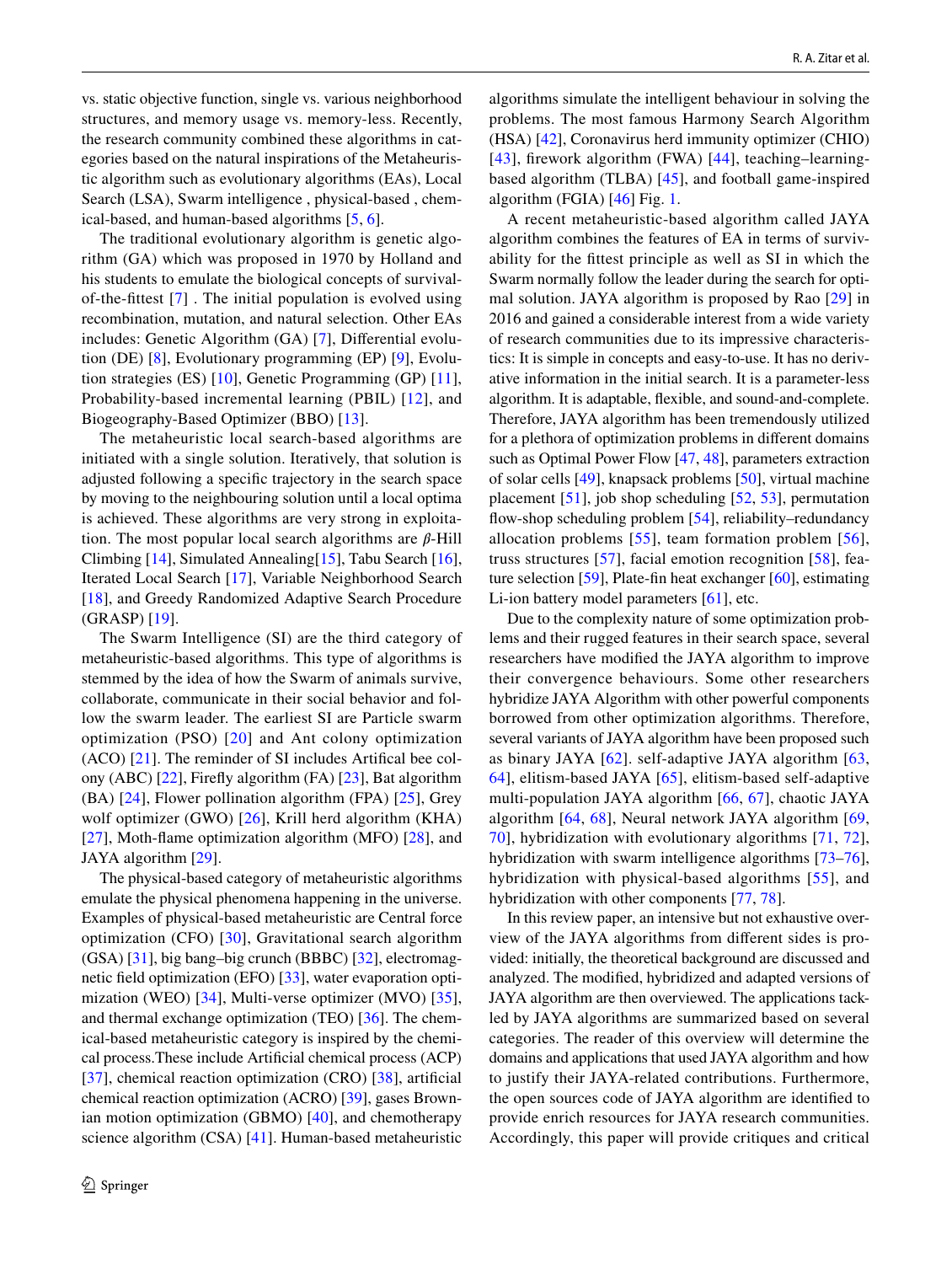

<span id="page-2-0"></span>**Fig. 1** The categories of Metaheuristic-based algorithms

analyses about the main pros and cons of JAYA algorithm. Finally, the conclusion of the existing JAYA algorithm contributions and the possible future directions to improve the performance and the applicability of using JAYA algorithm is provided.

The rest parts of this overview paper is arranged as follows: The timeline and the growth of the JAYA algorithm developments are skimmed in Sect.[2.](#page-3-0) The theoretical aspects of JAYA algorithm are provided in Sect.[3.](#page-5-0) The latest developments in terms of adaptation, modifications, hybridization of JAYA algorithm variants are given in Sect. [4](#page-9-0). The JAYA algorithm has been widely adapted for various real-world optimization applications which are extensively summarized in Sect. [5.](#page-18-0)The open source software prepared for JAYA algorithm is illustrated in Sect.[6.](#page-21-0) Critical analysis about the convergence behaviour of JAYA algorithm is provided in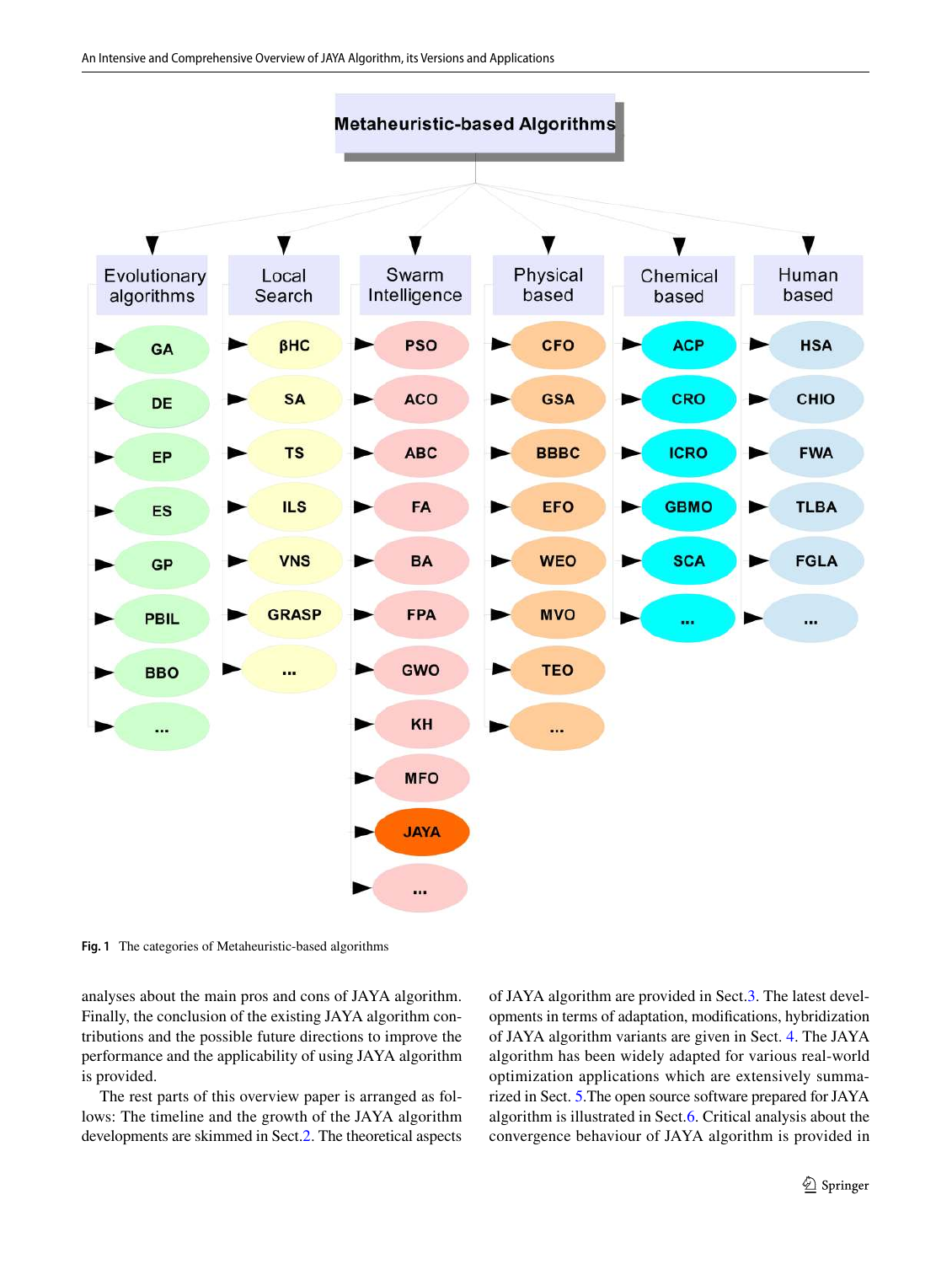<span id="page-3-2"></span><span id="page-3-1"></span>

Computer Science (27%)

Sect. [7.](#page-22-0) Finally, the overview paper is concluded and some future points are highlighted in Sect. [8.](#page-23-0)

## <span id="page-3-0"></span>**2 The Growth of JAYA Glgorithm in the Literature**

The growth and progression of JAYA algorithm is presented in this section with different perspectives. The JAYA algorithm is initially established in 2016. Since that time, the interest of the JAYA algorithm has rapidly increased. It has been published in well reputed journals, conferences, book chapters with high-prestige publishers such as ScienceDirect, Springer-Link, IEEEExplorer, IET Digital Library. IGI, Inderscience, MDPI, Hindawi, Taylor & Francis, Wiley, and many others as shown in Fig. [2.](#page-3-1)

The growth of the JAYA algorithm is also analyzed based on the topic against the number of publications per topic. Apparently, the highest number of publications is published in the Engineering topics which is equal to 338. The computer science topic has also gained tremendous publications with a number equal to 292. In the mathematics topics, JAYA-based algorithms are used 122 times to solve mathematical problems. Other topics used JAYA-based algorithms with large extension as shown in Fig. [3.](#page-3-2)

Also in this JAYA overview paper, the top 15 authors who published a number of documents using JAYA-based algorithms are given in Fig. [4.](#page-4-0) As can be noticed, the founder of JAYA algorithm has the most interest in solving optimization problems with 30 JAYA-based articles recorded in Scopus database.

The National Institutes of Technology in India has the most interest in JAYA-based algorithms with 47 published articles in different domains. The second-highest interest institutions which published 14 articles in JAYA-based algorithms are the University of Science and Technology Beijing at China and the Ton-Duc-Thang University at Vietnam . Other interested institutions are bar-charted in Fig. [5.](#page-4-1)

In another perspective, the country of India has published JAYA-based algorithms and its variants more than 140 times while country of china utilized the JAYA-based algorithms and its versions more than 35 times. In Fig. [6](#page-4-2), the usage of JAYA-based algorithms are bar-charted for 20 countries sorted in descending order based on the number of articles published. This data is extracted using Scopus database at 17-8-2020.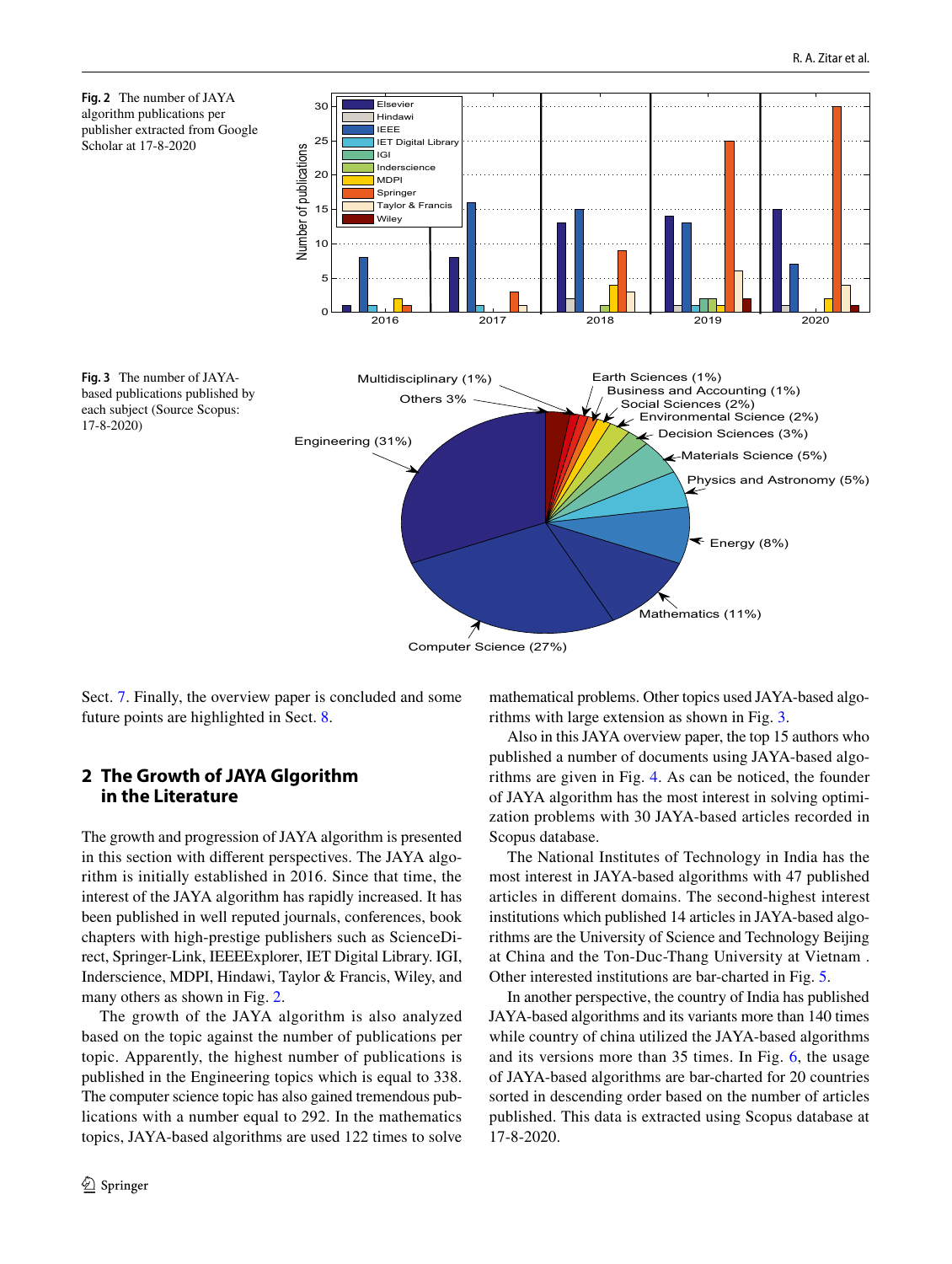<span id="page-4-1"></span><span id="page-4-0"></span>

<span id="page-4-2"></span>In order to provide a comprehensive overview for the growth of JAYA-based articles, the progression of the JAYA algorithms based on the number of articles published per year using most two popular databases, that are Scopus and Google Scholar, are bar-charted in Fig. [7](#page-5-1)a and b,

consecutively. Apparently year after year, the interest growth of JAYA-based algorithm has gradually increased. This data is extracted using Scopus and Google Scholar database at 17-8-2020.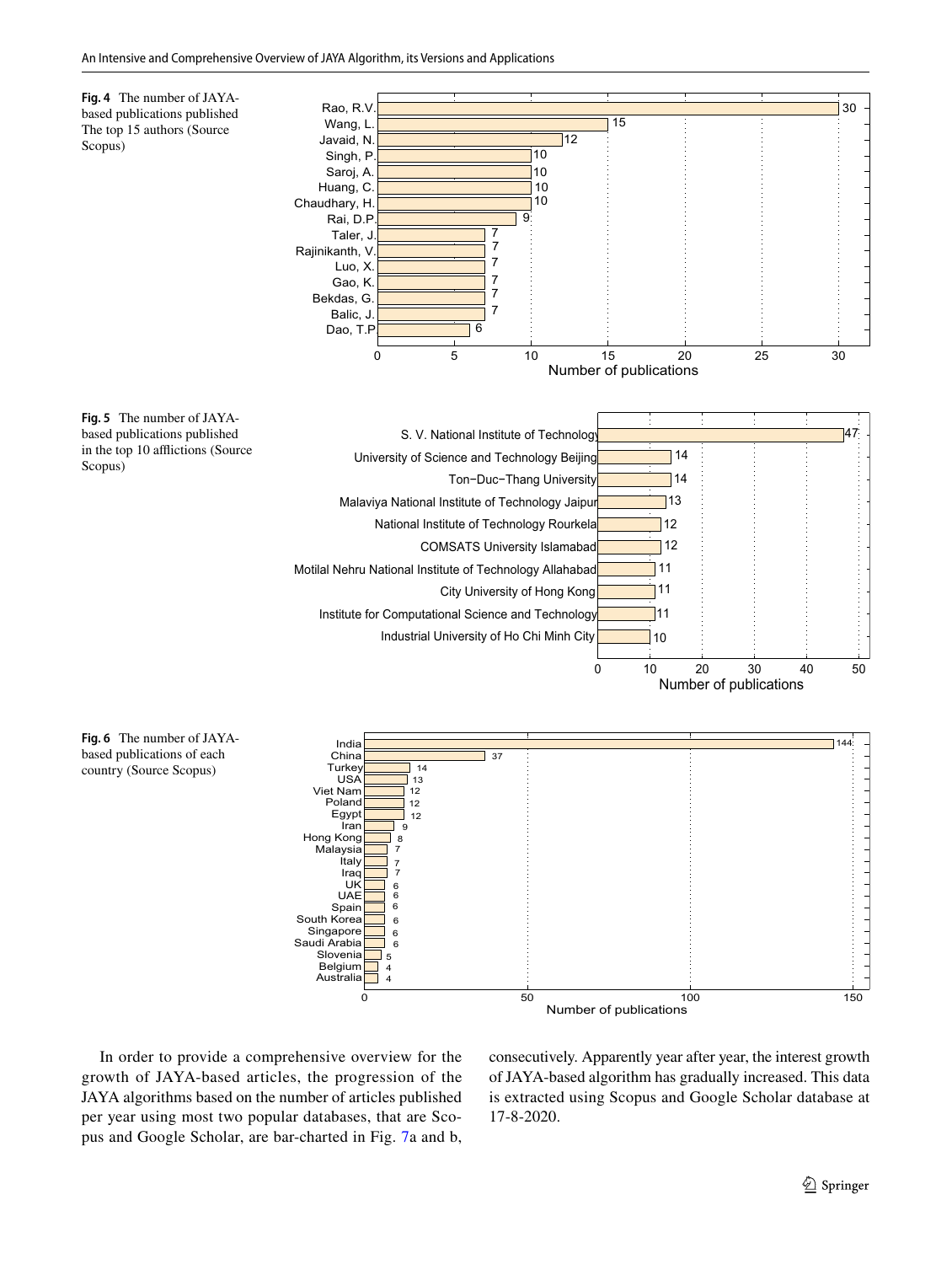

<span id="page-5-1"></span>**Fig. 7** The number of JAYA-based publications per year

## <span id="page-5-0"></span>**3 Basic Concepts of JAYA Algorithm**

JAYA algorithm is a recent population-based metaheuristic algorithm proposed by Rao [[29](#page-25-1)]. This section presents and analyzes JAYA algorithm in different optimization perspectives. Initially the inspiration of JAYA algorithm is provided. Thereafter, the procedural steps of JAYA algorithm are given. Finally, the exploration and exploitation capabilities of such algorithm are discussed.

## **3.1 Inspiration of JAYA Algorithm**

The JAYA algorithm was initially established to tackle constrained and unconstrained optimization functions. The JAYA term is Sanskrit in origin, it means "victory". This algorithm is a population-based metaheuristic combining the features of evolutionary algorithms and Swarm-based Intelligence. It is inspired by the natural behaviour of the "survival of the fittest" principle. This means that solutions in the JAYA population are being attracted toward the global best solutions and at the same time neglecting the worst solutions. In other words, the search process of the JAYA algorithm tries to get closer to success by reaching the global best solutions, and attempts to escape from failure by running out from the worst solutions. JAYA algorithm has several advantages over other population-based algorithms such as being easy to implement with no algorithm-specific parameters dependence (i.e., the population size, and maxi-mum number of iterations) [\[57](#page-25-29), [79](#page-26-7)].

#### **3.2 Procedural Steps of JAYA Algorithm**

In this overview paper, a new presentation based on the six procedural steps are presented for JAYA algorithm. These procedural steps can help the researchers of the optimization algorithms to use this algorithm easily. The procedural steps of JAYA algorithm are shown in flowchart of Fig. [8](#page-6-0). Furthermore, the pseudo-code of JAYA algorithm is provided



2018

(b) Google Scholar

 $46$ 

2017

 $\ddot{3}$ 

2016

106

2019

 $79$ 

2020

*Step*:1 Initialize the parameters of both JAYA algorithm and optimization problem. Initially the parameters of JAYA Algorithm are set in the initial stage of run. Interestingly, the JAYA algorithm has no control parameters. It has only two algorithmic parameters which are population size *N* and iteration numbers *T*. Normally the constrained problem modeled in the optimization context is as follows:

$$
\min f(\mathbf{x})
$$
  
S.t.  

$$
g_j(\mathbf{x}) = c_j \quad \forall j = (1, 2, ..., n)
$$

$$
h_k(\mathbf{x}) \le d_k \quad \forall k = (1, 2, ..., m)
$$

 $120$ 

 $100$ 

**80** 

60

 $40$ 

20

 $\Omega$ 

Number of publications

where  $f(x)$  is the objective function used to calculate the fitness value of the solution  $\mathbf{x} = (x_1, x_2, \dots, x_D)$  where  $x_i$ is a decision variable assigned by a value in the lower and upper bound range such that  $x_i \in [X_i^{\text{min}}, X_i^{\text{max}}]$ .  $g_j$  is the *j<sup>t</sup>h* equality constraints and  $h_k$  is the  $k$  inequality constraints. The problem variables, dimensions and related data are normally extracted for a benchmark dataset.

*Step* : 2 Constructing the initial population for JAYA. The initial solutions (or population) of JAYA algorithm are constructed and retained in the JAYA Memory (JM). Note that the *JM* is an augmented matrix of size  $N \times D$  as shown in Eq. [2](#page-5-2) where *N* is the number of solutions and *D* is the solution dimension. Conventionally, solution is randomly constructed:  $JM_{i,j} = X_j^{min} + (X_j^{min} - X_j^{max}) \times rnd$ ,  $∀i ∈ (1, 2, ..., N) ∧ ∀j ∈ (1, 2, ..., D)$ . *rnd* is a uniform function generates a random values between 0 and 1.

<span id="page-5-2"></span>
$$
\mathbf{JM} = \begin{bmatrix} x_1^1 & x_2^1 & \cdots & x_D^1 \\ x_1^2 & x_2^2 & \cdots & x_D^2 \\ \vdots & \vdots & \cdots & \vdots \\ x_1^N & x_2^N & \cdots & x_D^N \end{bmatrix} \begin{bmatrix} f(\mathbf{x}^1) \\ f(\mathbf{x}^2) \\ \vdots \\ f(\mathbf{x}^N) \end{bmatrix}
$$
(2)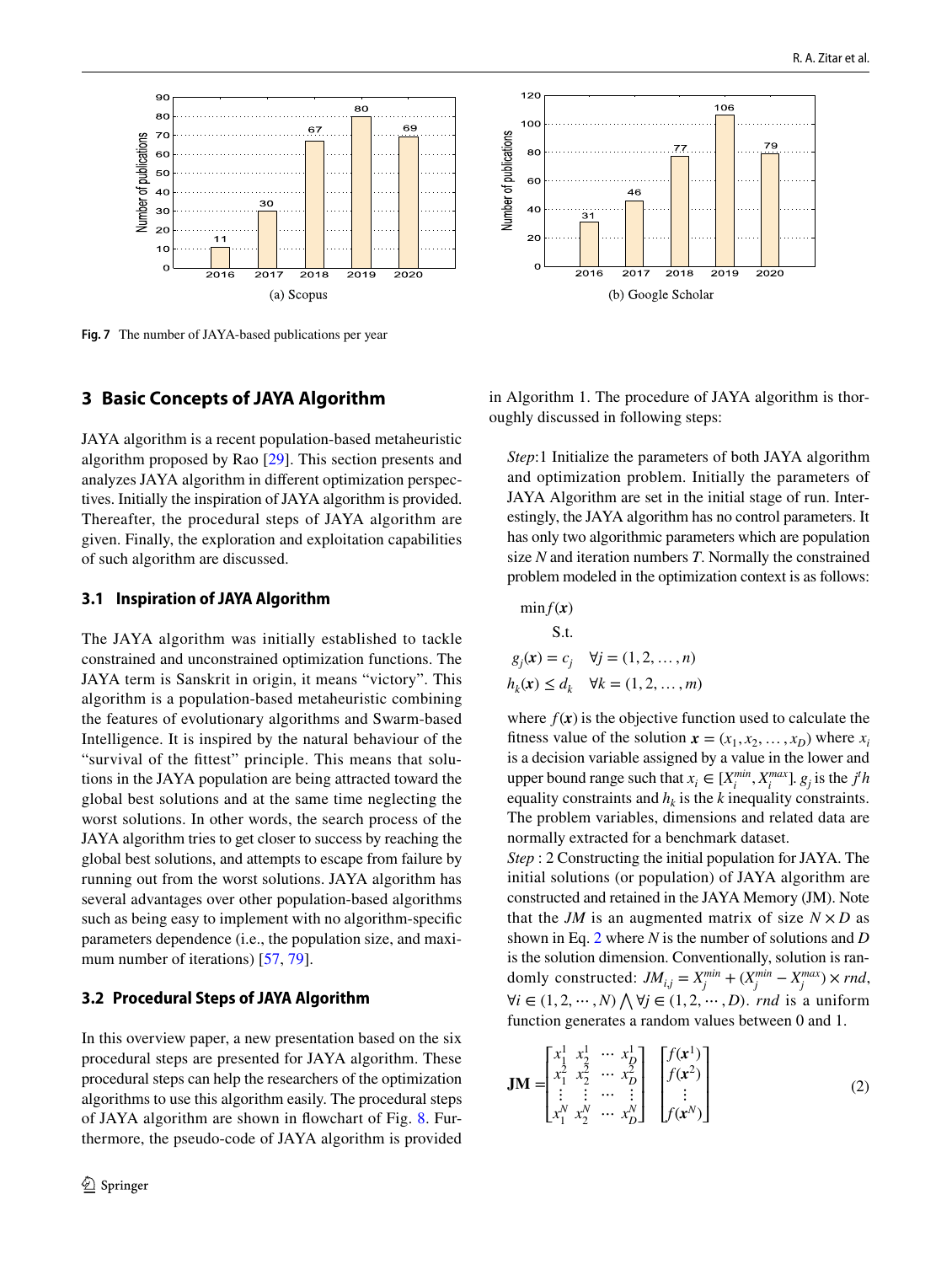<span id="page-6-0"></span>

The objective function  $f(x^i)$  for each solution is also calculated and the *JM* solutions are sorted in a ascending order based on their objective function values. Therefore, the best solution is  $x^1$  while the worst solution is  $x^N$ . *Step*: 3 JAYA Evolution process. Iteration by iteration, The decision variables of all solutions in the *JM* undergoes changes using JAYA operator formulated in Eq.[3.](#page-6-1)

$$
x_j'^i = x_j^i + r_1 \times (x_j^1 - |x_j^i|) - r_2 \times (x_j^N - |x_j^i|)
$$
 (3)

<span id="page-6-1"></span>Note that  $x_j^i$  is the new updated solution;  $x_j^i$  is the current solution.  $x_j^{j_i}$  is the modified value of the decision value  $x_j^i$ .  $r_1$  and  $r_2$  are two uniform functions generates a random value in the range of [0,1]. These generated random numbers are used to achieve the right balance between the exploration and exploitation processes. Note that  $x_i^1$  $\frac{1}{j}$  is the decision variable *j* in the best solution while  $x_j^N$  is the decision variable *j* in the worst solution. The distance between the decision variables of the best solution and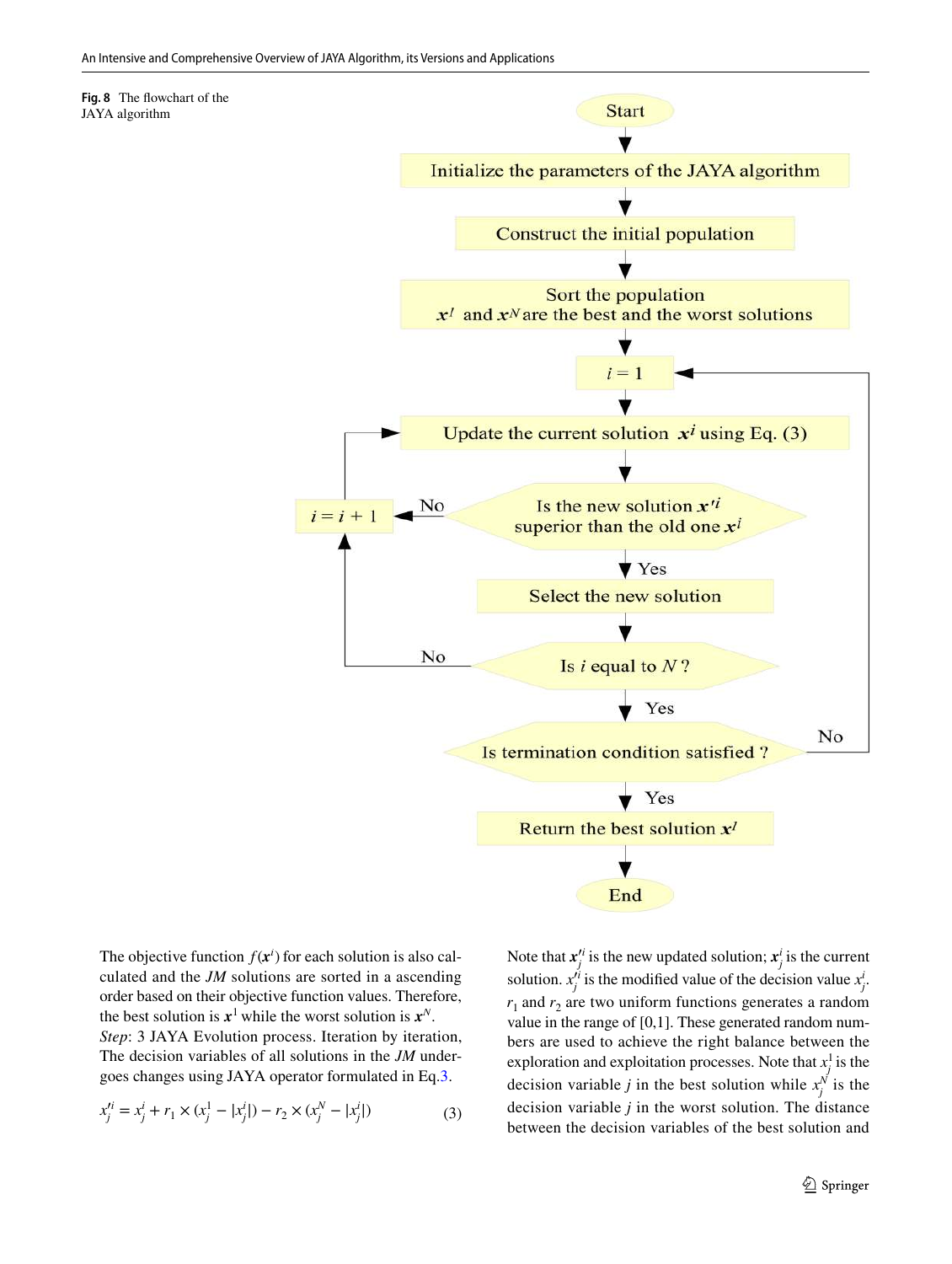the current one and the distance between the decision variable of the wort solution and current one determine the diversity control of the JAYA algorithm. Closer distance means higher exploitation and higher distance means higher exploration.

*Step*4: Update JM . The JM solutions at every iteration will be updated. The objective function value of the new

solution  $f(x^{i})$  is calculated. The current solution  $x^{i}$  will be replaced by the new solution  $x'^i$ , if  $f(x'^i) \leq f(x^i)$ . This process will be repeated as many as *N*.

*Step*: 5 Stop rule. The JAYA algorithm repeats Step 3 and Step 4 until the stopping rule which is sometimes the maximum number of iterations *T* is reached.

#### Algorithm 1 The pseudo-code of JAYA algorithm 1: Initialize the parameters of both JAYA algorithm and optimization problem  $(N, T, etc.).$ 2: Initialize a population of  $N$  solutions randomly. 3: Calculate  $f(X_i)$  $\forall i=1,2,\ldots,N$ 4: Sort the population:  $(x^1 \text{ and } x^N \text{ are the best and the worst solutions respectively).$ 5:  $t=1$ 6: while  $(t < T)$  do  $7:$ for  $i = 1, \dots, N$  do 8: for  $j = 1, \dots, D$  do  $9:$ Set  $r_1 \in [0,1]$  $10:$ Set  $r_2 \in [0,1]$  $x_j^{\prime i} = x_j^i + r_1 \times (x_j^1 - |x_j^i|) - r_2 \times (x_j^N - |x_j^i|)$  $11:$  $12:$ end for  $13:$ if  $f(x^i) \leq f(x^i)$  then  $\vec{x}^i = \vec{x}^{\prime\bar{i}}$  {Update process}  $14:$  $15:$ end if  $16:$ end for  $17:$  $t=t+1$ 18: end while

#### **3.3 Exploration vs. Exploitation in JAYA Algorithm**

It is worth to analyze the exploration and exploitation behavior of JAYA algorithm. Recall that the exploration and exploration are a common process in any metaheuristic-based algorithm. The success of any metaheuristic algorithm depends on its capability of achieving the right balance between wide range exploration of the search space regions and close near-by exploitation of the region to which explore. These two terms are contradictory in which the explorations refer to the ability of the algorithm to navigate not-visited search space regions while the exploitation refers to the ability of the algorithm to deeply search in the search space region to which it navigate. Normally, the exploration related to the random search while the exploitation related to the accumulative search.

In JAYA algorithm, there is only one operator called JAYA which is mathematically formulated in Eq. [3](#page-6-1). The exploration and exploitation process are achieved through the distance between the current value of the decision variables and the corresponding variable in the best and worst solution. As far as the distance is large, the exploration is getting higher. Normally, because the random nature of the initial population is high, the distance will be also higher, thus the exploitation is lower. In the final stage of search, the distance is very minimal due to identical population situation. Thus the search is more concentrate on exploitation rather than exploration. In order to show a clear visualization plot to draw such concepts, Fig. [9](#page-8-0) is an example of drawing the distance of the average value of the decision variables for 5 solutions in *JM* including best and worst. Each line represent the distance of one solution which is fluctuated in the initial search and all reach steady-state in the final course of runs. Note that the figure uses the Sphere mathematical function with  $D = 30$ .

The convergence behaviour is also studied and analyzed using the chart of the Sphere function  $(D = 5)$  shown in Fig. [10](#page-8-1). The trends in the plot represent the convergence behaviour (i.e., objective function value) of one solution over 60 iterations. As can be noticed, the fitness value of each solution begins with extremely high value and sharply reduced to reach equilibrium state where the optimal solution is located.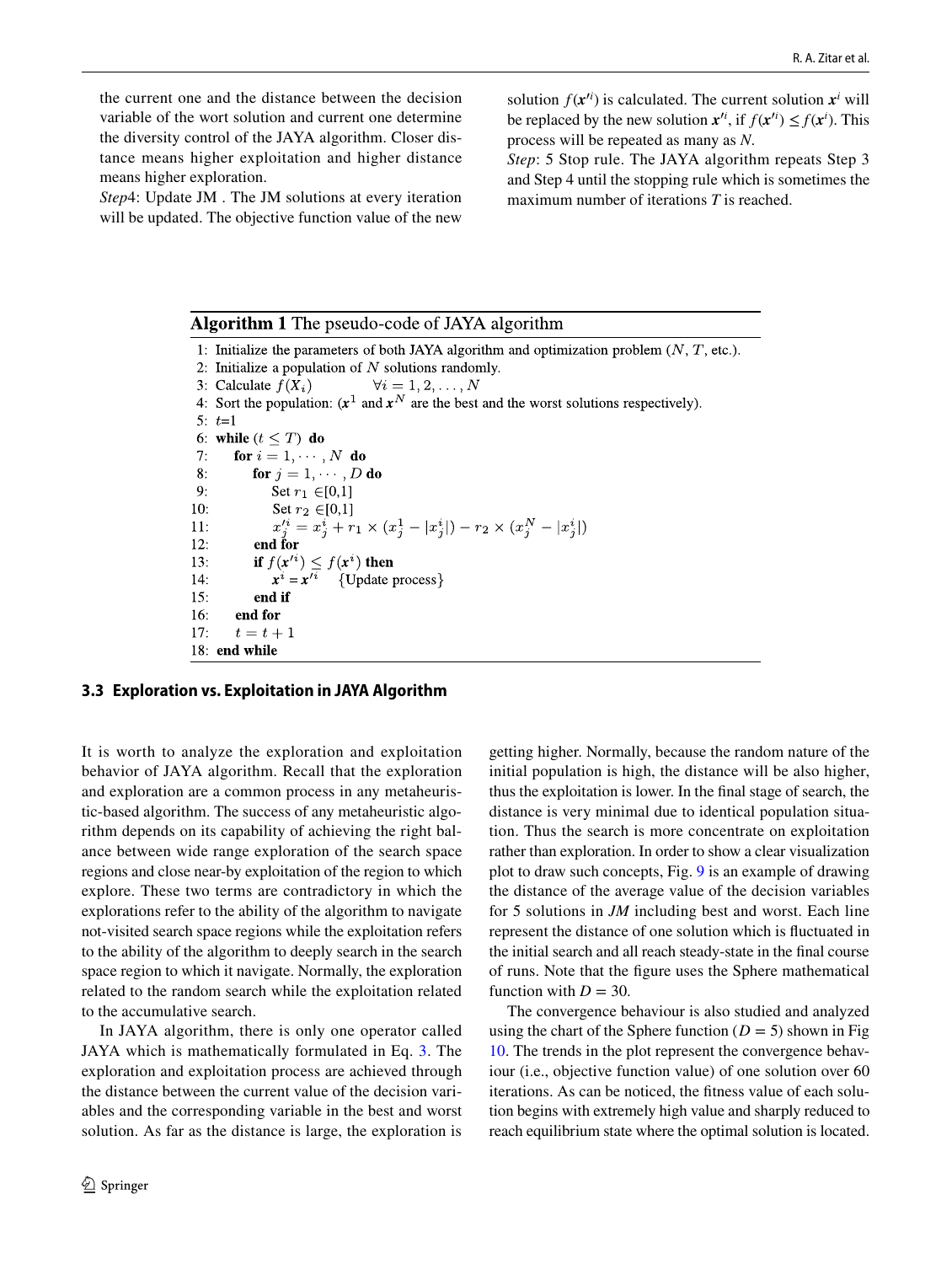<span id="page-8-1"></span><span id="page-8-0"></span>

<span id="page-8-2"></span>The hamming distance is normally calculated to show the distance between the JM solutions to measure the power of JAYA algorithm in controlling the diversity through the search process  $[80]$  $[80]$ . The Sphere function with  $D = 30$  is again used in JAYA algorithm with  $N = 5$ . The hamming distance is calculated over 60 iterations using 5 runs. Each run is a trend in the chart and the behaviour of hamming distance for all run are converged to the stagnation point in the final stage of search. This show that how the JAYA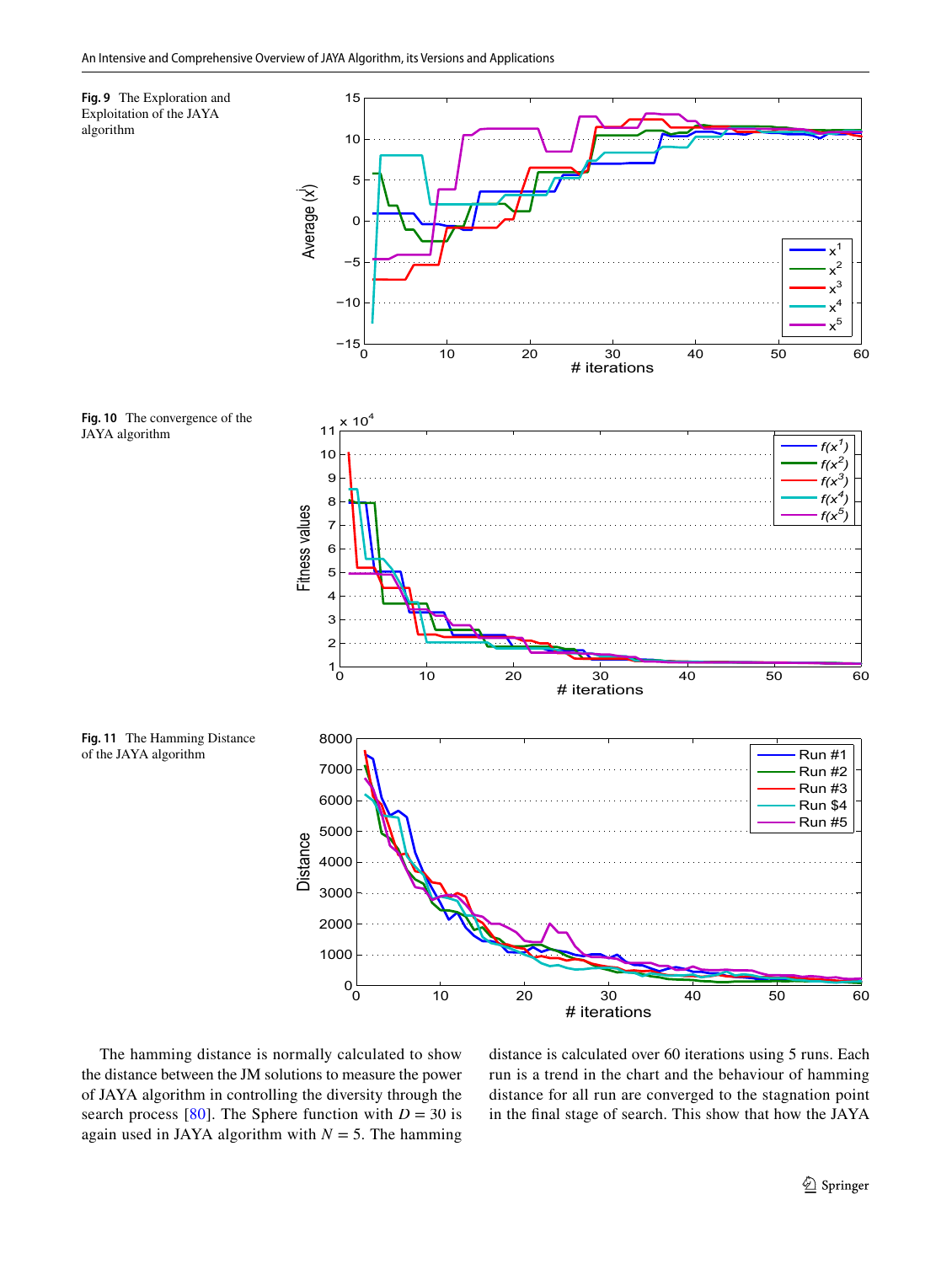|   | Initial population             |        |        |                                | Population after one iteration |        |                                |           | Population after 10 iterations |        |        |           |
|---|--------------------------------|--------|--------|--------------------------------|--------------------------------|--------|--------------------------------|-----------|--------------------------------|--------|--------|-----------|
| # | $x_1$                          | $x_2$  | $x_3$  | f(x)                           | $x_1$                          | $x_2$  | $x_3$                          | f(x)      | $x_1$                          | $x_2$  | $x_3$  | f(x)      |
| 1 | 0.0878                         | 0.0525 | 0.6876 | $-0.2965$                      | 0.3611                         | 0.2095 | 0.8664                         | $-1.2607$ | 0.0496                         | 0.5724 | 0.8302 | $-3.8014$ |
| 2 | 0.8828                         | 0.1017 | 0.6692 | $-0.3757$                      | 0.6904                         | 0.0869 | 0.8196                         | $-0.5361$ | 0.2279                         | 0.5303 | 0.8231 | $-3.7588$ |
| 3 | 0.8194                         | 0.5268 | 0.3575 | $-0.147$                       | 0.719                          | 0.5221 | 0.4476                         | $-0.306$  | 0.3139                         | 0.5789 | 0.8285 | $-3.7606$ |
| 4 | 0.4542                         | 0.4939 | 0.7534 | $-2.9553$                      | 0.4542                         | 0.4939 | 0.7534                         | $-2.9553$ | 0.1556                         | 0.5581 | 0.8275 | $-3.8034$ |
| 5 | 0.7246                         | 0.6125 | 0.3515 | $-0.1927$                      | 0.6633                         | 0.5802 | 0.5685                         | $-0.9269$ | 0.1282                         | 0.5823 | 0.8137 | $-3.7011$ |
|   | Population after 20 iterations |        |        | Population after 30 iterations |                                |        | Population after 39 iterations |           |                                |        |        |           |
| # | $x_1$                          | $x_2$  | $x_3$  | f(x)                           | $x_1$                          | $x_2$  | $x_3$                          | f(x)      | $x_1$                          | $x_2$  | $x_3$  | f(x)      |
| 1 | 0.1816                         | 0.5588 | 0.8455 | $-3.8549$                      | 0.1553                         | 0.5803 | 0.8515                         | $-3.8402$ | 0.119                          | 0.5547 | 0.8506 | $-3.8624$ |
| 2 | 0.1652                         | 0.5525 | 0.8445 | $-3.8549$                      | 0.1605                         | 0.5434 | 0.8627                         | $-3.8455$ | 0.1007                         | 0.5517 | 0.8531 | $-3.8621$ |
| 3 | 0.1616                         | 0.5486 | 0.8458 | $-3.8557$                      | 0.1629                         | 0.5592 | 0.8511                         | $-3.8607$ | 0.1187                         | 0.5554 | 0.8509 | $-3.8625$ |
| 4 | 0.1501                         | 0.5538 | 0.8447 | $-3.8562$                      | 0.1501                         | 0.5538 | 0.8447                         | $-3.8562$ | 0.1186                         | 0.5556 | 0.8514 | $-3.8626$ |
| 5 | 0.159                          | 0.5486 | 0.8436 | $-3.8528$                      | 0.0389                         | 0.5495 | 0.8489                         | $-3.8566$ | 0.1052                         | 0.5538 | 0.8518 | $-3.8626$ |

<span id="page-9-1"></span>**Table 1** Optimal results for Hartman test function using JAYA algorithm

Bold font refers to the best results

algorithm can control the diversity during the search (see Fig. [11\)](#page-8-2).

## **3.4 Illustrative Example of JAYA Algorithm**

In order to provide a clear picture of how the convergence behaviour of JAYA algorithm, HARTMANN 3-dimensional function is used. This function is as follows:

min 
$$
f(\mathbf{x}) = -\sum_{i=1}^{4} c_i \exp\left(-\sum_{j=1}^{3} a_{ij} (x_j - p_{ij})^2\right)
$$

where  $x_i \in [1, 3]$  and the global optima is  $-3.86$ . As shown in Table [1,](#page-9-1) the population size is 5. The five solutions together with their objective function values are recorded in the 1st, 2nd, 10th, 20th , 30th , 39th iterations. As can be noticed, the distance between the decision variables of the initial population is large. Iteration by iteration, this distance is gradually reduced until the global optima is reached at iteration #39. This proves that the JAYA Algorithm is tending to be explorer in the initial search and tends to be exploiter at the final stage of run.

## <span id="page-9-0"></span>**4 Recent Variants of JAYA Algorithm**

JAYA is a flexible algorithm that is simple in nature but very efficient in action [[81\]](#page-26-9). It is a population-based search algorithm that is originally established for continuous search spaces. It has been modified to be workable as discrete or focuses on local search in addition to the global search. Many variants and hybridization of JAYA algorithm have been introduced to upgrade its efficiency and effectiveness.

Some applications require new variants of JAYA algorithm to be used. In the following sections, several variants of JAYA are discussed for different problems.

#### **4.1 Modified Versions of JAYA Algorithm**

The modified versions of JAYA are introduced. The summarized variants concerns with modifying some of the parameters or operators of JAYA. Those modifications do not constitute major change in the JAYA algorithm mechanism rather that minor changes. This is to add more ability to JAYA to achieve better balance between exploration and exploitation for the complex search spaces of different applications. The modified variants of JAYA include binary JAYA algorithm, Discrete JAYA algorithm, Chaotic JAYA algorithm, Adaptive JAYA algorithm, multi-population JAYA algorithm, parallel JAYA algorithm, Fuzzy-based JAYA algorithm, and others.

#### **4.1.1 Binary JAYA Algorithm**

As aforementioned, the JAYA algorithm is produced for continuous search space. The JAYA algorithm is modified to work on optimization problems with binary search space. There are several examples in literature that presents binary JAYA in one way or another. The binary JAYA could be blended with some other transfer functions to achieve the required results based on the applications being tackled [[59,](#page-25-31) [62](#page-25-34), [82](#page-26-10)[–84](#page-26-11)].

In [\[62](#page-25-34)], authors manged to produce a genuine versions of binary JAYA algorithm called 'JAYAX'. The X-OR operator is used to discretize the decision variables into binary. The proposed method is evaluated against 15 benchmark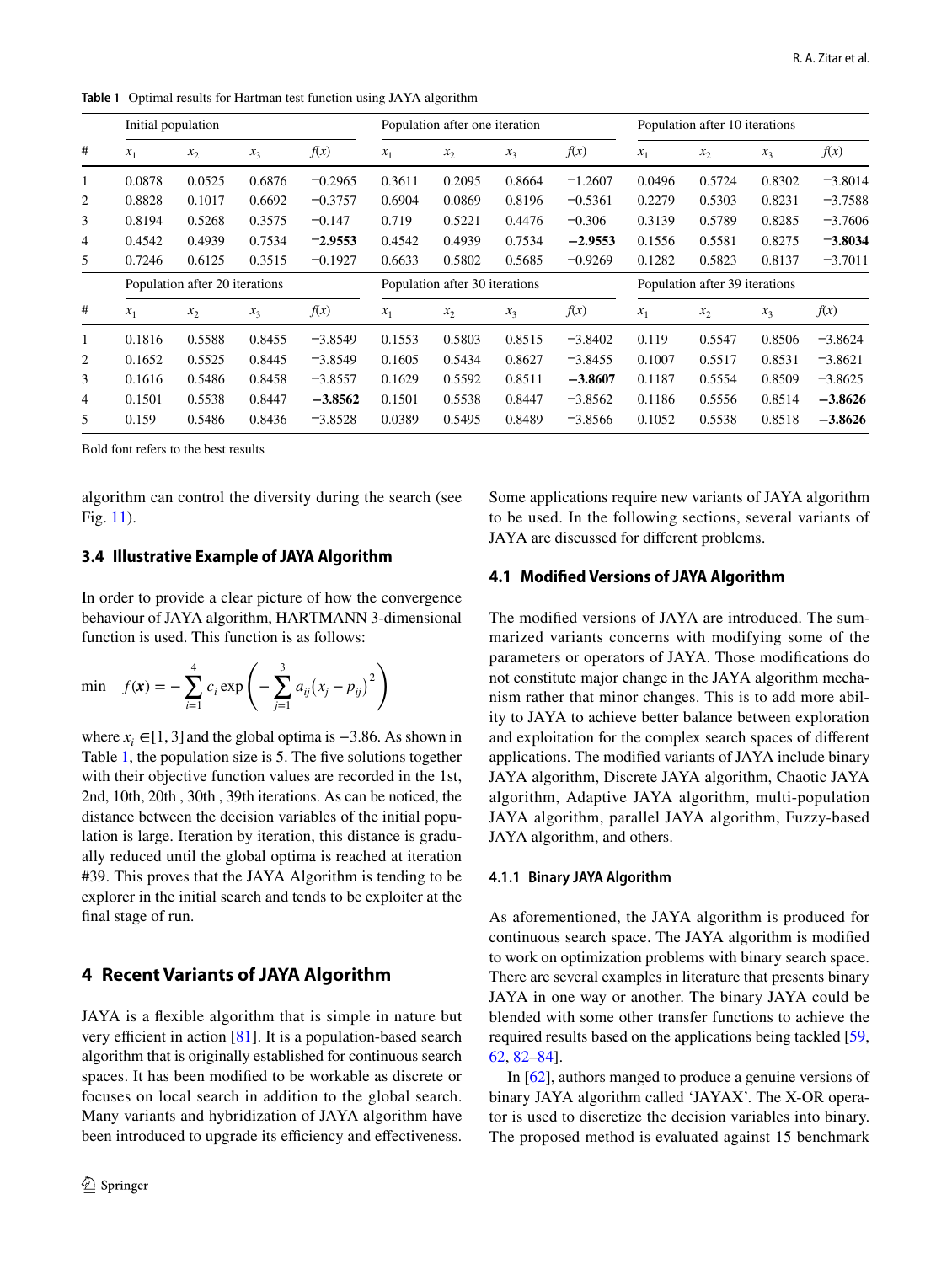functions established in IEEE-CEC2015. The results were better than those produced by other comparative methods. In another study [\[83](#page-26-12)], a new binary version of JAYA algorithm is proposed for feature selection problems. Naive Bayes and Support Vector Machine are used to evaluate the resulting feature subsets using different text corpus data sets. Their proposed method proved its efficiency against other existing works.

For feature selection, a new variant of binary JAYA algorithm is proposed [\[59](#page-25-31)]. The JAYA algorithm is modified by using S-shape transfer method to normalize the continuous values into elements with [0,1]. The proposed method is evaluated using 22 data sets extracted from UCI data repository. The binary JAYA algorithm produced very fruitful results. A new version for feature selection problem to predict transient stability assessment of power systems is also tackled using binary JAYA algorithm [\[82\]](#page-26-10). The phasor measurement units (PMUs) data is used to evaluate their proposed 'binJAYA' algorithm and yield a very promising results.

In [[84](#page-26-11)], commitment to economic unit is a large-scale mix-integer optimization problem that calls for strong and effective instrumentation. At the other hand, the environmental effect of power dependent generation is rapidly gaining attention because of the global warming phenomenon and its urgency. This calls for the production of renewable resources. In this article, the twofold economic and commitment to the emissions unit are made into a single objective issue. To solve this, a new binary JAYA optimization is proposed and incorporated with the process of lambda iteration. The proposed binary JAYA method is inspired by the JAYA evolution and generates binary bits from a v-shape transfer function. Numerical study demonstrates the significant improvement of the binary JAYA in regarding the convergence speed for solving unit commitment problem.

#### **4.1.2 Discrete JAYA Algorithm**

The JAYA algorithm is also modified to manipulate the discrete search space of different constrained and unconstrained real world applications with discrete decision variables [[54,](#page-25-26) [85](#page-26-13), [86](#page-26-14)].

The flexible job shop re-scheduling problem is tackled using a discrete version of JAYA algorithm and called DJaya. Two heuristics are used to build efficient initial solutions [[86\]](#page-26-14). Thereafter, five local search-based operators are used to improve the convergence behaviour of DJaya. For evaluation process, seven real-world experimented cases with various scales from pump re-manufacturing are used and the results are very competitive when compared with some state-of-the-art algorithms.

Another paper with modified JAYA algorithm for dealing with discrete search space is proposed by Degertek et. al. [[85\]](#page-26-13). It has been modified to solve truss structures under stress and displacement constraints with huge search space including many local minima. Their proposed algorithm is denoted as 'DAJA'. Instead of using the best and worst solution in JAYA algorithm, each candidate solution is updated using the descent directions in its neighborhood for evolution process. Their proposed method is measured using a collection of seven benchmark problems which showed the superiority of DAJA over other state-of-the-art metaheuristic algorithms.

In [[54\]](#page-25-26), another discrete version of JAYA algorithm is adapted for permutation flow-shop scheduling problem. The aim of this study was to minimize the make-span. The procedural steps of the solution method include: 1) a random priority is allocated to each job in a permutation sequence, and 2) the job priority vector is converted to job permutation vector using the Largest Order Value (LOV) concept. The performance of this JAYA algorithm is compared with other five algorithms using two benchmark datasets. The experimental results show that the JAYA algorithm is an efficient algorithm for solving permutation flow-shop scheduling problems.

Singh, Prem, and Himanshu Chaudhary [[87](#page-26-15)] introduced a discreate version of JAYA algorithm for optimum twoplane balancing of the threshing drum. In their algorithm, the continuous solutions are converted to discrete solutions using discrete constraints of predefined values of design variables. The efficiency of their algorithm is tested using a model of the threshing drum supported on bearings. Simulation results showed that this algorithm is more efficient than GA and PSO in terms of solution quality and computational time.

A modified version of JAYA algorithm is presented by Singh, Prem, and Himanshu Chaudhary [\[88\]](#page-26-16) for solving mixed-variable optimization problems. In their algorithm, the continuous variables remain in the continuous domains, while continues domains of discrete and integer variables are converted into discrete and integer domains. This is done by applying bound constraint of the middle point of corresponding two consecutive values of discrete and integer variables. The performance of the modified JAYA algorithm is evaluated using five data sets of mixed-variable optimization problems. Simulation results showed that the modified JAYA algorithm is more efficient and easier to use than other comparative methods.

#### **4.1.3 Chaotic JAYA Algorithm**

In chaotic map theory, the chaos is a random-orientation, deterministic strategy exists in dynamic systems with nonlinear in nature. This dynamic system is non-converging, non-period and bounded. The chaos is normally utilized as the source of randomness which works in as a simple deterministic dynamical system. Chaos use different chaotic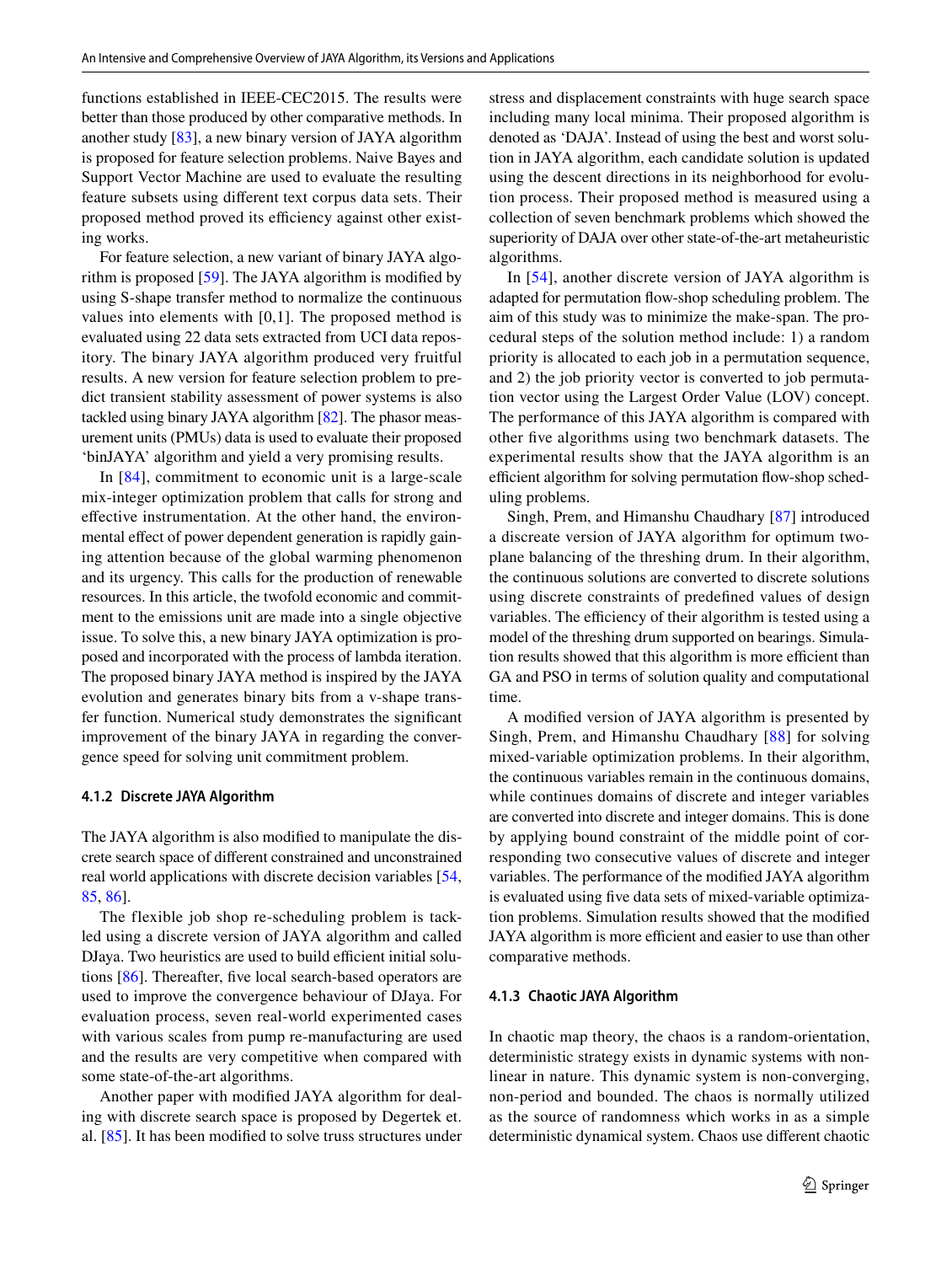maps each with special mathematical equation to possess the sequence of elements regularly. By means of this, the chaos will help optimization methods to explore the problem search space more widely and dynamically. The theory of chaos is integrated in JAYA algorithm to improve its diversity control [[64,](#page-25-36) [68,](#page-25-40) [89–](#page-26-17)[91\]](#page-26-18).

The authors in [[91](#page-26-18)] introduces a novel chaotic JAYA algorithm for unconstrained numerical optimization, called C-Jaya algorithm. In C-Jaya, three new mutation strategies integrated with the original JAYA algorithm in order to enhance to the global and local search capabilities, and thus solving the problem of premature convergence. Experimentally, the performance of the C-Jaya is tested using sixteen benchmark functions with various dimensions. In comparison with the original JAYA algorithm, it can be seen that the performance of C-Jaya algorithm has faster global convergence, better solution quality, and most robust than the original JAYA algorithm. In comparison with other algorithms, the results show that the performance of the C-Jaya algorithm is superior than others in the convergence speed and solution quality in accordance to almost all the test functions.

Another chaotic JAYA algorithm is introduced by Yu et al. [[89](#page-26-17)] for solving the economic load dispatch problems. Their algorithm is called multi-population based chaotic JAYA algorithm (MP-CJAYA). In, MP-CJAYA, the multipopulation method and chaotic optimization algorithm are integrated with the original version of JAYA algorithm to guarantee the best solution of the problem. The population is divided into a set of sub-populations with the same size in order to enhance the exploration and exploitation abilities. The chaotic concept is adopted on each sub-population during the search to keep searching for the global optima. Five case studies are used for evaluation purposes. The experimental results show that the performance of the MP-CJAYA performs better than the original version of JAYA algorithm, as well as the chaotic version of JAYA algorithm in all case studies. In comparison with other algorithms in the literature, the performance of the MP-CJAYA algorithm outperforms the other algorithms in all case studies.

In [[68](#page-25-40)], the authors presented a logistic chaotic JAYA algorithm (LCJAYA) for parameters identification of photovoltaic cell and module models. In LCJAYA algorithm, a logistic chaotic map strategy and a chaotic mutation strategy are introduced into the solution updating phase of JAYA algorithm. The aim of this modifications is to enhance the population diversity, as well as empower the balance of the exploration and exploitation abilities of the JAYA algorithm. The performance of the LCJAYA algorithm evaluated using two datasets with different PV models. The simulation results show that the performance of the LCJAYA algorithm outperforms the original version of the JAYA algorithm, and other four algorithms from the literature in terms optimization accuracy and reliability.

In another study by Ravipudi et al. [[64\]](#page-25-36), they applied three versions of JAYA algorithm for to synthesize linear antenna arrays. These versions are the original version of JAYA algorithm. Self-adaptive Jaya algorithm (SJaya) and Chaotic-Jaya (CJaya) algorithm. In, SJaya, the size of the population is adopted automatically during the search in order to manipulate diversity. In CJaya, the Chaotic rule is integrated with the JAYA algorithm in order to improve the convergence speed and to solve the problem of getting stuck in local optima. The three JAYA-based algorithms are tested using two datasets with different formulations. The simulation results show that the performance of the three JAYAbased algorithms perform better than the other optimization algorithms.

#### **4.1.4 Adaptive JAYA Algorithm**

The adaptive parameter concept in the optimization context refers to as the automatically tuning parameters during the search process by the algorithm. In JAYA algorithm, there is no control parameters while it has two algorithmic parameters which are population size *N* and maximum number of iterations. Therefore, the adaptive versions of JAYA algorithm are proposed to adapt the population size during the search.

A self-adaptive JAYA algorithm is presented in [[92](#page-26-19)]. In this algorithm, the size of the population is automatically adapted in order to enhance the convergence rate of the JAYA algorithm. This algorithm is used for optimal design of cooling tower from economic facets. Six different cases of mechanical draft cooling tower are used to evaluate this algorithm. The performance of the self-adaptive JAYA algorithm is compared with the original version of JAYA and three other comparative methods. The results illustrate that the self-adaptive JAYA algorithm outperforms others in terms of the solution quality, convergence rate, and CPU time. The same authors applied the same self-adaptive JAYA algorithm for optimal design of thermal devices [\[63\]](#page-25-35). The simulated results demonstrated that the self-adaptive JAYA algorithm is efficient for solving such problems by getting results better than six of the other comparative methods. In another study, the same self-adaptive JAYA algorithm is used for the design and optimization of plate-fin heat exchanger with superior results $[60]$ .

In [[64](#page-25-36)], the same self-adaptive JAYA algorithm is employed to synthesize linear antenna arrays. This algorithm is tested using five case studies of syntheses of linear antenna arrays. The results of the self-adaptive JAYA algorithm are compared with the original version of JAYA algorithm, chaotic JAYA algorithm, as well as eight other comparative methods. The simulation results show the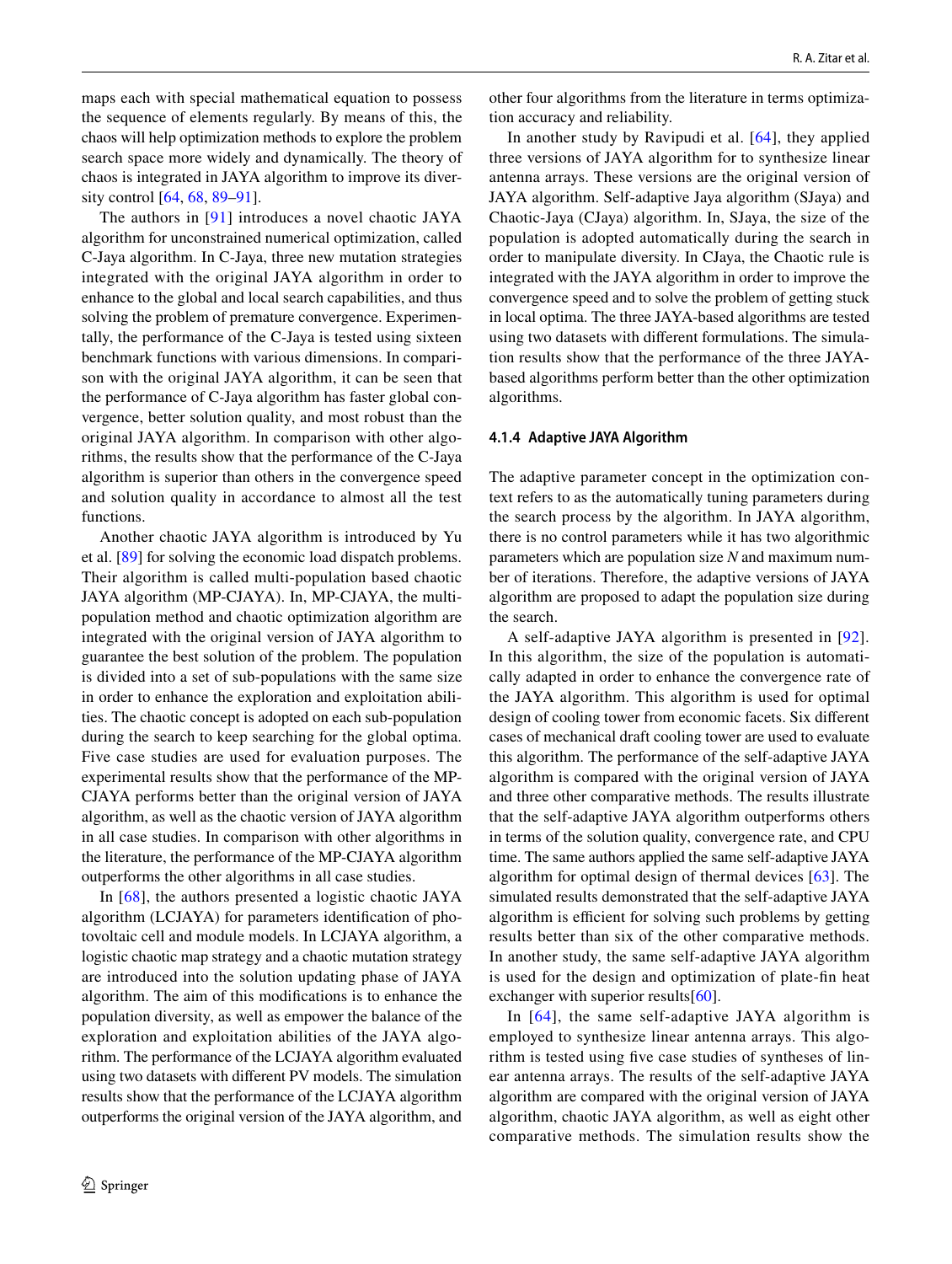performance of the self-adaptive JAYA algorithm is similar to the performance of chaotic JAYA algorithm in almost all cases. Furthermore, the self-adaptive JAYA algorithm obtained superior results in comparison with other comparative methods in terms of the solution quality and convergence speed.

#### **4.1.5 Fuzzy‑Based JAYA Algorithm**

Many variants of Jaya are integrated with fuzzy controllers for the purpose of optimizing different parameters of those fuzzy controllers. That resulted in better performance of those controllers as demonstrated in works such as [\[93](#page-26-20)]. For example, in [[76\]](#page-26-4), one of the most popular and flexible control algorithms in the design of motion control is the fuzzy logic system. In certain instances, the design of the fuzzy controller is focused on individual and professional experience. Trial and error is used to establish the membership roles and the rule base itself . In recent years, there has been a growing interest in optimizing the fuzzy logic controller with numerous methods influenced by meta-heuristics. This paper focuses on the optimisation of a fuzzy controller applied to nonlinear structures. In certain instances, the problem is developed on the basis of the assumed linear behaviour, although objective functions and output parameters are interpreted in relation to the model have nonlinear responses. The optimisation algorithm is based on ant-lion optimizer implementation and JAYA algorithm as a hybrid process.

#### **4.1.6 Elitism‑Based JAYA Algorithm**

In order to control the diversity behaviour of JAYA algorithm and utilize the survival of the fittest principle of natural selection in more proper manner, the JAYA algorithm is modified to elite some strong solutions to drive the search toward optimality.

Raut et al. [[65](#page-25-37)] introduced an improved elitist-based JAYA algorithm for simultaneous network reconfiguration with distributed generation (DG) allocation. In their algorithm, the elitist-based concept is integrated with the JAYA algorithm by replacing the worst solutions with elites in order to avoid local trapping. The update equation is modified based on neighbourhood search and a linear decreasing inertia weight in order to better balance between the exploitation and the exploration abilities of JAYA algorithm. The effectiveness of their algorithm is tested using 33-bus and 69-bus distribution systems on four different case studies. Simulation results show the superiority of their algorithm in comparison with the original version of JAYA algorithm, bit-shift operator based particle swarm optimization, fireworks algorithm, genetic algorithm, and harmony search algorithm in terms of active power loss reduction, voltage profile improvement and loadability enhancement.

Rao et al. [\[94](#page-26-21)] presented an elitist version of JAYA algorithm for economic optimization of shell-and-tube heat exchanger (STHE) design. Their approach is named elitist-Jaya algorithm. In elitist-Jaya algorithm, the elitism concept is used during every loop iteration in which the worst solution is duplicated by the elite solution(s). The parameters of the elitist-Jaya algorithm are studied using different settings to find the best settings. The efficiency of their algorithm is evaluated using three different problems of STHE. The simulation results illustrated the efficiency of the elitist-Jaya algorithm against GA, PSO, ABC, ICA, CSA, FFA, ITHS, CI, and GSA algorithms in terms of the solution quality and the CPU time.

Another elitist version of JAYA algorithm is proposed in [\[95](#page-26-22)], named Elitist-Jaya algorithm.This algorithm is applied for design optimization of shell-and-tube and plate-fin heat exchangers. The Elitist-Jaya algorithm is designed to simultaneously optimize the total annual cost and effectiveness of the heat exchangers. This algorithm is evaluated using two case studies of heat exchange problem. The impact of the three parameters of the Elitist-Jaya algorithm (population size, maximum iterations, and elite size) are experimentally studied using different settings. The simulation results illustrated the power of this algorithm against the genetic algorithm, and the modified TLBO in getting the optimum solutions within few iterations.

#### **4.1.7 Other Modified Versions of JAYA Algorithm**

There are other trials for improving the performance of JAYA algorithm to be inline with the search space of the optimization problem on hand.

Rao et al. [[96\]](#page-26-23) introduced a new modified version of JAYA algorithm for wind farm layout optimization. This algorithm is called multi-team perturbation-guiding Jaya (MTPG-Jaya) algorithm. The MTPG-Jaya algorithm utilized multiple teams being guided by different perturbation equations on a single set of population in order to explore the problem search space. Each team is triggered to enhance the same set of the population. The perturbation equation of the worst performing team is modified using the knowledge of the best teams. This knowledge includes the solution fitness value and the boundary violations of solutions. The MTPG-Jaya algorithm is evaluated using optimization test functions and three cases of wind farm layout optimization. Simulation results showed that the performance of the MTPG-Jaya algorithm is better than or competitive to the original version of JAYA algorithm and other comparative algorithms. In another study, the adaptive version of the MTPG-Jaya algorithm is presented in [[97,](#page-26-24) [98\]](#page-26-25). In this algorithm, the number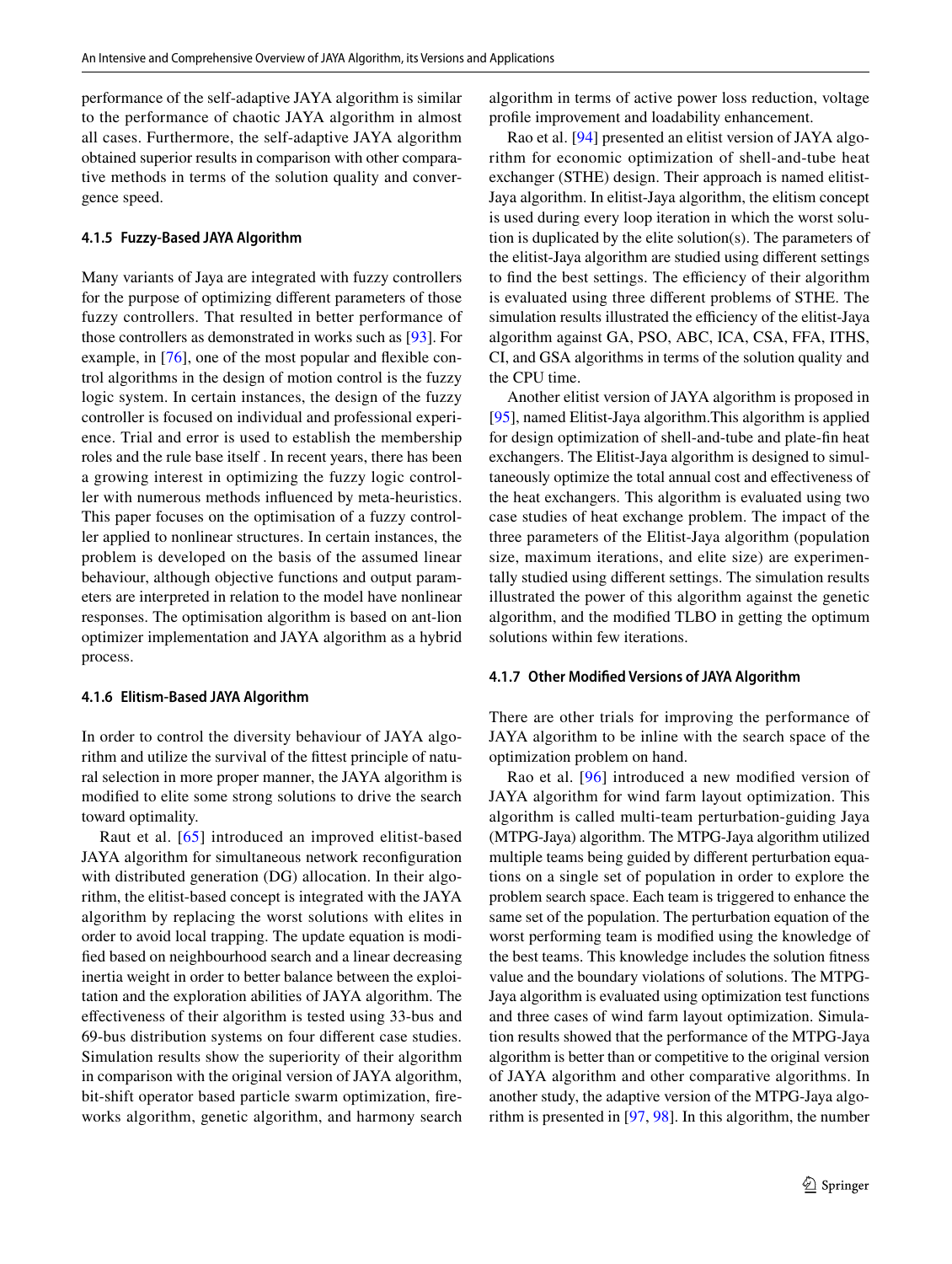of teams is adapted in order to efficiently explore the search space based on convergence performance.

Yu et al. [[99\]](#page-26-26) proposed a performance-guided JAYA (PGJAYA) algorithm to estimate the parameters of PV cell and module models. In PGJAYA, the solution performance in the population is qualified based on probability. Then, each solution self-adaptively select different evaluation mechanisms that are designed to strike the balance between exploration and exploitation abilities during the search process. The qualified performance is used to select the exemplar to establish the promising search direction. Finally, the self-adaptive chaotic perturbation mechanism is utilized to explore better solutions around the global best for replacing it with the worst ones. This is to improve the quality of the whole population. Simulated results showed that the PGJAYA algorithm is an efficient method for extracting model parameters of PV cell and module.

Another modified version of JAYA algorithm is designed for optimal power flow incorporating renewable energy sources as in [\[100\]](#page-26-27). This algorithm is named MJAYA. In this algorithm, each individual in the population is enhanced using the features of the fittest individual, while the features of the worst individual are ignored. This modification leads to modify the position of each individual in the population to a place near to the best individual. The efficiency of the MJAYA algorithm is evaluated using five case studies of IEEE 30-bus system and IEEE 118-bus system. The simulation results illustrated the superiority of the MJAYA algorithm against the moth swarm algorithm, artificial bee colony algorithm, cuckoo search algorithm, grey wolf optimizer, and backtracking search optimization algorithm in terms of the solution quality and the number of evaluations.

Mane et al. [\[101\]](#page-26-28) introduced another improved version of JAYA algorithm, called semi-steady-state JAYA (SJaya) Algorithm. In SJaya algorithm, the authors presented a new update strategy for the best and the worst individuals in the population. This is done by using a new criterion to accept a new individual and eliminate the old one. The efficiency of the SJaya algorithm is tested using twelve classical benchmark functions, as well as fuel cell stack design optimization. The simulation results illustrated the superiority of the SJaya against the original version of JAYA algorithm in terms of solution quality and speed of finding a near-optimal solution.

In [\[102\]](#page-26-29), the authors presented a new modified version of the JAYA algorithm to optimize many-objective optimization problems (MaOPs). Their approach is named a many-objective JAYA (MaOJaya) algorithm. In MaOJaya, the current population and the modified population are combined into one population. The tournament selection scheme is used to select the individuals for the next iteration. This modification is designed to guide the algorithm search process towards the best individual. Finally, the Tchebycheff as a decomposition method is used for solving the MaOPs. The MaOJaya algorithm is evaluated using DTLZ benchmark functions with three, five, eight and ten objectives. The experiment results showed that the MaOJaya algorithm obtained better results or compeitive results against the other comparative algorithms on solving the MaOPs.

a modified version of JAYA algorithm, called an oppositional Jaya (OJaya) algorithm is designed by Yu et al. [\[103](#page-26-30)]. In OJaya algorithm, the oppositional learning is integrated with the JAYA algorithm to expand the problem search space and enhance the population diversity. In addition, the distance-adaptive coefficient is utilized to determine the best and the worst individuals in order to guide the individuals in the populations towards the best solution and escaping from the worst solution. The efficiency of the OJaya algorithm is tested on 3-bus, 8-bus, 9-bus and 15-bus testing systems of directions over current relays coordination problem. The simulation results showed the superiority of the OJaya algorithm against the original version of JAYA algorithm and other comparative algorithms in terms of solution quality, convergence speed, robustness and computation efficiency.

#### **4.2 Hybridized Versions of JAYA Algorithm**

The other versions of JAYA algorithm depends on the hybridization concepts. JAYA is hybridized with deep learning algorithms, evolutionary based algorithms, swarm based algorithms and other components of different metaheuristicbased algorithms. The hybridization of JAYA algorithm with other algorithms is provided in this section.

#### **4.2.1 Hybridization with Neural Network**

The JAYA algorithm is combined with the neural network ensemble (NNE) for diagnosis of brain tumor using MRI images [\[104](#page-26-31)]. The NNE is used in classifications into normal and abnormal brains using MRI images. The JAYA algorithm is used for extraction of the abnormal portion of the brain. Finally, the NNE is used again for further classification into the possibility of having a benign or malignant tumor. Simulation results showed that the JAYA algorithm is performing better than the PSO and GA algorithms.

Ramesh et al. [\[70](#page-26-0)] combined deep neural network (DNN) with JAYA algorithm (JOA) for detecting the rice leaf diseases. Their algorithm is called DNN-JOA. In the acquisition of images phase, the images of rice plant are taken from the farm with different characteristics as normal, bacterial blight, brown spot, sheath rot and blast diseases. In the prepossessing phase, the background of images is removed, the RGB images are converted to HSV images, then the images are converted to binary images to create a mask. The output of this phase to split into the diseased and non-diseased parts in the images. In the segmentation phase, the DNN-JOA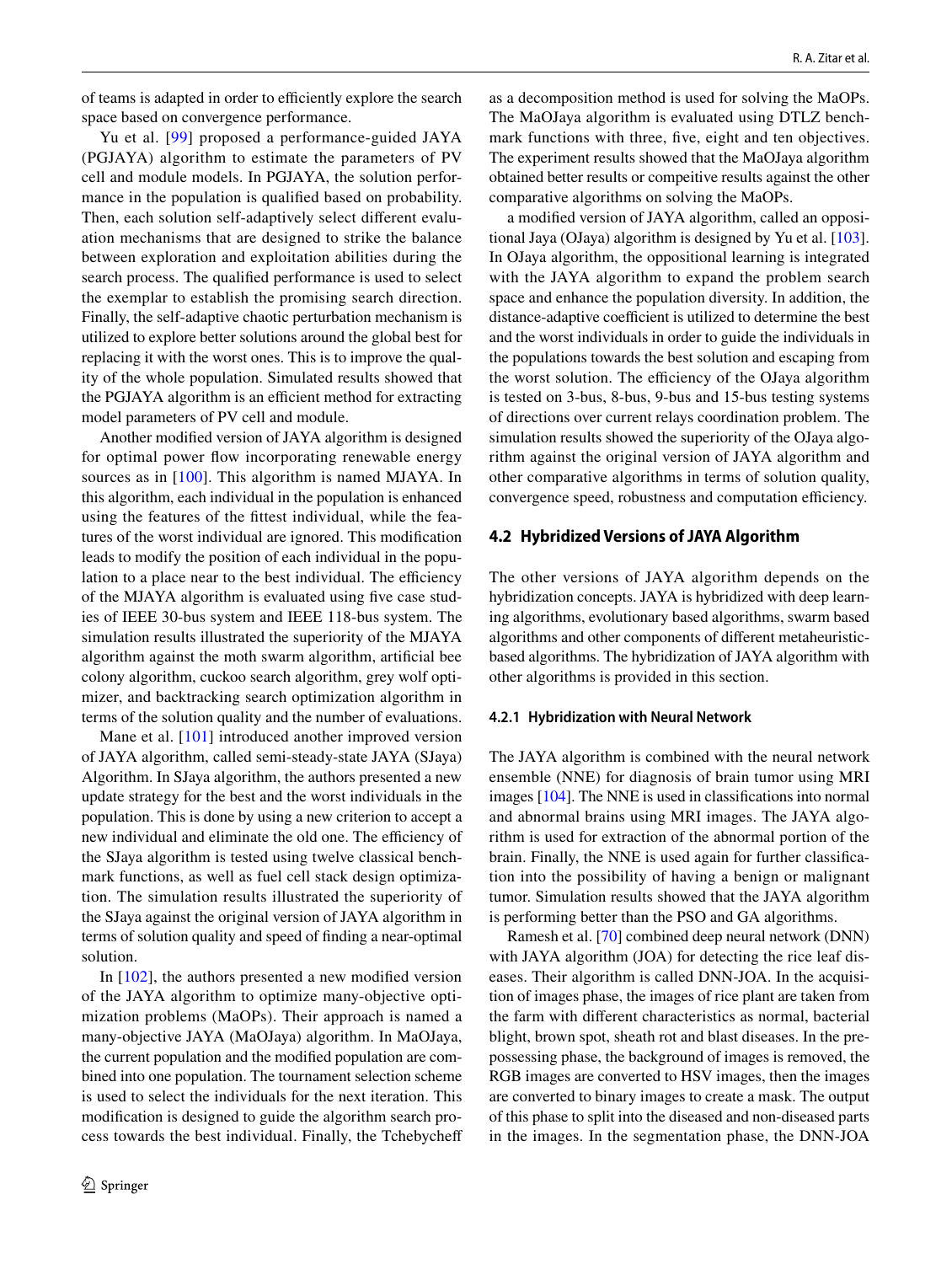algorithm as a classifier is utilized in order to classify the rice plant diseases, while the best weights are selected by the JOA algorithm. The simulation results illustrated the superiority of the DNN-JOA algorithm against ANN, DAE and DNN classifiers in terms of accuracy, precision, F1-score, TNR, TPR, FPR, FNR, FDR and NPV.

Bansal et al. [[105\]](#page-26-32) presented a new technique based on the JAYA algorithm and the feed-forward neural network to determine the maintainability cost of the software. The significance of their algorithm is evaluated using user interface management system (UIMS) and quality evaluation system (UIMS) datasets in terms of the mean absolute error as the analysis parameter. The performance of their algorithm is compared with another version of JAYA algorithm, three different versions of the clonal selection algorithm, and traditional statistical approach. The experimental results demonstrated that their algorithm is able to reduce the mean absolute error in comparison with others.

Khatir et al. [[106](#page-26-33)] integrated an improved artificial neural networks (ANN) with JAYA algorithm for crack identifications in plates. This algorithm is named ANN-Jaya. Six accelerometers are used for modal analysis for three scenarios based on different crack angles to collect the data and estimate the parameters of ANN. Dynamic and static datasets are introduced using eXtended IsoGeometric Analysis (XIGA) to improve the accuracy of the ANN-Jaya algorithm. Furthermore, the XIGA datasets of cracked plate are used to improve ANN technique for static and dynamic analyses. The crack length is predicated using XIGA model based on experimental analysis. Jaya algorithm is used to optimize the most important parameters of ANN. The simulation results showed that the ANN-Jaya algorithm is robust and accurate for crack identification in plates.

A new version of JAYA algorithm to train the artificial multilayer perceptron (MLP) neural NARX model is introduced in [\[69\]](#page-25-41). This algorithm is named Jaya-NNARX. This algorithm is utilized for nonlinear system identification. The efficiency of the Jaya-NNARX algorithm is tested using two typical nonlinear benchmark test functions, and the simulation results showed that the performance of the Jaya-NNARX algorithm is better than the BP-NNARX, DE-NNARX, and PSO-NNARX algorithms. In another study, the JAYA algorithm is integrated with the neural network model for wire electric discharge machining (WEDM) of machining maraging steel  $[107]$  $[107]$ . The neural network model is used to establish the correlation between parameters and machining characteristics. In addition, the JAYA algorithm is triggered in order to recommend the optimal settings of process parameters. This is to enhance the matching performance. Simulation results illustrated the power of this algorithm in solving such problem.

#### **4.2.2 Hybridization with Evolutionary‑Based Algorithms**

Wu et al. [\[50](#page-25-22)] proposes a hybrid JAYA algorithm for solving set-union knapsack problems (SUKP), named DHJaya. In DHJaya algorithm, the JAYA algorithm is combined with the mutation and the crossover operators of the differential evolution algorithm to enhance the diversity of the population and the exploration ability. The performance of DHJaya algorithm is tested using three large-scale SUKP datasets. Experimentally, the DHJaya performs better than the original version of JAYA and the basic differential evolution algorithm in terms of solution quality and convergence speed. In addition, the DHJaya algorithm obtained superior results against those of five other comparative methods.

Similarly, the hybridization of the JAYA algorithm with the adaptive differential evolution to identify the Bouc–Wen hysteresis model of a piezoelectric actuator is introduced in [\[71](#page-26-1)]. This hybrid algorithm is called aDE-Jaya. In aDE-Jaya, the mutation operator of differential evolution and the JAYA operator are combined to control the balance between the exploration and exploitation abilities. The mutant factor, the crossover rate and the population size are adapted to enhance the convergence efficiency. The aDE-Jaya algorithm is evaluated using 8 classical benchmark functions. The simulation results show the efficiency of the aDE-Jaya algorithm against the DE, PSO, JAYA, and GA algorithms in terms of the solution quality and the speed of convergence. Finally, the aDE-Jaya algorithm is utilized to identify the Bouc–Wen hysteresis model of a piezoelectric actuator with good results.

Another hybridization algorithm between the JAYA algorithm and the self-adaptive differential evolution algorithm is introduced in [\[72\]](#page-26-2). This algorithm is named Jaya-jDE and it is used for addressing the problem of designing green LTE networks with the Internet of Things (IoT) nodes. The performance of the Jaya-jDE algorithm is compared with the original version of JAYA, the teaching-learning-optimization (TLBO), and the self-adaptive differential evolution algorithm. The simulation results show the efficiency of the Jaya-jDE algorithm by achieving a good trade-off even when it did not have the best performance.

In [\[73](#page-26-3)], the authors proposed a hybrid swarm intelligence algorithm to conduct structural damage identification by using vibration measurement data. In their algorithm, the JAYA algorithm is combined with the Tree Seeds Algorithm (TSA) and K-means clustering, named C-Jaya-TSA. The clustering strategy is used to replace solutions with lowquality objective values in the JAYA algorithm. Furthermore, the TSA is utilized in the C-Jaya-TSA algorithm in order to enhance the exploitation ability of the JAYA algorithm . The simulation results show the effectiveness of the C-Jaya-TSA algorithm when testing on classical mathematical benchmarks and benchmark structure.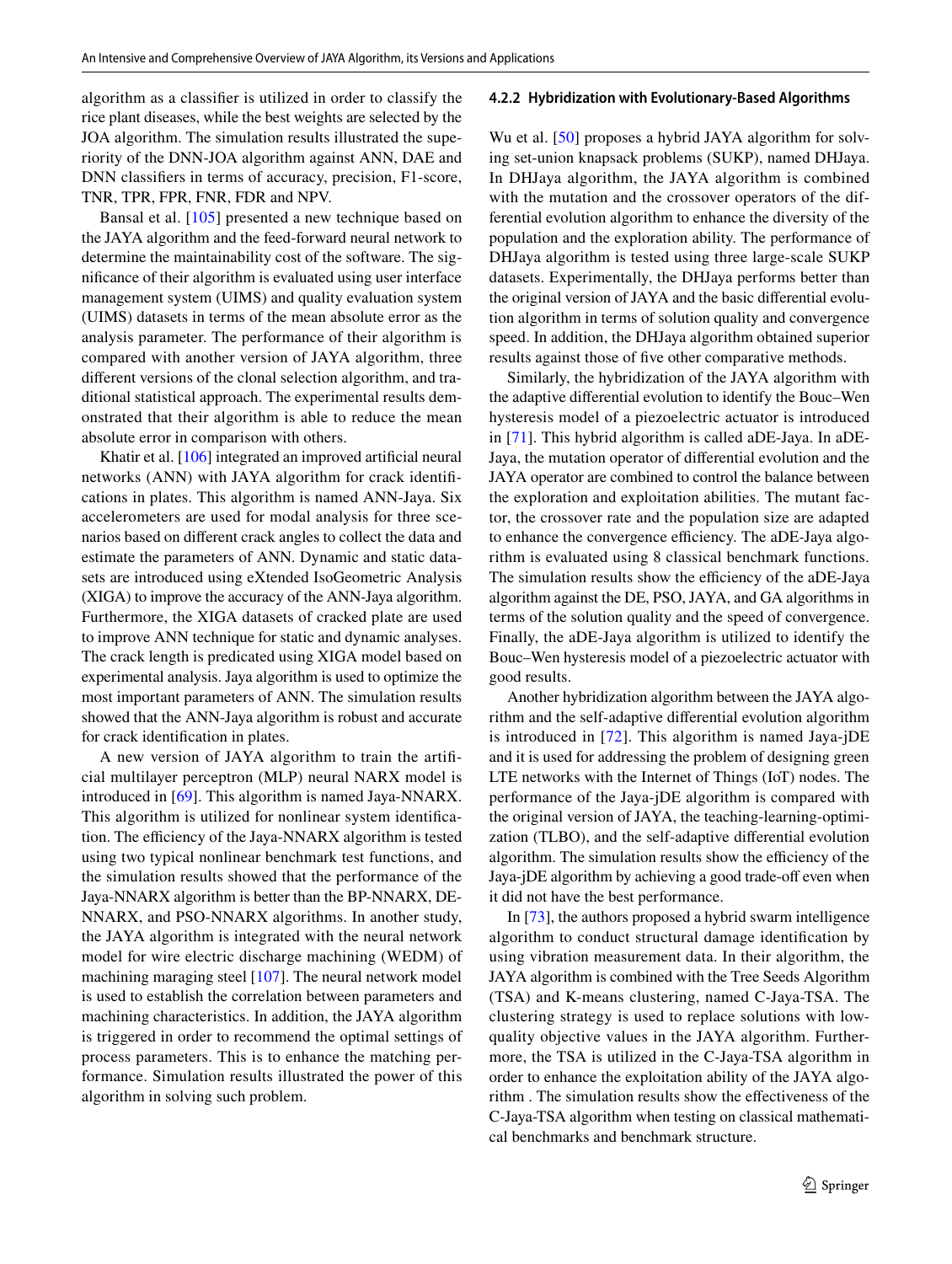The JAYA algorithm is integrated with the forest optimization algorithm (FOA) for gene selection [[108\]](#page-27-0). This hybrid algorithm is known as EJFOA. Initially, the ANOVA as a statistical filter is used to select the relevant genes from the original dataset. Later on, the EJFOA algorithm is triggered to find the optimal set of genes from the previously selected genes, while the support vector machine is employed as a classifier to classify the micro-array data. Finally, the EJFOA algorithm is evaluated using seven data sets published in the Kent Ridge Biomedical Data set Repository. The EJFOA algorithm achieved competitive results with other algorithms in terms of selecting the minimum subset of genes with maximum accuracy rate.

#### **4.2.3 Hybridization with Swarm‑Based Algorithms**

Azizi et al. [[76\]](#page-26-4) integrated the ant lion optimizer (ALO) with the JAYA algorithm to optimize a fuzzy logic controller. Their algorithm is called ALO–Jaya algorithm. In this algorithm, the JAYA algorithm is implemented in updating the position of ants and antlions in order to manipulate the exploration and exploitation abilities of ALO algorithm. The ALO–Jaya algorithm is evaluated using eight optimization functions. The results show that the performance of the ALO–Jaya algorithm performs better than the original version of JAYA and the original version ALO algorithms. For more validations, the ALO–Jaya algorithm is tested using two benchmark buildings with nonlinear behavior. The performance of the ALO–Jaya algorithm is compared with eight comparative algorithms using these data sets. The results show that the ALO–Jaya algorithm is more effective than others in reducing the building responses.

In another study, the authors in [\[74\]](#page-26-35) introduced a new hybrid algorithm, called JAYA-IPSO algorithm. In this algorithm, the improved particle swarm optimization (IPSO) algorithm is combined with the JAYA algorithm in order to enhance the exploitation ability of the JAYA algorithm. The JAYA-IPSO algorithm is applied for solving the problem of synchronization control for chaotic maps based on parameter estimation. Their algorithm is evaluated using two classical chaotic maps and their fractional-order form. The experimental results show the effectiveness of the JAYA-IPSO algorithm compared to four other optimization algorithms.

In [\[109\]](#page-27-1), the authors combined the JAYA algorithm with directed particle swarm optimization (DPSO) for delivering nano-robots to cancer areas. Their algorithm is named Directed Jaya (DJaya) algorithm. The aim of this combination is to speed up the process of Nano-robots delivery. In DJaya, the JAYA algorithm is triggered first, while the DPSO algorithm is triggered last during the process of Nano-robots delivery. The simulation results show that the DJaya algorithm is faster than JAYA and DPSO algorithms in the release of drugs, and thus destroying the cancer cells with relatively small numbers of Nano-robots.

Similarly, the JAYA algorithm is integrated with the firefly algorithm as a hybrid algorithm for video copyright protection in [\[75\]](#page-26-36). The JAYA algorithm is utilized in this hybrid algorithm to solve the problem of getting stuck in local optima for the firefly algorithm. This hybrid algorithm is tested using nine test data sets. The simulation results show the efficiency of the present hybrid algorithm in comparison with other algorithms.

#### **4.2.4 Hybridization with Physical‑Based Algorithms**

In [[55](#page-25-27)], the JAYA algorithm is hybridized with the learning operator of the teaching–learning-based optimization (TLBO) algorithm and time-varying acceleration coefficients (TVACs), called the LJaya-TVAC algorithm. This hybrid algorithm is applied for solving standard real-parameter test functions and various types of reliability–redundancy allocation problems (RRAPs) in two stages of experiments. In the first stage of experiments, the LJaya-TVAC algorithm is evaluated using six unimodal and multi-modal test functions. The simulation results show that the LJaya-TVAC algorithm is able to get better solutions with higher convergence rates than the original version of JAYA algorithm. In the second stage of experiments, the LJaya-TVAC algorithm is tested on RRAPs test problems with good results in comparison with the original JAYA algorithm and other algorithms.

#### **4.2.5 Hybridization with Other Components**

Luo et al. [\[77](#page-26-5)] they presented a hybrid JAYA algorithm by combining the JAYA algorithm and Nelder-Mead (NM) algorithm for identifying photovoltaic cell model parameters. This algorithm is called Jaya-NM algorithm. The NM algorithm is used as a local search component to enhance the exploitation capability of the JAYA algorithm. Jaya-NM algorithm is evaluated using a real dataset collected for this research. Experimentally, the performance of the Jaya-NM algorithm performs better than six other algorithms from the literature.

In [\[83](#page-26-12)], the binary JAYA algorithm as a wrapper-based technique is integrated with the filter-based normalized difference measure (NDM) for reducing the high-dimensional feature space of text classification problems. This algorithm is named NDM-BJO. In NDM-BJO algorithm, the digitization process is utilized to convert the continues values to binary. The Naive Bayes and Support Vector Machine classifiers are used to nominate the optimal subset of features which are generated by the NDM-BJO algorithm. This algorithm is tested using four well-known benchmark text corpus datasets. The performance of the NDM-BJO algorithm is compared with five filter-based algorithms and two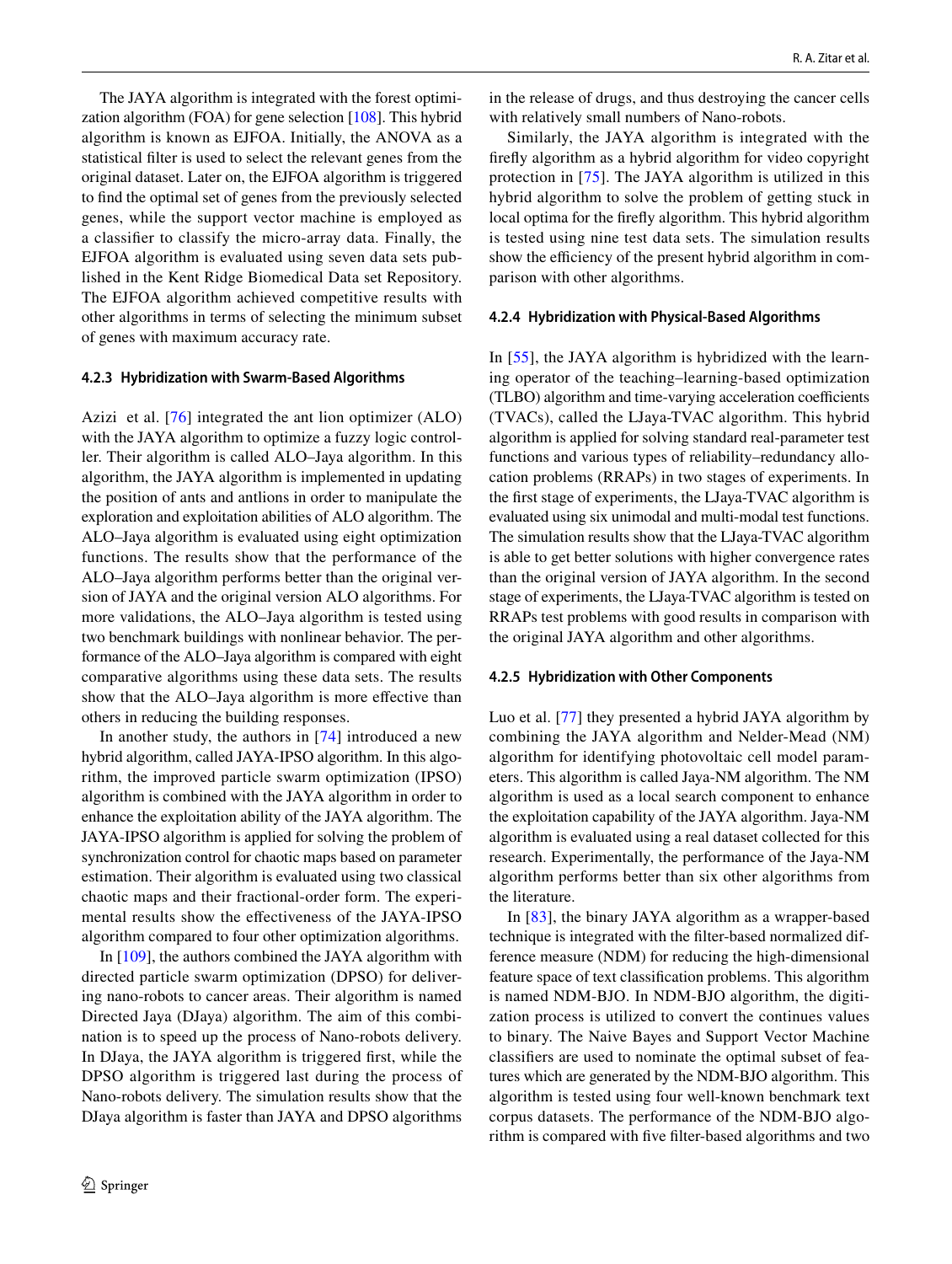wrapper-based algorithms. From experimental results, it can be seen that the NDM-BJO-algorithm performs better than the other algorithms in term of accuracy.

In another study, the Lévy Flight (LF) technique is integrated with the JAYA algorithm for the non-linear channel equalization problem in [[78](#page-26-6)]. This algorithm is known as JAYALF algorithm. The L*é*vy Flight is used to solve the shortcomings of the JAYA algorithm like the weak exploration capability and trapping into local minima due to insufficient diversity of population. The JAYALF algorithm is tested using seventeen well-known unimodal and multimodal benchmark functions and three wireless communication channels with two different nonlinearities. Experimentally, the JAYALF algorithm outperforms the state-of-the-art algorithms in terms of solution quality, convergence speed, and robustness. The authors mentioned that JAYALF algorithm has a better exploration ability and converges quickly without getting stuck in local optima.

An improved version of the JAYA algorithm is presented for flexible job shop scheduling and rescheduling problems [\[110\]](#page-27-2). In this algorithm, the JAYA algorithm is integrated with two local search heuristics in order to improve the exploitation ability of JAYA algorithm. For evaluation purposes, this algorithm is tested using ten different-scale realworld datasets. This algorithm achieved superior results in comparison with evolutionary algorithms, tabu search, artificial bee colony, and ant colony optimization by stratifying the balance between instability and makespan in a rescheduling phase.

Li et al. [\[53\]](#page-25-25) they proposed an improved JAYA (IJaya) algorithm for solving the flexible job shop scheduling problem. In the IJaya algorithm, seven local search heuristics are integrated with the JAYA algorithm in order to enhance the exploitation ability. Furthermore, the acceptance criteria of the simulated annealing algorithm is employed in order to enhance the exploration ability of the JAYA algorithm. Thirty instances with different scales as a benchmark dataset are used for evaluation purposes. The simulation results show the effectiveness of the IJaya algorithm on solving the considered problem.

Another improved JAYA algorithm called IJMSO is presented in [[56](#page-25-28)]. The IJMSO algorithm is used for solving team formation problems. In IJMSO algorithm, the singlepoint crossover is combined within the Jaya algorithm to accelerate the search process, while the swap heuristic as a local search procedure is integrated with the JAYA algorithm to verify the consistency of the capabilities and the required skills to carry out the task. The IJMSO algorithm is tested using two real-world datasets and it is compared with four other algorithms. The experimental results show that the IJMSO algorithm is able to achieve better results faster than the other comparative algorithms.

An improved version of the JAYA algorithm for structural damage identification is introduced in [\[111\]](#page-27-3), called I-Jaya algorithm. The low-quality objective values are replaced with a cluster strategy, while the solution update equation is modified using the best-so-far solution. The aim of these modifications to improve the global search ability. Furthermore, the sparse regularization and Bayesian inference are considered in the traditional objective function to perform the damage identification and enhance the robustness of the JAYA algorithm. Experimentally, the I-Jaya algorithm is able to provide accurate and reliable damage identification in comparison with other comparative algorithms.

Nayak et al. [\[112\]](#page-27-4) developed a modified version of the JAYA algorithm to detect sensorial hearing loss through brain MR images. In their algorithm, the mutation operator is combined with the JAYA algorithm to enhance the global search ability of the JAYA algorithm. In addition, the extreme learning machine (ELM) is integrated with the JAYA algorithm to perform classification to ensure better generalization performance than its counterparts. Their algorithm is named MJaya-ELM. Their algorithm is tested using a well-studied hearing loss dataset. The performance of the MJaya-ELM is compared with the other comparative algorithms such as PSO-ELM, DE-ELM, and Jaya-ELM. The experimental results show the superiority of the MJaya-ELM algorithm in terms of accuracy and other performance measures. It should be noted that the authors mentioned that their algorithm was evaluated using a small dataset, and the performance of their algorithm may be affected when tested using large-scale dataset.

#### **4.3 Multipupulation JAYA Algorithm**

An elitism-based self-adaptive multipopulation JAYA algorithm for the design optimization of heat pipes is introduced in [\[67\]](#page-25-39). This algorithm is named SAMPE-Jaya algorithm. In SAMPE-Jaya, the population is divided into a set of subpopulations based on the quality of the solutions in order to manipulate the diversity of the JAYA search mechanism. Furthermore, the number of subpopulations is changeable during the search based on the change strength of the problem. The worst solutions in the inferior subpopulation are exchanged with the elite solutions in the superior subpopulation. The JAYA algorithm is triggered to update the solutions on each subpopulation separately. At the end of each iteration, the entire subpopulations are combined, and then check if the global best solution is enhanced or not. If the global best solution is enhanced then the number of subpopulations is increased by 1, otherwise the number of subpopulations will be decreased by 1. The performance of the SAMPE-Jaya is evaluated using the single- and multi-objective optimization cases of heat pipes problem. Experimentally, the SAMPE-Jaya algorithm achieved better results with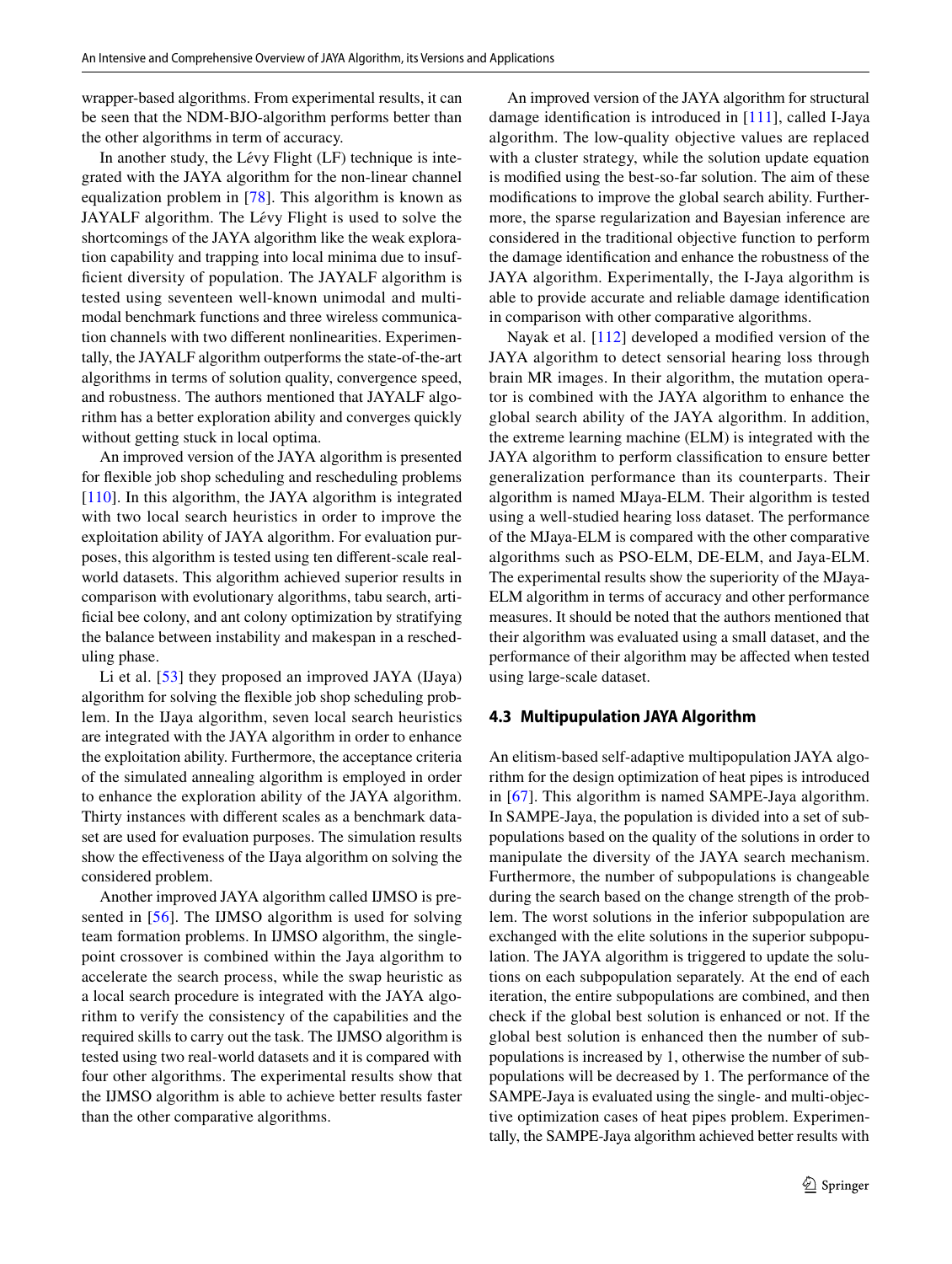less computational times compared to other comparative algorithms. It should be noted that the same SAMPE-Jaya algorithm is applied for solving the constrained economic optimization of shell-and-tube Heat exchangers in [\[113\]](#page-27-5). In addition, the same SAMPE-Jaya algorithm is used to solve CEC 2015 benchmark functions in [[66,](#page-25-38) [114\]](#page-27-6).

Another self-adaptive multipopulation JAYA algorithm is presented in [[115](#page-27-7)]. This algorithm is called MO-SAMP-JAYA algorithm and it is implemented for optimization of thermal devices and cycles. In MO-SAMP-JAYA algorithm, the population is divided into a set of subpopulations based on the nondominance rank and crowding distance of solutions. The best solution in the population has the highest rank, while the worst solution has the lowest rank. If two or more solutions have the same rank, the solution with the highest value of crowding distance is selected as the best solution. The JAYA algorithm runs on each subpopulation separately. The number of subpopulations is adapted based on the improvements on the global best solution at each iteration. The simulation results show the superiority of the MO-SAMP-JAYA algorithm in comparison with the latest algorithms in the literature.

## **4.4 Parallel JAYA Algorithm**

Migallon et al. [[116](#page-27-8), [117\]](#page-27-9) introduced a modified version of the JAYA algorithm based on parallel structure. In their algorithm, the population is divided into a set of subpopulations. The number of the subpopulations is fixed during the search. Furthermore, the JAYA algorithm is running on each subpopulation at one of the processors separately. It should be noted that the migration process is not allowed between subpopulations. Their algorithm is evaluated using 30 unconstrained benchmark functions with good results. The same authors presented another parallel JAYA algorithm in [\[118](#page-27-10)]. In this algorithm, the chaotic 2D map is combined with the parallel JAYA algorithm in order to speed up the convergence. Their algorithm is tested using 18 classical benchmark functions and two real-world engineering design problems.

In another study, a parallel version of the JAYA algorithm is implemented. The graphics processing unit (GPU) is used to estimate parameters of the Li-ion battery model [[61\]](#page-25-33). This algorithm is named GPU-Jaya. In this algorithm, the iterative update of solution candidates, the computation of the solution quality, and the selection of the globally best and worst solutions are all executed in parallel on the GPU. The global memory and the shared memory are employed in the GPU-Jaya algorithm. The global memory is utilized in the solution update and the computation of the solution quality, while the shared memory is applied to select the best and worst solutions. The simulation results show that the GPU-Jaya algorithm is able to estimate battery model parameters

with less computational time opposed to the other comparative algorithms.

## **4.5 Multi‑Objective JAYA algorithm**

Rao et al. [\[119](#page-27-11)] introduced an efficient multi-objective JAYA algorithm for tackling the respective machining process optimization problems. Their algorithm is named MO-Jaya. The effectiveness of their algorithm is tested using four case studies including wire-electric discharge machining process, laser cutting process, electrochemical machining process and focused ion beam micro-milling process. The simulation results illustrated that the performance of the MO-Jaya algorithm is better than GA, NSGA, NSGA-II, BBO, NSTLBO, PSO, SQP and Monte Carlo simulations. The same authors applied the same MO-Jaya algorithm for solving the input process parameters optimization problems of abrasive waterjet machining process in [[120,](#page-27-12) [121\]](#page-27-13). The experimental results showed the efficiency of the MO-Jaya algorithm against the simulated annealing, the particle swam optimization, the firefly algorithm, the cuckoo search algorithm, the black hole algorithm and the biogeography based optimization in terms of the solution quality and the computational time. Similarly, the MO-Jaya algorithm is applied for optimization of modern machining processes in [[122](#page-27-14)]. The plasma arc machining, electro-discharge machining, and micro electro-discharge machining processes are case studies used to evaluate the MO-Jaya algorithm. Simulation results showed the efficiency of the MO-Jaya algorithm on real manufacturing environment.

Mishra et al. [[123](#page-27-15)] presented a multi-objective JAYA algorithm for solving permutation flow shop scheduling problem. The minimization of the total tardiness cost and makespan are the two objectives considered when running their algorithm to solve such problem. Simulation results showed the efficiency of their algorithm compared with total enumeration method and simulated annealing algorithm in terms of solution quality and CPU time.

The efficiency of the multi-objective JAYA (MOJaya) algorithm for tackling optimal power flow in investigated in [\[124](#page-27-16)]. The MOJaya algorithm tries to satisfy different objectives like fuel cost minimization, voltage profile improvement, voltage stability enhancement, active power losses reduction and system security enhancement. The MOJaya algorithm is evaluated on IEEE 30-bus test system. Five cases as a single-objective and eleven cases, considered as multi-objectives, are used as case studies. Simulation results showed the superiority of the MOJaya algorithm compared to other methods in the literature in case studies with one, two, and three objectives.

Rao et al. [\[125](#page-27-17)] applied the JAYA algorithm for the single- and multi-objective design optimization of plate-fin heat exchangers (PFHEs). Their algorithm is applied for PFHEs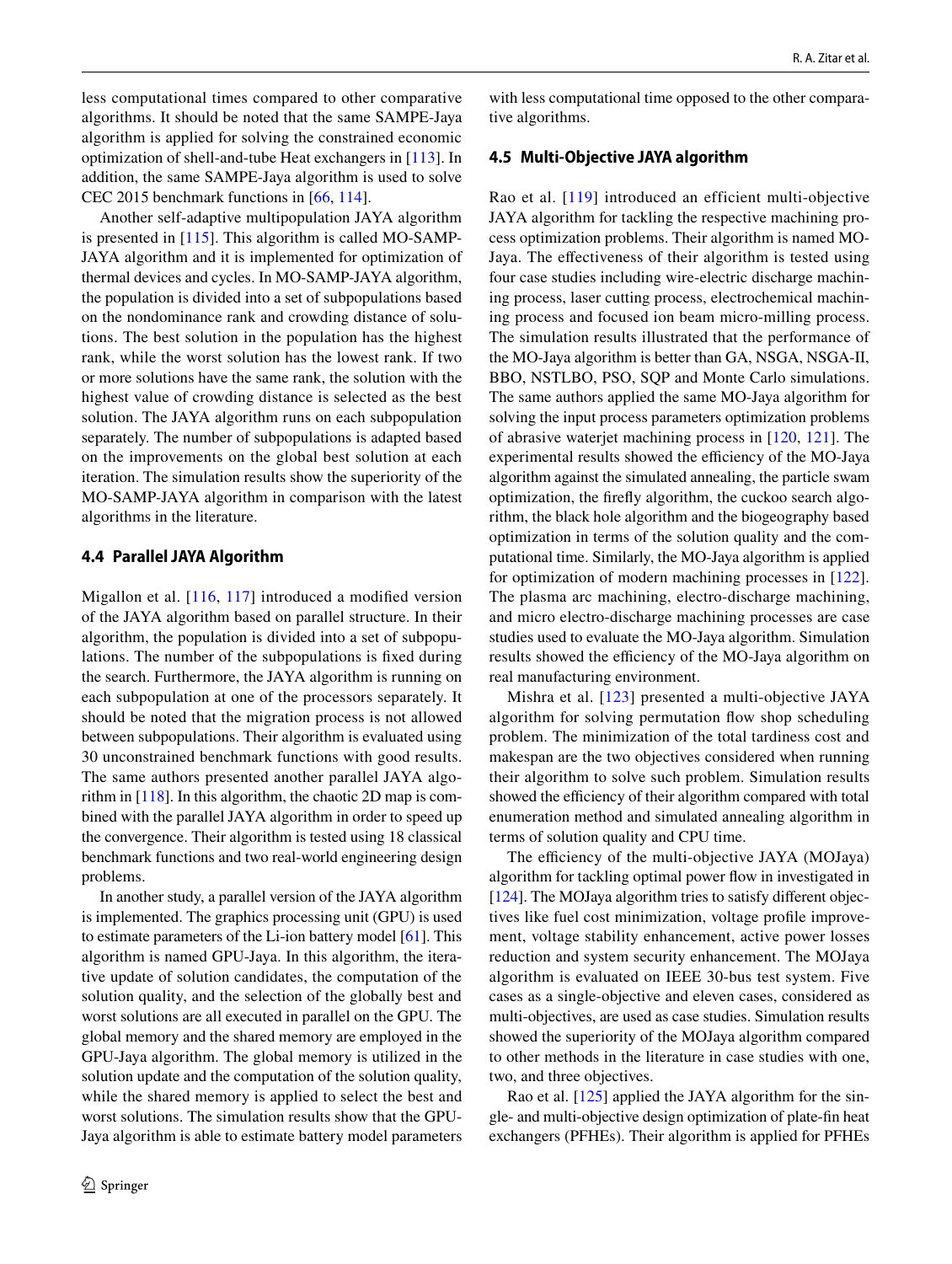in order to minimize the total surface area of heat transfer, total annual cost, and total pressure drop of the system and maximizing the effectiveness in four design case studies. Simulation results showed the superiority of their algorithm in comparison with GA, ICA PSO, BBO and TLBO algorithms in terms of the solution quality and computational time. In another study, the efficiency of the single- and multi-objectives JAYA algorithm is investigated on optimization of casting processes in [[126\]](#page-27-18). These casting process such as squeeze casting process, continuous casting process, pressure die casting process and green sand casting process. This algorithm is named QO-Jaya. The performance of QO-Jaya algorithm is compared with SA, GA, PSO, TLBO and aguchi methods. It can be seen from the the experimental results that the QO-Jaya performs better or similar to other methods.

In [\[127\]](#page-27-19), the authors presented a multi-objective JAYA algorithm for optimal scheduling of distributed generators in distribution system sectionalized into multi-microgrids. Their algorithm used to optimize multiple-objective cases such as i) minimizing the total operating cost, ii) minimizing the system loss, and iii) minimizing of voltage deviation. In addition, their algorithm is investigated to satisfy the multiobjectives such as: i) minimizing the total cost and system loss, ii) minimizing the total cost and voltage deviation, and iii) minimizing the system loss and voltage deviation. Their algorithm was evaluated using a dataset with 33 bus network distribution. Simulation results illustrated the effectiveness of their algorithm against with genetic algorithm.

Venkaiah et al. [[128](#page-27-20)] introduced a multi-objective JAYA algorithm to find the optimal location and sizing of distributed generation in a radial distribution system. Their algorithm is known as MOJAYA. The MOJAYA is used to optimize multiple objectives such as reducing power loss, improving voltage profile and stability. The MOJAYA algorithm is tested on IEEE 33 bus radial distribution system. The MOJAYA algorithm outperforms the MOPSO algorithm in terms of solution quality and computational time.

Barakat et al. [[129](#page-27-21)] presented an enhanced version of JAYA algorithm for solving multi-objective optimal reactive power dispatch (ORPD) problem. This algorithm is called EJOA. The EJOA is designed in order to minimize the power losses and voltage deviation in power system. The multiobjective concept is utilized by weighted sum method with fuzzy logic. The EJOA algorithm is tested using two standard datasets (IEEE 30-bus and WDRN). Experimentally, the EJOA algorithm perform better than PSO and GA in terms of the solution quality and speed of convergence.

### <span id="page-18-0"></span>**5 Applications of JAYA Algorithms**

The viability and efficiency of JAYA-based algorithms make it successfully applied in solving different real-world applications. These applications include mathematical functions [\[88,](#page-26-16) [101](#page-26-28)], feature selection [[59,](#page-25-31) [82](#page-26-10)], image processing [[130,](#page-27-22) [131](#page-27-23)], energy [[99,](#page-26-26) [132](#page-27-24)], design proportional-integral-derivative (PID) controller [[133](#page-27-25), [134\]](#page-27-26), economic dispatch [[135,](#page-27-27) [136](#page-27-28)], communication [[72,](#page-26-2) [137](#page-27-29)], electrical and power system [[137](#page-27-29), [138\]](#page-27-30), fracture mechanics [[139](#page-27-31), [140](#page-27-32)], environmental engineering [\[96,](#page-26-23) [141\]](#page-27-33) , manufacturing industries [[120,](#page-27-12) [121](#page-27-13)], structural design [\[111](#page-27-3), [142](#page-27-34)], truss structures [[57](#page-25-29), [85](#page-26-13)], planing and scheduling  $[50, 87]$  $[50, 87]$  $[50, 87]$  $[50, 87]$  $[50, 87]$ , and others  $[105, 143]$  $[105, 143]$  $[105, 143]$  $[105, 143]$ .

The applications of JAYA algorithm and its variations are listed in Table [2](#page-19-0). The applications are classified in terms of the application domain, the name of applied JAYA algorithm, the name of tackled problem, the variant of JAYA algorithm used (i.e., original, modified, hybrid, multi-objective, or parallel), and the type of data representation of the undertaken problem (e.g., continuous or binary).

The following is a summary of some of the main applications that are solved by JAYA algorithm and its variations. Feature selection is a problem of selecting the most promising features to represent the whole data. The feature selection is used to solve a wide variety of real-world applications such as bioinformatics, pattern recognition, and classifications. JAYA algorithm and its variations [\[59,](#page-25-31) [82,](#page-26-10) [144\]](#page-28-0) have been used for feature selection applications.

Image processing means recognizing images for classification purposes. JAYA algorithm and its variations have been used for image processing of MRI scans [[104](#page-26-31), [130,](#page-27-22) [131](#page-27-23), [145](#page-28-1), [146\]](#page-28-2), ultrasound image [[147\]](#page-28-3), and emotion recognition [[58\]](#page-25-30), and other tasks [\[70,](#page-26-0) [147,](#page-28-3) [148\]](#page-28-4).

Energy optimization means using available resources efficiently. JAYA algorithm has been used widely to tackle such problems. Photovolatic cells optimization is a crucial application due to its importance in providing clean energy. Several researchers used JAYA algorithm [\[77](#page-26-5), [99](#page-26-26), [132,](#page-27-24) [149,](#page-28-5) [150](#page-28-6)] for parameter estimation of photovoltaic cell models. Other state-of-the-art JAYA algorithms are used for li-ion batteries optimization [\[61](#page-25-33)] and optimal power flow sharing [[100,](#page-26-27) [151\]](#page-28-7).

The communication domain includes different types of problems that are tackled by JAYA algorithm such as load balancing in cloud computing [[137](#page-27-29)], synthesis of linear antenna arrays [[64](#page-25-36), [64](#page-25-36)], non-linear Channel equalization [\[78\]](#page-26-6), and simultaneous network reconfiguration and distributed generation (dg) allocation [[65](#page-25-37)].

Electrical and power system optimization problems are tackled by JAYA algorithm and its modifications. This includes optimal power flow solution [\[47,](#page-25-19) [48,](#page-25-20) [138\]](#page-27-30), reactive power dispatch [[129\]](#page-27-21), directional over current relays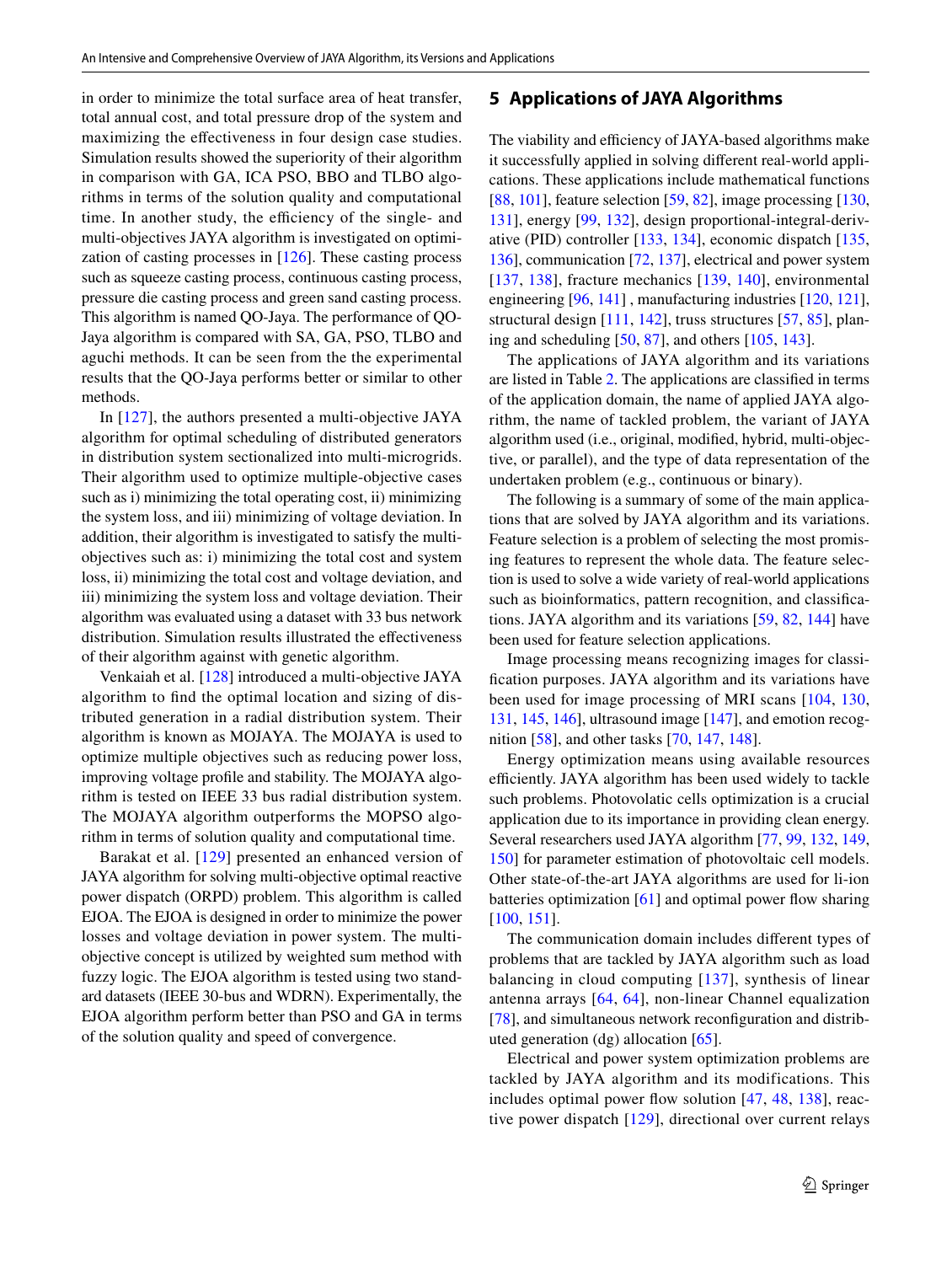<span id="page-19-0"></span>

| Domain                  | Algorithm            | Problem                                                         | Variant          | Type       | Ref.    |
|-------------------------|----------------------|-----------------------------------------------------------------|------------------|------------|---------|
| Mathematical function   | SJaya                | Engineering and benchmark functions                             | Modified         | Continuous | $[101]$ |
|                         | Parallel Jaya        | Engineering and benchmark functions                             | Parallel         | Continuous | [88]    |
|                         | MaOJaya              | Many-objective benchmark functions                              | Modified         | Continuous | $[102]$ |
|                         | Jaya                 | Mixed-variable problems                                         | Modified         | Mixed      | [88]    |
|                         | SAMP-Jaya            | Numerical unconstrained and constraint problems                 | Multi-population | Continuous | $[114]$ |
|                         | Jaya GPU             | Unconstrained functions                                         | Parallel         | Continuous | [158]   |
| Feature selection       | <b>BJAM</b>          | Feature selection                                               | Modified         | Binary     | $[59]$  |
|                         | BinJaya              | Real-Time Transient Stability Assessment Using PMU<br>Data      | Modified         | Binary     | [82]    |
|                         | FSJaya               | Supervised classification                                       | Modified         | Binary     | $[144]$ |
| <b>Image Processing</b> | TS-Jaya              | Identification of Alcoholism using MRI scans                    | Modified         | Binary     | $[130]$ |
|                         | Jaya                 | Segment Tumor from Brain MRI                                    | Original         | Continuous | $[131]$ |
|                         | MJaya                | Multiple sclerosis identification from Brain MRI                | Modified         | Binary     | $[145]$ |
|                         | Jaya                 | Intelligent facial emotion recognition                          | Original         | Binary     | [58]    |
|                         | Jaya                 | Fetal head periphery extraction from ultrasound image           | Original         | Binary     | $[147]$ |
|                         | FF-Jaya              | Video copyright protection                                      | Hybrid           | Binary     | $[147]$ |
|                         | NN-Jaya              | Diagnosis of Brain Tumor Using MRI Images                       | Hybrid           | Binary     | $[104]$ |
|                         | ML-Jaya              | Smart pathological brain detection Using MRI Images             | Hybrid           | Binary     | $[146]$ |
|                         | NN-Jaya              | Recognition and classification of paddy leaf diseases           | Hybrid           | Binary     | $[70]$  |
|                         | Jaya                 | Tea category identification                                     | Original         | Binary     | $[148]$ |
| Energy                  | <b>PGJAYA</b>        | Parameter estimation of photovoltaic cell models                | Modified         | Continuous | [99]    |
|                         | EO-Jaya              | Parameter estimation of photovoltaic cell models                | Modified         | Continuous | $[132]$ |
|                         | H-Jaya-NM            | Parameter estimation of photovoltaic cell models                | Modified         | Continuous | [77]    |
|                         | Jaya                 | Parameter estimation of photovoltaic cell models                | Original         | Continuous | $[149]$ |
|                         | <b>IJAYA</b>         | Parameter estimation of photovoltaic cell models                | Modified         | Continuous | $[150]$ |
|                         | GPU-Jaya             | Li-ion batteries optimization                                   | Parallel         | Continuous | [61]    |
|                         | <b>MJAYA</b>         | Parameters extraction of solar cells                            | Modified         | Continuous | $[49]$  |
|                         | Jaya                 | Power sharing between the battery and the UC                    | Original         | Continuous | $[151]$ |
|                         | MJaya                | Optimal power flow incorporating renewable energy<br>sources    | Modified         | Continuous | $[100]$ |
| Design PID controller   | Jaya                 | optimized PID controller for Auto-matic Voltage<br>Regulator    | Original         | Continuous | $[133]$ |
|                         | Jaya                 | Optimization of FUZZY controller                                | Original         | Continuous | $[134]$ |
|                         | Jaya                 | 2-DOF FOPID controller design for maglev system                 | Original         | Continuous | $[159]$ |
|                         | Jaya                 | Design and performance analysis of PID                          | Original         | Continuous | [160]   |
|                         | Jaya                 | Fuzzy-PID controller with derivative filter                     | Original         | Continuous | [161]   |
|                         | Jaya                 | Optimized Integral-Proportional Derivative (I-PD)               | Original         | Continuous | $[162]$ |
| Economic dispatch       | Jaya                 | Economic emission dispatch                                      | Original         | Continuous | $[135]$ |
|                         | Jaya                 | Optimal reactive power dispatch                                 | Original         | Continuous | $[136]$ |
|                         | Jaya                 | Economic Dispatch of Wind-Thermal Power                         | Original         | Continuous | $[153]$ |
|                         | ES-JAYA              | estimation of proton exchange membrane fuel cells               | Modified         | Continuous | $[154]$ |
|                         | Jaya                 | Optimization of Plate-Fin Heat Exchanger                        | Original         | Continuous | [60]    |
|                         | <b>JAYA-IPSO</b>     | Economic emission dispatch                                      | Modified         | Continuous | [74]    |
|                         | Chaotic JAYA         | Economic emission dispatch                                      | Original         | Continuous | $[89]$  |
|                         | <b>Improved Jaya</b> | Proton Exchange Membrane Fuel Cell Stack Design<br>Optimization | Modified         | Continuous | $[163]$ |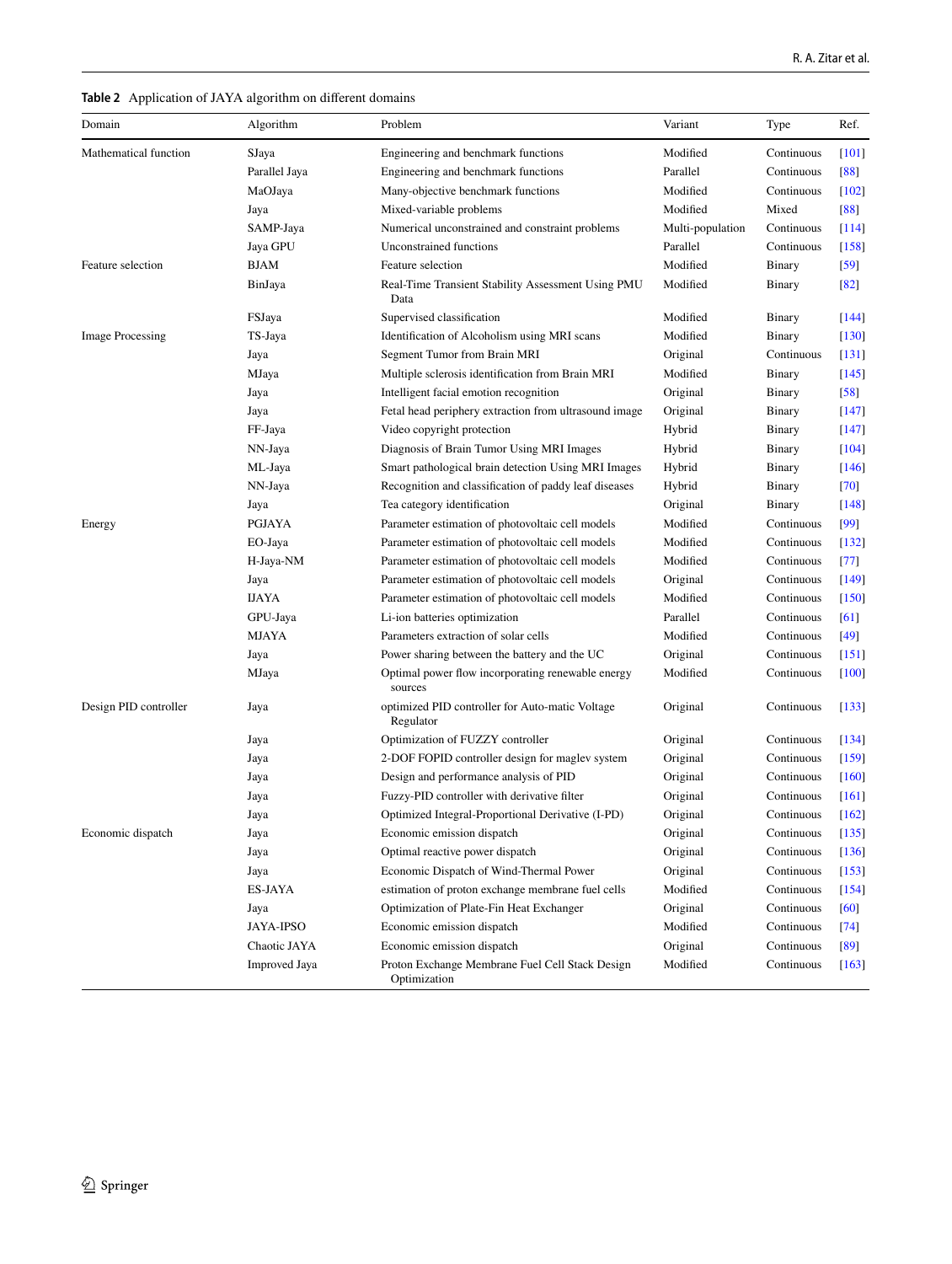## **Table 2** (continued)

| Domain                             | Algorithm              | Problem                                                                                      | Variant         | Type       | Ref.    |
|------------------------------------|------------------------|----------------------------------------------------------------------------------------------|-----------------|------------|---------|
| Communication                      | Jaya                   | Load Balancing in Cloud Computing                                                            | Original        | Continuous | $[137]$ |
|                                    | HJaya-DE               | 5G Massive MIMO and NB-IoT GreenNetworks                                                     | Hybrid          | Continuous | [72]    |
|                                    | Jaya                   | Synthesis of linear antenna arrays                                                           | Original        | Continuous | [64]    |
|                                    | Jaya                   | Non-linear Channel Equalization                                                              | Original        | Continuous | [78]    |
|                                    | <b>IEJAYA</b>          | Simultaneous network reconfiguration and distributed<br>generation (dg) allocation           | Modified        | Continuous | [65]    |
|                                    | MO-Jaya                | Scheduling of distributed generators in Distribution<br>System                               | Multi-Objective | Continuous | $[127]$ |
|                                    | Jaya, SJaya, and CJaya | Synthesize linear antenna arrays                                                             | Hybrid          | Continuous | $[64]$  |
| <b>Electrical and Power System</b> | Q-O M-Jaya             | Multi-objective optimal power flow solution                                                  | Modified        | Continuous | $[138]$ |
|                                    | <b>EJOA</b>            | Reactive Power Dispatch                                                                      | Multi-objective | Continuous | $[129]$ |
|                                    | OJaya                  | Directional over current relays coordination problem                                         | Modified        | Continuous | $[103]$ |
|                                    | Jaya                   | Power flow                                                                                   | Original        | Continuous | $[47]$  |
|                                    | Jaya                   | Coordination of Overcurrent Relays in Single-and Multi-<br>Loop Distribution System          | Original        | Continuous | $[152]$ |
|                                    | MJaya                  | Thermal performance optimization of the underground<br>power cable system                    | Modified        | Continuous | $[164]$ |
|                                    | Jaya                   | Automatic Generation Control Scheme for Intercon-<br>nected Solar-Thermal Power System       | Original        | Continuous | $[165]$ |
|                                    | Jaya                   | Automatic Generation Control of Two-Area Thermal<br>Power System                             | Original        | Continuous | $[166]$ |
|                                    | SA-Jaya                | Optimum configuration of chosen thermal equipment                                            | Modified        | Continuous | [63]    |
|                                    | <b>MOSAMP</b>          | Dimensions of three thermal systems optimisation                                             | Multi-objective | Continuous | $[115]$ |
|                                    | AMTPG-Jaya             | Optimal power flow                                                                           | Original        | Continuous | $[48]$  |
|                                    | Jaya                   | Transient response and stability enhancement of regula-<br>tor system                        | Original        | Continuous | $[167]$ |
| <b>Fracture Mechanics</b>          | POD-RBF-Jaya           | Fracture mechanics inverse problems                                                          | Hybrid          | Continuous | $[139]$ |
|                                    | FEM-Jaya               | Crack identification in plate structures                                                     | Hybrid          | Discrete   | $[140]$ |
| Environmental Engineering          | Jaya                   | Estimation of the soil water retention                                                       | Original        | Continuous | $[141]$ |
|                                    | MTP-Jaya               | Optimization of wind farm layout                                                             | Original        | Continuous | [96]    |
|                                    | Jaya                   | Optimal points of PV-based DG injection                                                      | Original        | Continuous | [168]   |
|                                    | MJaya                  | Optimal design and analysis of mechanical draft cooling<br>tower                             | Modified        | Continuous | $[92]$  |
| Manufacturing industries           | MO-Jaya                | <b>Optimization of Abrasive Waterjet Machining Process</b>                                   | Multi-objective | Continuous | $[120]$ |
|                                    | MO-Jaya                | Optimization of Abrasive Waterjet Machining Process                                          | Multi-objective | Continuous | $[121]$ |
|                                    | Hybrid Jaya            | Optimization of proton exchange membrane fuel cells                                          | Hybrid          | Continuous | $[154]$ |
|                                    | Jaya                   | Crack identification in plates                                                               | Original        | Continuous | $[106]$ |
|                                    | aDE-Jaya               | Parameters identification of Bouc-Wen hysteresis model Hybrid<br>for piezoelectric actuators |                 | Continuous | $[71]$  |
|                                    | Hybrid Jaya            | Optimization of radioactive sources                                                          | Hybrid          | Continuous | $[169]$ |
|                                    | QO-Jaya                | <b>Optimization of Selected Casting Processes</b>                                            | Modified        | Continuous | $[170]$ |
|                                    | JA                     | Optimization of magnetic abrasive finishing                                                  | Original        | Continuous | [171]   |
|                                    | MJA                    | Intelligent identification of permanent magnet synchro-<br>nous machine parameters           | Modified        | Continuous | $[155]$ |
|                                    | Jaya                   | Maintenance of the multi-unit series system                                                  | Modified        | Discrete   | $[172]$ |
|                                    | Hybrid JAYA            | Carbon fiber-reinforced polymer                                                              | Hybrid          | Continuous | $[156]$ |
|                                    | Modified JAYA          | Glass fiber reinforced polymer                                                               | Modified        | Continuous | $[93]$  |
|                                    | QO-Jaya                | Optimization of submerged arc welding process param-<br>eters                                | Modified        | Continuous | $[170]$ |
|                                    | QO-Jaya                | Optimisation of welding processes                                                            | Modified        | Continuous | [173]   |
|                                    | QO-Jaya                | <b>Optimization of Casting Processes</b>                                                     | Multi-objective | Continuous | $[126]$ |
|                                    | Hybrid JAYA            | Wire electric discharge machining                                                            | Hybrid          | Continuous | $[107]$ |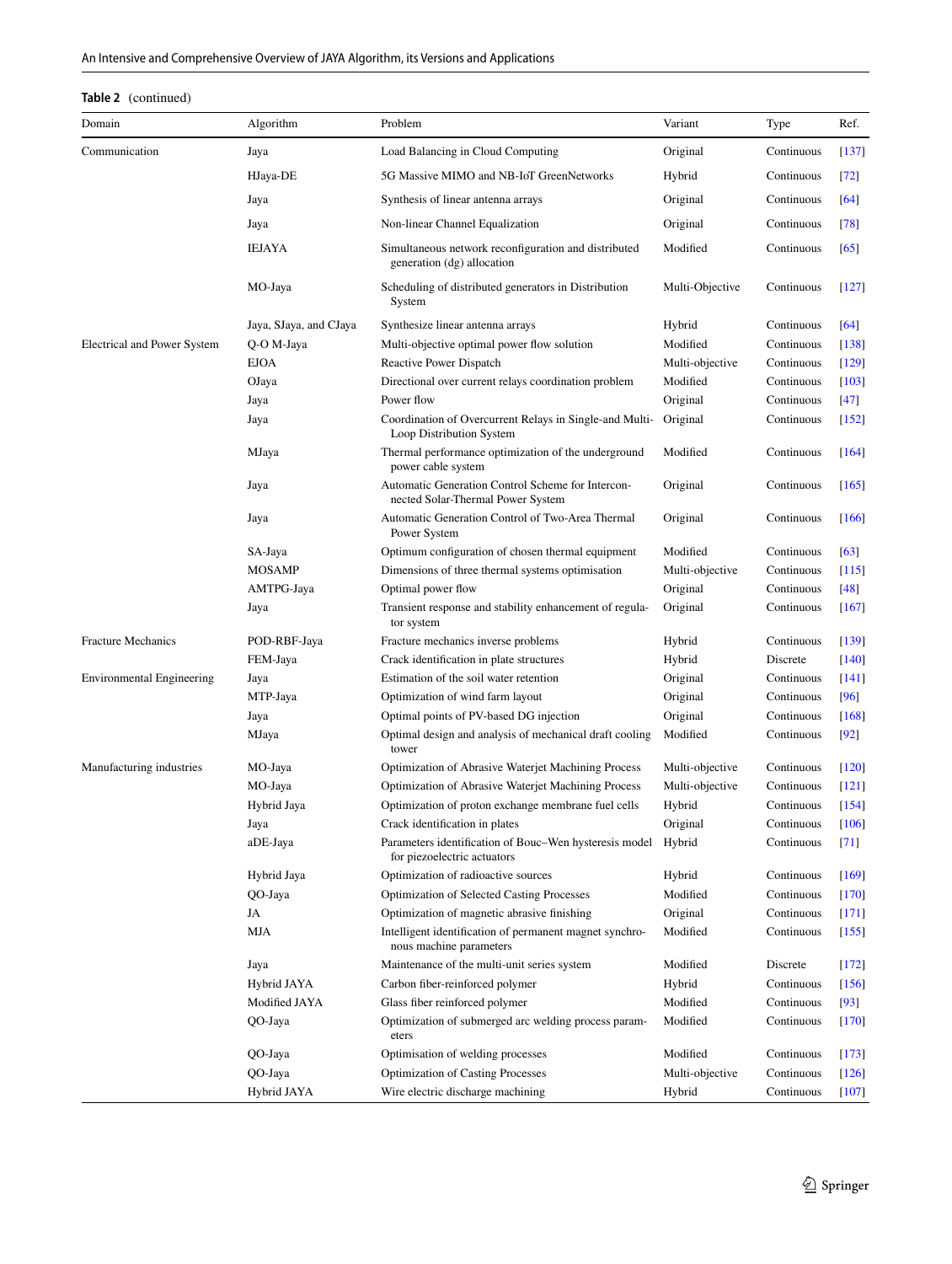**Table 2** (continued)

| Domain                   | Algorithm            | Problem                                                               | Variant  | Type       | Ref.    |
|--------------------------|----------------------|-----------------------------------------------------------------------|----------|------------|---------|
| <b>Structural Design</b> | I-Jaya               | Structural damage identification                                      | Modified | Continuous | [111]   |
|                          | Jaya                 | Structural damage identification                                      | Modified | Continuous | $[142]$ |
|                          | Jaya                 | Optimum design of a reinforced concrete counterfort<br>retaining wall | Modified | Continuous | [174]   |
|                          | ALO-Jaya             | Optimum design of fuzzy logic controller                              | Hybrid   | Continuous | [76]    |
| <b>Truss Structures</b>  | JA                   | Sizing and layout optimization of truss structures                    | Modified | Continuous | $[57]$  |
|                          | <b>DAJA</b>          | Sizing and layout optimization of truss structures                    | Modified | Discrete   | [85]    |
|                          | <b>JAYA</b>          | Braced dome structures                                                | Original | Continuous | [175]   |
|                          | Hybrid JAYA          | Optimization of squeeze casting process parameters                    | Hybrid   | Continuous | [176]   |
| Planing and scheduling   | DHJaya               | Set-union knapsack problem                                            | Hybrid   | Binary     | $[50]$  |
|                          | Modified Jaya        | Threshing drum                                                        | Modified | Discrete   | $[87]$  |
|                          | JA                   | Optimization of Reservoir Operation                                   | Modified | Discrete   | [157]   |
|                          | <b>JAYA</b>          | Job shop scheduling                                                   | Modified | Discrete   | $[52]$  |
|                          | <b>JAYA</b>          | Virtual Machine Placement                                             | Modified | Discrete   | [51]    |
|                          | <b>JAYA</b>          | Permutation flow-shop scheduling problem                              | Modified | Discrete   | $[54]$  |
|                          | <b>JAYA</b>          | Permutation flow shop scheduling problem                              | Modified | Discrete   | $[123]$ |
|                          | LJaya-TVAC           | Reliability-redundancy allocation problems                            | Hybrid   | Discrete   | $[55]$  |
|                          | <b>Improved Jaya</b> | Flexible Job Shop Rescheduling Problems                               | Modified | Discrete   | $[110]$ |
|                          | <b>DJaya</b>         | Flexible Job-Shop Rescheduling Problems                               | Modified | Discrete   | [86]    |
|                          | <b>IJaya</b>         | Flexible Job-Shop Rescheduling Problems                               | Modified | Discrete   | $[53]$  |
|                          | <b>IJMSO</b>         | Team formation problem                                                | Hybrid   | Discrete   | [56]    |
|                          | <b>JAYA</b>          | Damage assessment in plate-like structures                            | Modified | Discrete   | [177]   |
| Other                    | NN-Jaya              | Object-Oriented Software Quality Analysis                             | Hybrid   | Continuous | [105]   |
|                          | MS-Jaya              | Software Module Clustering Problem                                    | Modified | Continuous | [143]   |
|                          | ELM-Jaya             | Estimating currency exchange value                                    | Hybrid   | Continuous | [178]   |
|                          | Jaya-ELM             | Hearing loss detection                                                | Hybrid   | Continuous | $[112]$ |
|                          | Jaya                 | Nano-robots deliver drugs to cancer area                              | Original | Continuous | [109]   |
|                          | Jaya-BF              | Gene selection for cancer classification                              | Modified | Binary     | [108]   |

coordination problem [[103](#page-26-30), [152\]](#page-28-16), and thermal systems optimisation.

Solving combined economic emission dispatch means scheduling generation at various interconnected generating plants to meet the required load demand while keeping the operating cost at a minimum level. JAYA algorithm has been used to solve such problem by different researchers such as [\[60,](#page-25-32) [74,](#page-26-35) [89,](#page-26-17) [135,](#page-27-27) [136,](#page-27-28) [153](#page-28-13), [154](#page-28-14)].

Manufacturing has diverse kinds of optimization problems that are tackled by JAYA algorithm such as optimization of abrasive waterjet machining process [\[120,](#page-27-12) [121](#page-27-13)], crack identification in plates [\[106\]](#page-26-33), parameters identification of Bouc–Wen hysteresis model for piezoelectric actuators [\[71](#page-26-1)], intelligent identification of permanent magnet synchronous machine parameters [\[155](#page-28-25)], carbon fiber-reinforced polymer [\[156\]](#page-28-27), and glass fiber reinforced polymer [\[93\]](#page-26-20).

Planning and scheduling tasks are combinatorial NP problems in which a set of resources are arranged within a set of constraints to reach to a specific goal. Several researchers are motivated to tackle scheduling problems such as optimization of reservoir operation [[157](#page-28-29)], job shop scheduling [\[52](#page-25-24)], virtual machine placement [[51\]](#page-25-23), permutation flow-shop scheduling problem [[54](#page-25-26), [123](#page-27-15)], flexible job shop rescheduling problem [[53,](#page-25-25) [86](#page-26-14), [110\]](#page-27-2), and team forma-tion problem [\[56](#page-25-28)].

## <span id="page-21-0"></span>**6 Open Source Software of JAYA Algorithm**

In order to provide a comprehensive review of JAYA algorithm, open source software available to the JAYA research communities is discussed. Due to simplicity of the optimization framework, JAYA received a tremendous interest and became popular in a very short time. Since JAYA is parameter-free and one operator drives the search process, JAYA is implemented in few lines of code. Therefore, there are many trials that provide the code of JAYA algorithm to be available for the researchers in interest.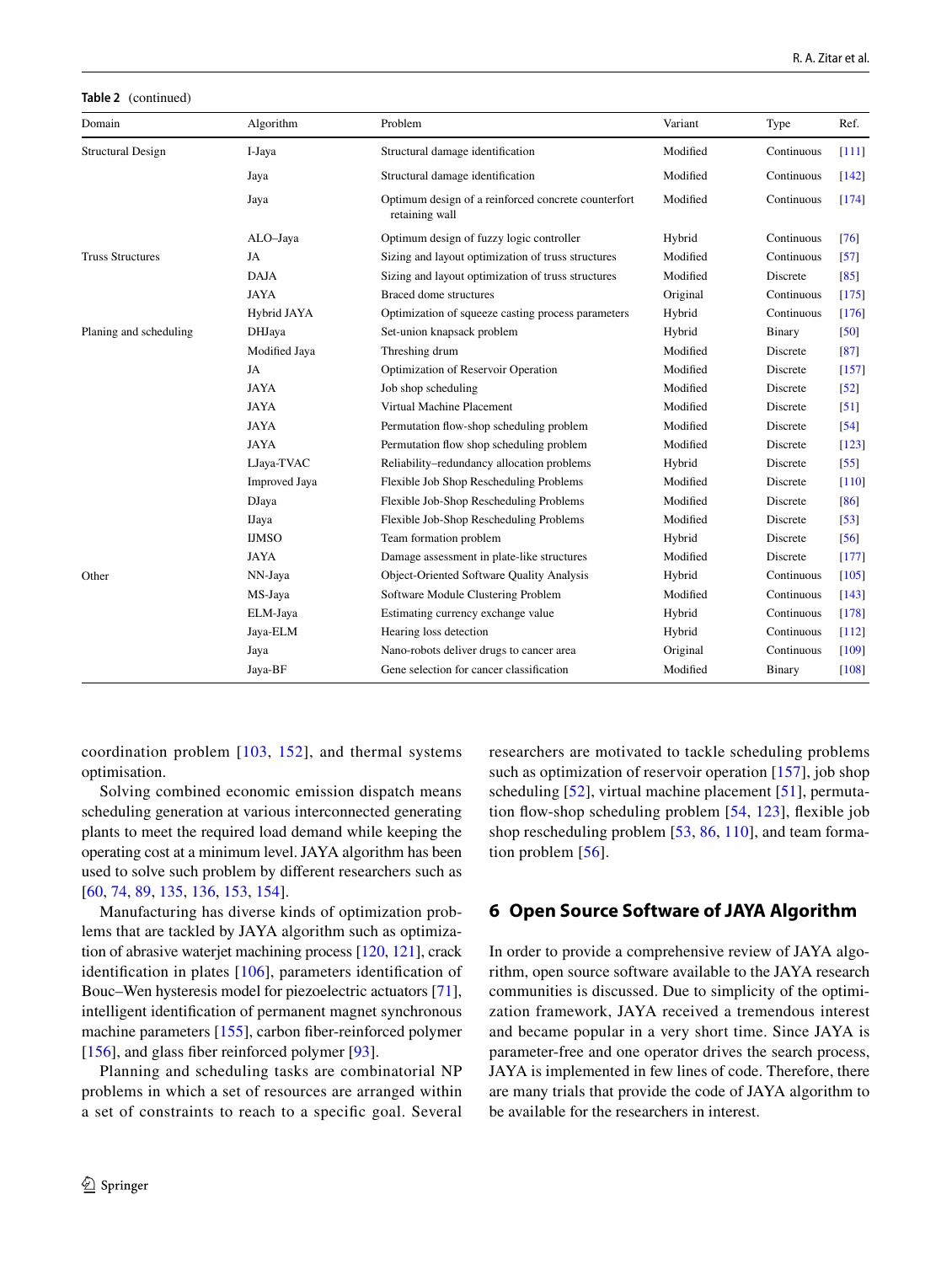Since the first inception, the JAYA algorithm is coded in Matlab which is released as a public code<sup>[1](#page-22-1)</sup>[[29\]](#page-25-1). The code tackled some standard benchmark functions which contributed in the JAYA popularity. This code is also uploaded in the GitHub Integration Platform to increase its publicity.<sup>[2](#page-22-2)</sup>

There are some researchers tackled their optimization problems using JAYA algorithm and their code is made publicly available. In power systems, minimization of active power losses is one the main interest which is implemented by Orlando Ramirez Barron and the source code is pro-vided<sup>[3](#page-22-3)</sup>. Furthermore, JAYA algorithm is programmed in Java language to be incorporated with WEKA software, the work-bench for machine learning<sup>[4](#page-22-4)</sup>. The multi objective version of JAYA algoithm is also coded in Python programming lan-guage. The source code is made publicly available<sup>[5](#page-22-5)</sup> by Berrouk et. al. [\[124\]](#page-27-16). Another open source of JAYA is coded in Python programming language<sup>[6](#page-22-6)</sup>. Finally, the Matlab source code of JAYA algoirhm is released for unconstrained Rosen-brock<sup>[7](#page-22-7)</sup> and constrained Himmelblaw<sup>[8](#page-22-8)</sup> benchmark functions

## <span id="page-22-0"></span>**7 Critical Analysis of JAYA Algorithm Theory**

As summarized in the variants and applications of JAYA algorithm, JAYA has gained considerable attentions geared toward a vast variations of optimization problems. This is due to its impressive characteristics: Simple in concepts, easy-to-use, parameter-less, derivative-free, and sound-andcomplete. This is the main reason of success and why the research communities are boosted to adopt this algorithm. However, as other metaheuristic algorithms, JAYA algorithm suffers from few limitations and inescapable drawbacks.

The main drawback of this algorithm is related to the No Free Lunch (NFL) Theorem of optimization [\[179\]](#page-29-1). In NFL, there is no Superior optimization algorithm that can excel over all competitors for the entire variants of optimization problems or even for all instances of the same optimization problem. Therefore, the convergence behaviour of JAYA

algorithm has tight connection with the nature of the problem search space on hand. Therefore, the JAYA algorithm need to be modified or hybridized to cope with the problem search space nature.

The second drawback is related to the problem domain to be manipulated. As aforementioned, the first proposal of JAYA is established for optimization problems with singleobjectives, unconstrained objective functions and continuous domains [\[29](#page-25-1)]. However, JAYA needs to expand its applicability to be efficient for other problem domains and nature such as discrete, binary, combinatorial, dynamic, many objective and multi objective.

The third drawback of JAYA algorithm is related to its population-based behaviour. During the search process, JAYA algorithm is able to explore a wide range of search space regions through its unique operator which is able to evolve the search based on the inherited values attracted to the global best solution and move closely to better areas in the search space by expanding the distance with worse solutions. By means of this way, the search has a maneuver behaviour in its navigation. However, its operator, does not focus on each search space region to which it converge, thus degrading the exploitation process especially for the problems with multi-modal landscape. As a result, JAYA algorithm should be hybridized with other local searchbased algorithm to enrich its exploitation capability. The hybridization of JAYA with local search techniques enables it to stay focused on potential regions of the search space.

As other optimization methods, the performance of JAYA algorithm is tightly related to the problem of dimensionality. As the number of the problem variables grows , the performance of the algorithm is degenerated. Therefore, dimensionality reduction in machine learning is a proper solution for some problem to yield more efficient results. Other scaling and transformation mechanisms should be considered. That is why in some applications, as stated in the previous sections, the GWO algorithm outperformed JAYA. The GWO is less susceptible to the dimensionality problem and may outperform JAYA in problems with high dimensionality.

Other common problem is the dependence of JAYA on stochastic operators that are really pseudo random. The pseudo randomness has an artificial cyclic nature which means, in the long run, some patterns will be repeating itself and consequently the search pattern will adapt also a cyclic behavior that might end up in an endless loop of search. However, the behavior of JAYA which is somewhat similar to Nelder-Mead and Simplex algorithms except that JAYA has stochastic components, that hinder its ability to span multi dimensional search spaces without any cyclic behavior.

Finally, there is a concur dilemma in JAYA algorithm related to the control of the diversity. The convergence

<span id="page-22-1"></span><sup>1</sup> https://sites.google.com/site/jayaalgorithm/

<span id="page-22-2"></span><sup>&</sup>lt;sup>2</sup> https://github.com/sunmayra/Jaya-Algorithm

<span id="page-22-3"></span><sup>&</sup>lt;sup>3</sup> https://uk.mathworks.com/matlabcentral/fileexchange/71220-optim um-power-flow (access date: 28/08/2020)

<span id="page-22-4"></span><sup>&</sup>lt;sup>4</sup> https://github.com/sunmayra/Jaya-Algorithm (access date: 28/08/2020)

<span id="page-22-5"></span><sup>&</sup>lt;sup>5</sup> https://ch.mathworks.com/matlabcentral/fileexchange/72330-multiobjective-jaya-algorithm-mojaya (access date: 28/08/2020)

<span id="page-22-6"></span><sup>&</sup>lt;sup>6</sup> https://github.com/eadomenech/pyjaya/find/master (access date: 28/08/2020)

<span id="page-22-7"></span><sup>&</sup>lt;sup>7</sup> https://drive.google.com/file/d/0B96X2BLz4rx-OHlBeGF3Vj dKcjg/view?usp=sharing (access date: 28/08/2020)

<span id="page-22-8"></span><sup>8</sup> https://drive.google.com/file/d/0B96X2BLz4rx-by01U09BUD B2OHM/view?usp=sharing (access date: 28/08/2020)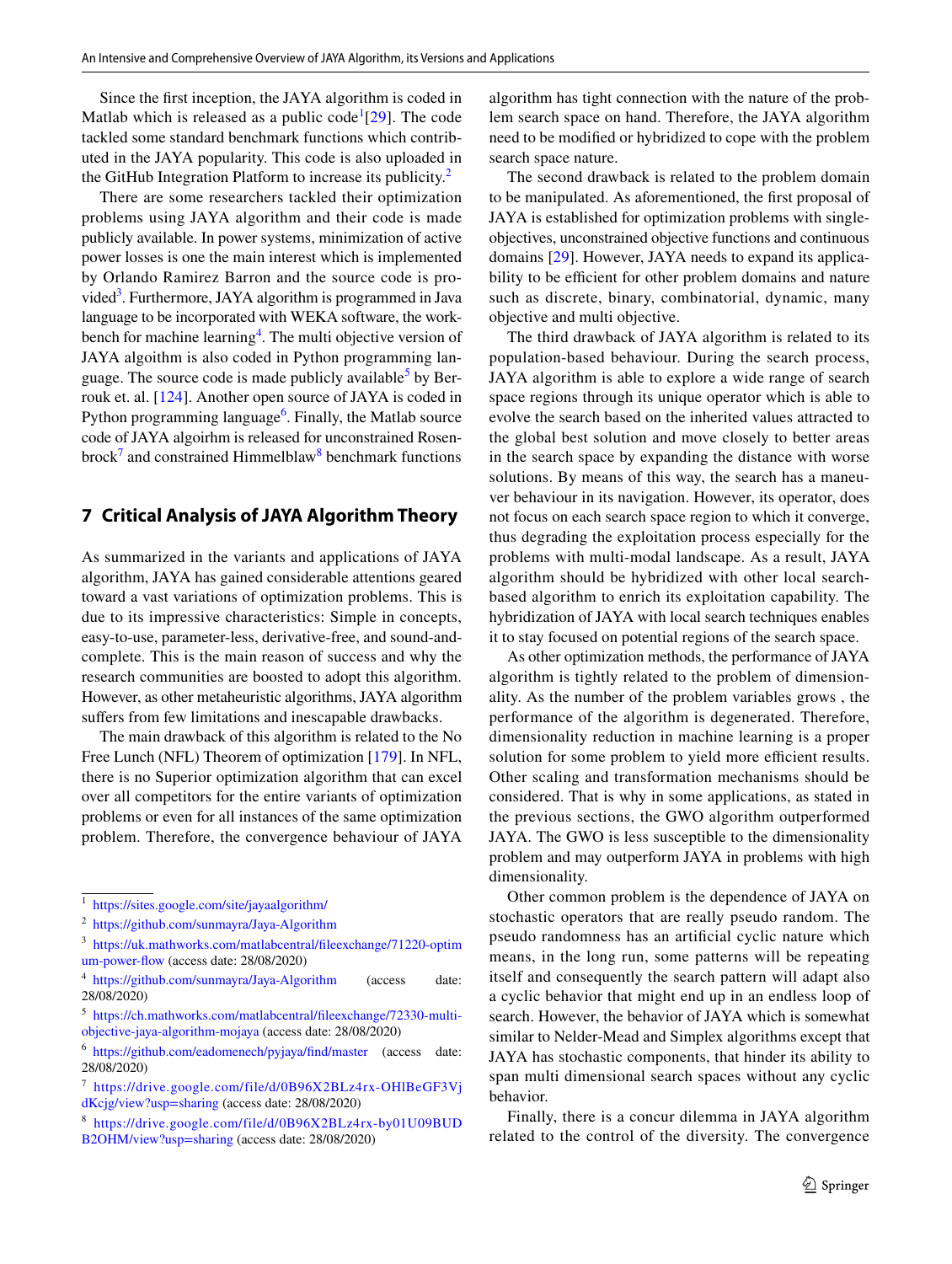behaviour of JAYA algorithm tends to be stagnated to the local minima quickly due to the lose of diversity in the initial course of run. This is because the unique operator of JAYA algorithm considers only two solutions (i.e., the best and the worst) at each generation and do not considered the other attributes of other solutions in the population. It will be attracted to the best solution and escape the features of the worst solution. In optimization, it is conventionally known that the search direction to the global optima is not necessarily the strike to the best solution. Therefore, the loss of diversity exists due to neglecting the majority of other solutions in the population and immaturity occurs. Some works suggest dividing the population into sub-populations and dealing with each sub-population with isolated JAYA to control the diversity. It is also fond that using parallel JAYA can help is speeding up its convergence dramatically without much affecting the quality of solutions.

## <span id="page-23-0"></span>**8 Conclusion and Future Trends**

JAYA algorithm in its simple form and in its variants have demonstrated outstanding ability to solve multi-objective, multi-variable, and complex optimization problems. The majority of successful applications were engineering applications due to the ability of JAYA algorithm to handle numerical, continuous, and binary search spaces with well defined objective functions that could come either with constraints or without constraints. In many cases there was a need to add variants to the standard JAYA algorithm to increase the capability of JAYA for solving the problems under scope. As a matter of fact, there are three ways to increase the effectiveness of JAYA; adding variants, hybridization with other optimization techniques, or integrating it with other AI paradigms. Adding the variants to utilize a the other components of the standard JAYA algorithm proved to be very efficient in upgrading its performance and enabling it to solve the multi-objective optimization problems being tackled. The variants did not change the general shape of JAYA but made some of its operations much more efficient and rewarding. Those variants could be implemented on the parameter level, the population level, and/or operators level. Some of those variants are simply heuristics that are added to the algorithm, others constituted minor changes to the steps of the algorithm. However, they were all necessary to meet the demands of the problems being optimized. Those problems are sometimes multi-objective with abnormal nature of inputs and specific requirement for the output.

On the other hand, hybridization could be implemented in conjunction with some local search techniques, or with others global search techniques that have different nature than JAYA. Hybridization has been proposed to enhance the exploitation capability that JAYA has in its quest to find optimum solutions. As a matter of fact, JAYA is integrated with other AI paradigms in an attempt to increase the efficiency of those paradigms. Its worth noting that, in general, the hybridization did not add considerable complexity to those paradigms due to JAYA natural simplicity, at the same time, it elevated the quality of the outcomes of those paradigms. Examples of those paradigms are neural networks, fuzzy controllers, features selection mechanisms, pattern recognition, and many other methods.

JAYA algorithm also was incorporated with other intelligent paradigms such as neural networks, it has a multipurpose capabilities including training the neural networks, input groups selection, activation functions tuning and optimizing neural networks structures. In fuzzy systems it is used in tuning the fuzzy membership functions and other parameters of fuzzy controllers. In features selection, JAYA and its variants proved to be efficient in features optimization. The simplicity of JAYA and its variants made it preferable to be integrated with other much more complex systems.

As the JAYA algorithm provide a successful outcomes for different research domains, there are other venues of future enhancements that can be suggested. These possibilities can be summarized as follows:

*Structured population* The JAYA algorithm tends to lose diversity during its search due the fast convergence problem. One of the best ways to deal with controlling the diversity is the structured population. The population is divided into several sub-population and each sub-population is used as an initial input to independent JAYA version. The sub-populations exchange their solution periodically. The most structured population can be used for JAYA algorithm is Island model [[180](#page-29-2)[–182](#page-29-3)], Cellular Automata [\[183](#page-29-4), [184\]](#page-29-5), hierarchical model [\[185](#page-29-6)], and other reported in [[186\]](#page-29-7).

*Selection mechanisms* The JAYA algorithm only focus on the best and the worst solutions in the evolution loop. This can lead the algorithm to neglect several important directions which can lead to the global optimal solution. Therefore, instead of using only best and worst solution, the selection mechanisms such as proportional selection, tournament selection, linear and exponential rank selection can be utilized in to improve its diversity control and thus improve performance.

*Adaptive Parameters* The process of adapting parameters during the search helps the algorithm to find the optimal parameter configurations for the better performance [[187](#page-29-8)]. Although the JAYA algorithm is parameter-free, the algorithmic parameters such as number of solutions in the initial population and the number of iterations are in many cases sufficient to reach local or global optima. Adaptive parameters can be used to autonomously tune those parameters during evolution.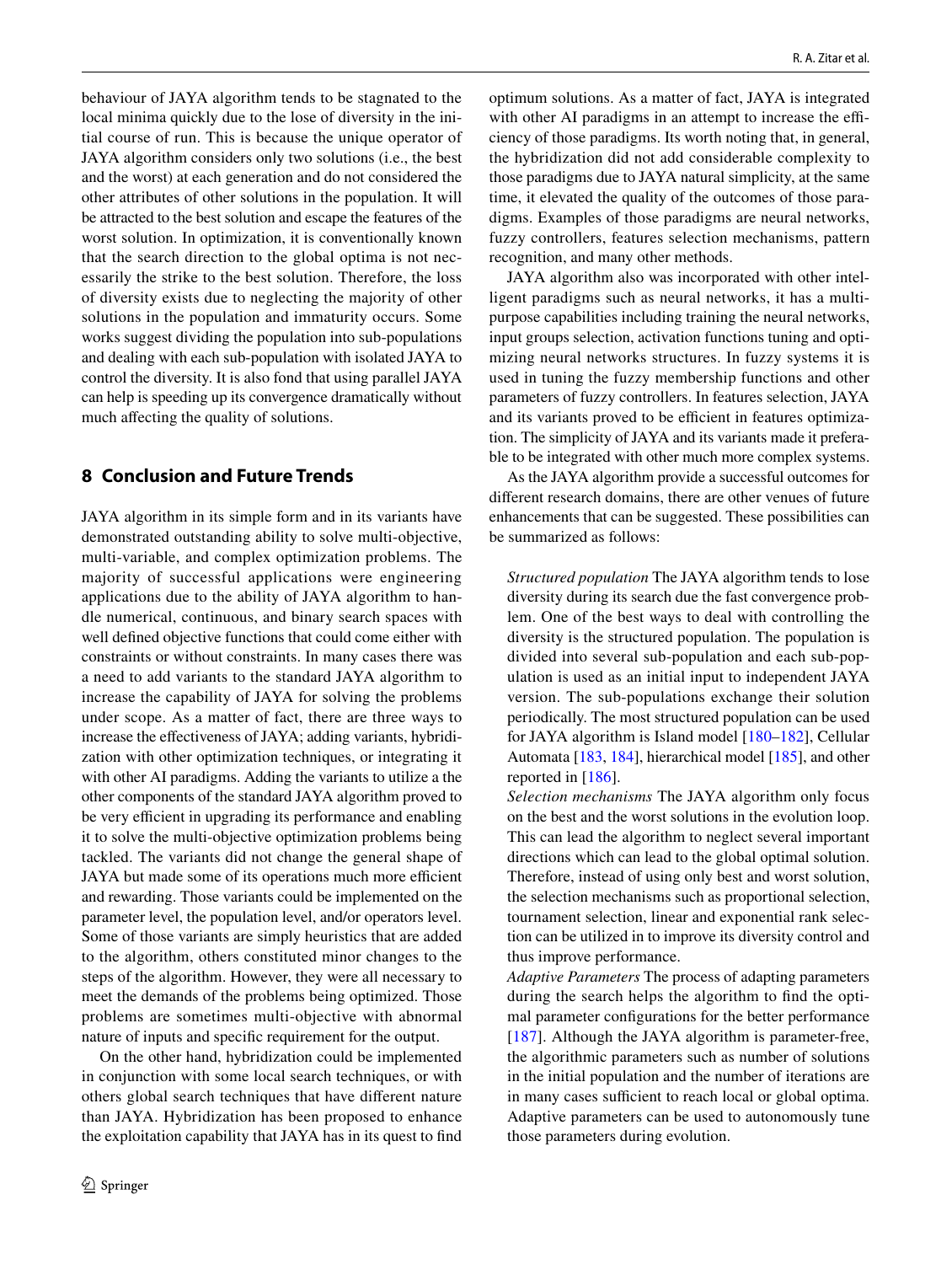*Memetic Strategy* As conventionally known, the population based algorithms such as JAYA algorithm are very powerful in exploring a different regions of search space at the same time. However, they are poor in exploiting each region to which they converge. On the other hand, local search-based algorithms are very powerful in exploiting each region and finding the local optima in that region, yet their disadvantage is in the exploration part. Consequently, hybridizing a local search-based within the evolution step of population-based algorithm can complement the powerful feature of both types of algorithms. This type of hybridization methods is called memetic strategy. Ultimately, JAYA algorithm can be hybridized with a local search to enrich its exploitation capabilities. *Dynamic Optimization* The dynamic optimization concern where dynamic problems optimal solution is changing over the time. There is very few work that tackle dynamic algorithms using JAYA-based algorithm. This is indeed a very challenging type of problems that require special capability in navigating several search space regions with dynamic behaviour.

*Combinatorics optimization* Normally, the real-world optimization problems are not trivial since they have a combinatorial optimization nature. This type of problems is constrained and the search space is not smooth and rugged. Therefore, the best constraint handling technique should be investigated to deal with the combinatorial optimization problems such as scheduling and planning domains. Normally, this type of problems can work only on feasible search space regions.

## **Declarations**

**Conflict of interest** The authors declare that they have no conflict of interest.

## **References**

- <span id="page-24-0"></span> 1. Burke Edmund K, Gendreau Michel, Hyde Matthew, Kendall Graham, Ochoa Gabriela, Ozcan Ender, Rong Qu (2013) Hyperheuristics: a survey of the state of the art. J Operational Res Soc 64(12):1695–1724
- <span id="page-24-1"></span> 2. Hussain Kashif, Salleh Mohd Najib Mohd, Cheng Shi, Shi Yuhui (2019) Metaheuristic research: a comprehensive survey. Artif Intell Rev 52(4):2191–2233
- <span id="page-24-2"></span> 3. Osman Ibrahim H, Laporte G (1996) Metaheuristics: a bibliography. Ann Oper Res 63:511–623
- <span id="page-24-3"></span> 4. Blum Christian, Roli Andrea (2003) Metaheuristics in combinatorial optimization: overview and conceptual comparison. ACM Comput Surv (CSUR) 35(3):268–308
- <span id="page-24-4"></span> 5. Fausto Fernando, Reyna-Orta Adolfo, Cuevas Erik, Andrade Angel G, Perez-Cisneros Marco (2020) From ants to whales: metaheuristics for all tastes. Artif Intell Rev 53(1):753–810
- <span id="page-24-5"></span> 6. Meraihi Y, Ramdane-Cherif A, Acheli D, Mahseur M (2020) Dragonfly algorithm: a comprehensive review and applications. Neural. Comput. Appl. 32:16625–16646
- <span id="page-24-6"></span> 7. Holland John H (1992) Genetic algorithms. Scientific Am 267(1):66–73
- <span id="page-24-7"></span> 8. Storn Rainer, Price Kenneth (1997) Differential evolution-a simple and efficient heuristic for global optimization over continuous spaces. J Global Optimization 11(4):341–359
- <span id="page-24-8"></span> 9. Yao Xin, Liu Yong, Lin Guangming (1999) Evolutionary programming made faster. IEEE Transactions Evolut Comput 3(2):82–102
- <span id="page-24-9"></span> 10. Beyer Hans-Georg, Schwefel Hans-Paul (2002) Evolution strategies-a comprehensive introduction. Natural computing 1(1):3–52
- <span id="page-24-10"></span> 11. Koza John R, Koza John R (1992) Genetic programming: on the programming of computers by means of natural selection, vol 1. MIT press
- <span id="page-24-11"></span> 12. Baluja S (1994) Population-based incremental learning. a method for integrating genetic search based function optimization and competitive learning. Technical report Technical report CMU-CS-94-163, Carnegie Mellon University
- <span id="page-24-12"></span> 13. Simon Dan (2008) Biogeography-based optimization. IEEE Transactions Evolut Comput 12(6):702–713
- <span id="page-24-13"></span>14. Azmi Al-Betar Mohammed (2017) β-hill climbing: an exploratory local search. Neural Comput Appl 28(1):153–168
- <span id="page-24-14"></span> 15. Kirkpatrick Scott, Gelatt C Daniel, Mario P VecchiVecchi Mario P VecchiMario P (1983) Optimization by simulated annealing. Science 220(4598):671–680
- <span id="page-24-15"></span> 16. Glover F., Laguna M. (1998) Tabu Search. In: Du DZ, Pardalos PM (eds) Handbook of Combinatorial Optimization. Springer, Boston, MA. https://doi.org/10.1007/978-1-4613-0303-9\_33
- <span id="page-24-16"></span> 17. Lourenco Helena R, Martin Olivier C, Stutzle T (2003) Iterated local search. Handbook of metaheuristics. Springer, Newyork, pp 320–353
- <span id="page-24-17"></span> 18. Mladenovic Nenad, Hansen Pierre (1997) Variable neighborhood search. Comput & Oper Res 24(11):1097–1100
- <span id="page-24-18"></span> 19. Feo Thomas A, Resende Mauricio GC (1995) Greedy Randomized Adaptive Search Procedures. J Glob Optim 6:109–133. https://doi.org/10.1007/BF01096763
- <span id="page-24-19"></span> 20. Kennedy J, Eberhart R (1995) Particle swarm optimization. In: Proceedings of ICNN95-International Conference on Neural Networks. 4: 1942–1948. IEEE
- <span id="page-24-20"></span> 21. Dorigo M, Caro G Di (1999) Ant colony optimization: a new meta-heuristic. In: Proceedings of the 1999 congress on evolutionary computation-CEC99 (Cat. No. 99TH8406), volume 2, pages 1470–1477. IEEE
- <span id="page-24-21"></span> 22. Karaboga D (2005) An idea based on honey bee swarm for numerical optimization. Technical report, Technical report-tr06, Erciyes university, engineering faculty, computer
- <span id="page-24-22"></span> 23. Yang Xin-She et al (2008) Firefly Algorithm. Nature-Inspired metaheuristic Algorithms 20:79–90
- <span id="page-24-23"></span> 24. Yang Xin-She, Gandomi Amir Hossein (2012) Bat algorithm: a novel approach for global engineering optimization. Eng Comput 29(5):464–483
- <span id="page-24-24"></span> 25. Xin-She, Y (2012) Flower pollination algorithm for global optimization. In: International conference on unconventional computing and natural computation, pages 240–249. Springer
- <span id="page-24-25"></span> 26. Mirjalili Seyedali, Mirjalili Seyed Mohammad, Lewis Andrew (2014) Grey wolf optimizer. Adv Engineering Softw 69:46–61
- <span id="page-24-26"></span> 27. Gandomi Amir Hossein, Alavi Amir Hossein (2012) Krill herd: a new bio-inspired optimization algorithm. Commun Nonlinear Sci Numerical Simul 17(12):4831–4845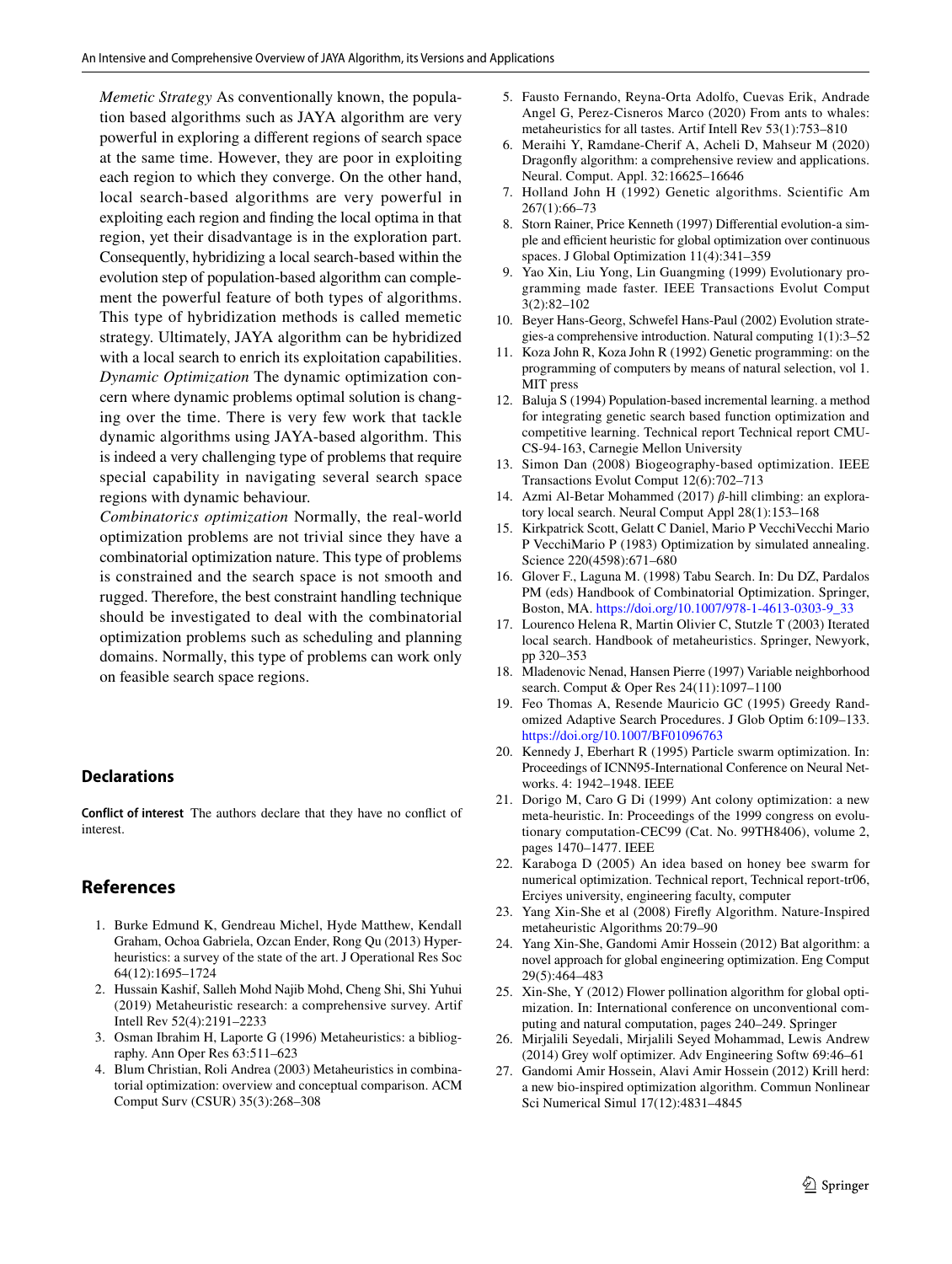- <span id="page-25-0"></span> 28. Mirjalili Seyedali (2015) Moth-flame optimization algorithm: a novel nature-inspired heuristic paradigm. Knowledge-based Syst 89:228–249
- <span id="page-25-1"></span> 29. Rao R (2016) Jaya: a simple and new optimization algorithm for solving constrained and unconstrained optimization problems. Int J Indus Eng Comput 7(1):19–34
- <span id="page-25-2"></span> 30. Formato Richard A (2008) Central force optimization: a new nature inspired computational framework for multidimensional search and optimization. Nature inspired cooperative strategies for Optimization (NICSO 2007). Springer, Newyork, pp 221–238
- <span id="page-25-3"></span> 31. Rashedi Esmat, Nezamabadi-Pour Hossein, Saryazdi Saeid (2009) Gsa: a gravitational search algorithm. Information Sci 179(13):2232–2248
- <span id="page-25-4"></span> 32. Erol Osman K, Eksin Ibrahim (2006) A new optimization method: big bang-big crunch. Adv Eng Softw 37(2):106–111
- <span id="page-25-5"></span> 33. Abedinpourshotorban Hosein, Shamsuddin Siti Mariyam, Beheshti Zahra, Jawawi Dayang NA (2016) Electromagnetic field optimization: a physics-inspired metaheuristic optimization algorithm. Swarm Evolut Comput 26:8–22
- <span id="page-25-6"></span> 34. Kaveh A, Bakhshpoori T (2016) Water evaporation optimization: a novel physically inspired optimization algorithm. Comput & Struct 167:69–85
- <span id="page-25-7"></span> 35. Mirjalili Seyedali, Mirjalili Seyed Mohammad, Hatamlou Abdolreza (2016) Multi-verse optimizer: a nature-inspired algorithm for global optimization. Neural Comput Appl 27(2):495–513
- <span id="page-25-8"></span> 36. Kaveh A, Dadras A (2017) A novel meta-heuristic optimization algorithm: thermal exchange optimization. Adv Eng Softw 110:69–84
- <span id="page-25-9"></span> 37. Irizarry Roberto (2004) Lares: an artificial chemical process approach for optimization. Evolut Comput 12(4):435–459
- <span id="page-25-10"></span> 38. Lam Albert YS, Li Victor OK (2009) Chemical-reaction-inspired metaheuristic for optimization. IEEE Transactions Evolut Comput 14(3):381–399
- <span id="page-25-11"></span> 39. Alatas Bilal (2011) Acroa: artificial chemical reaction optimization algorithm for global optimization. Expert Syst Appl 38(10):13170–13180
- <span id="page-25-12"></span> 40. Abdechiri Marjan, Meybodi Mohammad Reza, Bahrami Helena (2013) Gases brownian motion optimization: an algorithm for optimization (gbmo). Appl Soft Comput 13(5):2932–2946
- <span id="page-25-13"></span> 41. Salmani MH, Eshghi K (2017) A metaheuristic algorithm based on chemotherapy science: Csa. J Optim 2017: 3082024
- <span id="page-25-14"></span> 42. Geem Zong Woo, Kim Joong Hoon, Loganathan Gobichettipalayam Vasudevan (2001) A new heuristic optimization algorithm: harmony search. Simulation 76(2):60–68
- <span id="page-25-15"></span> 43. Al-Betar MA, Alyasseri Zaid Abdi A, Awadallah Mohammed A, Doush Iyad A (2021) Coronavirus herd immunity optimizer (CHIO). Neural Comput Appl 33:5011–5042
- <span id="page-25-16"></span> 44. Tan Y, Zhu Y (2010) Fireworks algorithm for optimization. In: International conference in swarm intelligence, pages 355–364. Springer
- <span id="page-25-17"></span> 45. Venkata Rao R, Savsani Vimal J, Vakharia DP (2011) Teaching-learning-based optimization: a novel method for constrained mechanical design optimization problems. Comput-Aided Des 43(3):303–315
- <span id="page-25-18"></span> 46. Fadakar E, Ebrahimi M (2016) A new metaheuristic football game inspired algorithm. In: 2016 1st Conference on Swarm Intelligence and Evolutionary Computation (CSIEC), pages 6–11. IEEE
- <span id="page-25-19"></span> 47. Warid Warid, Hizam Hashim, Mariun Norman, Abdul-Wahab Noor Izzri (2016) Optimal power flow using the jaya algorithm. Energies 9(9):678
- <span id="page-25-20"></span> 48. Warid W (2020) Optimal power flow using the amtpg-jaya algorithm. Appl Soft Comput 91:106252
- <span id="page-25-21"></span> 49. Luu The Vinh, Nguyen Ngoc Son (2020) Parameters extraction of solar cells using modified jaya algorithm. Optik 203:164034
- <span id="page-25-22"></span> 50. Congcong Wu, He Yichao (2020) Solving the set-union knapsack problem by a novel hybrid jaya algorithm. Soft Comput 24(3):1883–1902
- <span id="page-25-23"></span> 51. Amarendhar Reddy M, Ravindranath K (2020) Virtual machine placement using jaya optimization algorithm. Appl Artif Intell 34(1):31–46
- <span id="page-25-24"></span> 52. Maharana D, Kotecha P (2019) Optimization of job shop scheduling problem with grey wolf optimizer and jaya algorithm. Smart Innovations in Communication and Computational Sciences. Springer, New York, pp 47–58
- <span id="page-25-25"></span> 53. Li J-Q, Deng J-W, Li C-Y, Han Y-Y, Tian J, Zhang B, Wang C-G (2020) An improved jaya algorithm for solving the flexible job shop scheduling problem with transportation and setup times. Knowl-Based Syst 200:106032
- <span id="page-25-26"></span> 54. Mishra A, Shrivastava D (2020) A discrete jaya algorithm for permutation flow-shop scheduling problem. Int J Indus Eng Comput 11(3):415–428
- <span id="page-25-27"></span> 55. Ghavidel Sahand, Azizivahed Ali, Li Li (2018) A hybrid jaya algorithm for reliability-redundancy allocation problems. Eng Optimization 50(4):698–715
- <span id="page-25-28"></span> 56. WalaaH El-Ashmawi, AhmedF Ali, Slowik A (2020) An improved jaya algorithm with a modified swap operator for solving team formation problem. Soft Comput 24:16627–16641
- <span id="page-25-29"></span> 57. Degertekin SO, Lamberti L, Ugur IB (2018) Sizing, layout and topology design optimization of truss structures using the jaya algorithm. Appl Soft Comput 70:903–928
- <span id="page-25-30"></span> 58. Wang Shui-Hua, Phillips Preetha, Dong Zheng-Chao, Zhang Yu-Dong (2018) Intelligent facial emotion recognition based on stationary wavelet entropy and jaya algorithm. Neurocomputing 272:668–676
- <span id="page-25-31"></span> 59. MohammedA Awadallah, MohammedA Al-Betar, Hammouri AI, Alomari OA (2020) Binary jaya algorithm with adaptive mutation for feature selection. Arab J Sci Eng 45:10875–10890
- <span id="page-25-32"></span> 60. More Kiran C, Rao RV (2020) Design optimization of plate-fin heat exchanger by using modified jaya algorithm. Advanced engineering optimization through intelligent techniques. Springer, NewYork, pp 165–172
- <span id="page-25-33"></span> 61. Wang Long, Zhang Zijun, Huang Chao, Tsui Kwok Leung (2018) A gpu-accelerated parallel jaya algorithm for efficiently estimating li-ion battery model parameters. Appl Soft Comput 65:12–20
- <span id="page-25-34"></span> 62. Aslan Murat, Gunduz Mesut, Kiran Mustafa Servet (2019) Jayax: jaya algorithm with xor operator for binary optimization. Appl Soft Comput 82:105576
- <span id="page-25-35"></span> 63. Rao RV, More KC (2017) Design optimization and analysis of selected thermal devices using self-adaptive jaya algorithm. Energy Convers Manag 140:24–35
- <span id="page-25-36"></span> 64. Ravipudi Jaya Lakshmi, Neebha Mary (2018) Synthesis of linear antenna arrays using jaya, self-adaptive jaya and chaotic jaya algorithms. AEU-Int J Electron Commun 92:54–63
- <span id="page-25-37"></span> 65. Raut Usharani, Mishra Sivkumar (2019) An improved elitistjaya algorithm for simultaneous network reconfiguration and dg allocation in power distribution systems. Renew Energy Focus 30:92–106
- <span id="page-25-38"></span> 66. Venkata Rao R, Saroj Ankit (2019) An elitism-based self-adaptive multi-population jaya algorithm and its applications. Soft Comput 23(12):4383–4406
- <span id="page-25-39"></span> 67. Venkata Rao R, Saroj Ankit, Bhattacharyya Souvik (2018) Design optimization of heat pipes using elitism-based self-adaptive multipopulation jaya algorithm. J Thermophys Heat Transfer 32(3):702–712
- <span id="page-25-40"></span> 68. Jian Xianzhong, Weng Zhiyuan (2020) A logistic chaotic jaya algorithm for parameters identification of photovoltaic cell and module models. Optik 203:164041
- <span id="page-25-41"></span> 69. Son Nguyen N, Chinh Tran M, Anh Ho Pham H (2020) Uncertain nonlinear system identification using jaya-based adaptive neural network. Soft Comput 24:17123–17132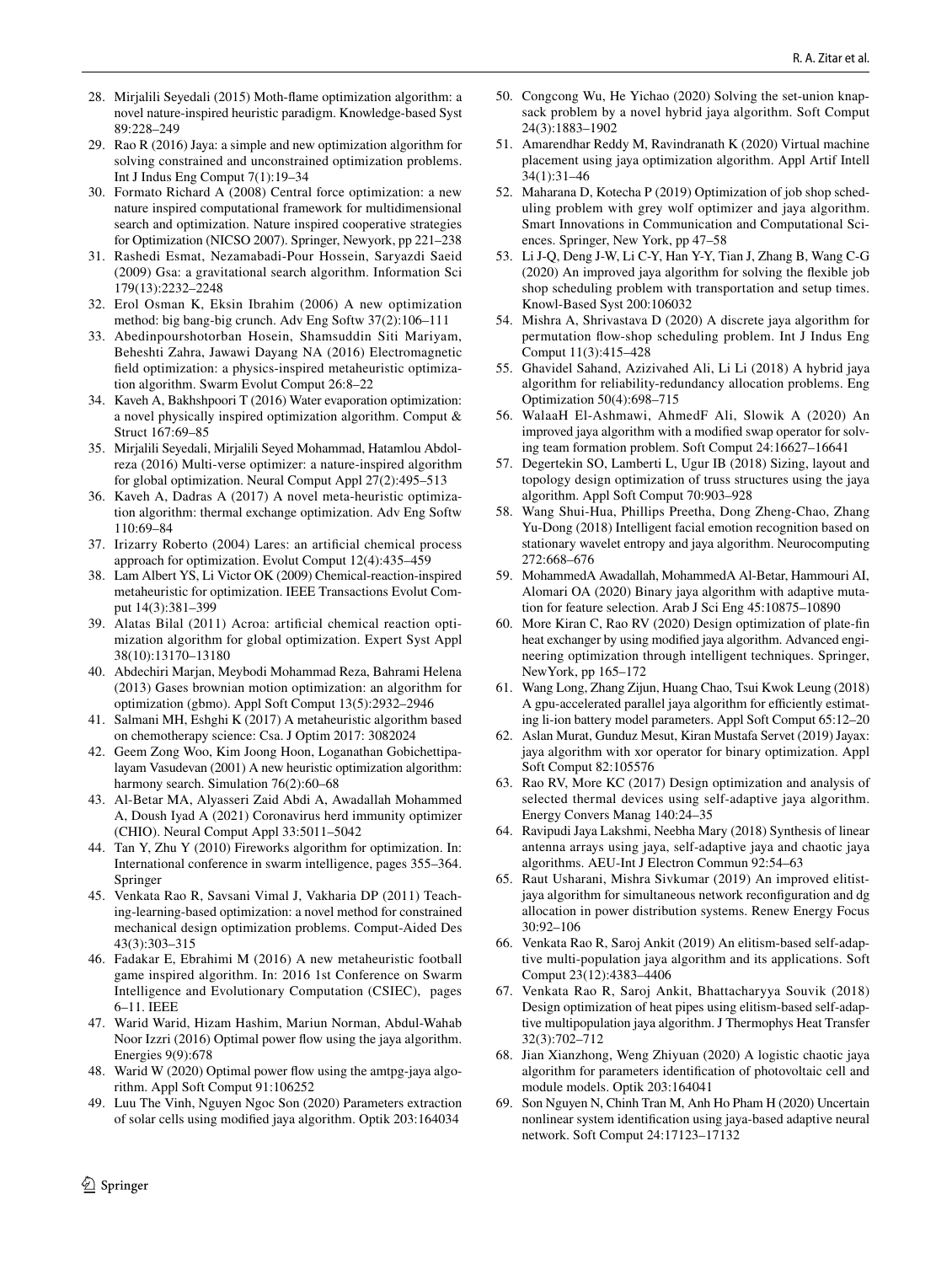- <span id="page-26-0"></span> 70. Ramesh S, Vydeki D (2020) Recognition and classification of paddy leaf diseases using optimized deep neural network with jaya algorithm. Information Process Agric 7(2):249–260
- <span id="page-26-1"></span> 71. Son Nguyen Ngoc, Van Kien Cao, Anh Ho Pham Huy (2020) Parameters identification of bouc-wen hysteresis model for piezoelectric actuators using hybrid adaptive differential evolution and jaya algorithm. Eng Appl Artif Intell 87:103317
- <span id="page-26-2"></span> 72. Goudos Sotirios K, Deruyck Margot, Plets David, Martens Luc, Psannis Kostas E, Sarigiannidis Panagiotis, Joseph Wout (2019) A novel design approach for 5g massive mimo and nb-iot green networks using a hybrid jaya-differential evolution algorithm. IEEE Access 7:105687–105700
- <span id="page-26-3"></span> 73. Ding Zhenghao, Li Jun, Hao Hong (2020) Non-probabilistic method to consider uncertainties in structural damage identification based on hybrid jaya and tree seeds algorithm. Eng Struct 220:110925
- <span id="page-26-35"></span> 74. Peng Yuexi, Sun Kehui, He Shaobo (2020) Synchronization for the integer-order and fractional-order chaotic maps based on parameter estimation with jaya-ipso algorithm. Eur Phys J Plus 135(3):331
- <span id="page-26-36"></span> 75. Alotaibi SS (2020) Optimization insisted watermarking model: hybrid firefly and jaya algorithm for video copyright protection. Soft Comput 24:14809–14823
- <span id="page-26-4"></span> 76. Azizi Mahdi, Ghasemi Seyyed Arash Mousavi, Ejlali Reza Goli, Talatahari Siamak (2020) Optimum design of fuzzy controller using hybrid ant lion optimizer and jaya algorithm. Artif Intell Rev 53(3):1553–1584
- <span id="page-26-5"></span> 77. Luo Xiong, Cao Longpeng, Wang Long, Zhao Zihan, Huang Chao (2018) Parameter identification of the photovoltaic cell model with a hybrid jaya-nm algorithm. Optik 171:200–203
- <span id="page-26-6"></span> 78. Ingle Kishor KisanKishor Kisan, Jatoth Ravi Kumar (2020) An efficient jaya algorithm with levy flight for non-linear channel equalization. Expert Syst Appl 145:112970
- <span id="page-26-7"></span> 79. Rao RV, More KCmKCm, Taler J, Oclon P (2016) Dimensional optimization of a micro-channel heat sink using jaya algorithm. Appl Therm Eng 103:572–582
- <span id="page-26-8"></span> 80. Morrison Ronald W, Jong Kenneth A De (2001) Measurement of population diversity. In: International Conference on Artificial Evolution (Evolution Artificielle). Springer, pp 31–41
- <span id="page-26-9"></span> 81. Pandey Hari M (2016) Jaya a novel optimization algorithm: what, how and why? In: 2016 6th International Conference-Cloud System and Big Data Engineering (Confluence), IEEE, pp 728–730.
- <span id="page-26-10"></span> 82. Li Yang, Yang Zhen (2017) Application of eos-elm with binary jaya-based feature selection to real-time transient stability assessment using pmu data. IEEE Access 5:23092–23101
- <span id="page-26-12"></span> 83. Thirumoorthy K, Muneeswaran K (2020) Optimal feature subset selection using hybrid binary jaya optimization algorithm for text classification. Sadhana 45(1):1–13
- <span id="page-26-11"></span> 84. Yang Z, Guo Y, Niu Q, Ma H, Zhou Y, Zhang L (2018) A novel binary jaya optimization for economic/emission unit commitment. In: 2018 IEEE Congress on Evolutionary Computation (CEC), 1–6
- <span id="page-26-13"></span> 85. Degertekin SO, Lamberti L, Ugur IB (2019) Discrete sizing/ layout/topology optimization of truss structures with an advanced jaya algorithm. Appl Soft Comput 79:363–390
- <span id="page-26-14"></span> 86. Gao Kaizhou, Yang Fajun, Zhou MengChu, Pan Quanke, Suganthan Ponnuthurai Nagaratnam (2018) Flexible job-shop rescheduling for new job insertion by using discrete jaya algorithm. IEEE Transactions Cybern 49(5):1944–1955
- <span id="page-26-15"></span> 87. Singh P, Chaudhary H (2019) Optimum discrete balancing of the threshing drum using jaya algorithm. Mech Based Des Struct Mach 1-15. https://doi.org/10.1080/15397734.2019.1701489
- <span id="page-26-16"></span> 88. Singh Prem, Chaudhary Himanshu (2018) A modified jaya algorithm for mixed-variable optimization problems. J Intell Syst 29(1):1007–1027
- <span id="page-26-17"></span> 89. Jiangtao Yu, Kim Chang-Hwan, Wadood Abdul, Khurshiad Tahir, Rhee Sang-Bong (2018) A novel multi-population based chaotic jaya algorithm with application in solving economic load dispatch problems. Energies 11(8):1946
- 90. Chen Feixin, Ding Zhenghao, Zhongrong Lu, Zeng Xiangkun (2018) Parameters identification for chaotic systems based on a modified jaya algorithm. Nonlinear Dyn 94(4):2307–2326
- <span id="page-26-18"></span> 91. Farah Anouar, Belazi Akram (2018) A novel chaotic jaya algorithm for unconstrained numerical optimization. Nonlinear Dyn 93(3):1451–1480
- <span id="page-26-19"></span> 92. Rao RV, More KC (2017) Optimal design and analysis of mechanical draft cooling tower using improved jaya algorithm. Int J Refrigeration 82:312–324
- <span id="page-26-20"></span> 93. Kumar Abhishek V, Kumar Rakesh, Datta Saurav, Mahapatra Siba Sankar (2019) An integrated multi-response optimisation route combining principal component analysis, fuzzy inference system, nonlinear regression and jaya algorithm: a case experimental study on machining of gfrp (epoxy) composites. Int J Indus Syst Eng 32(4):497–525
- <span id="page-26-21"></span> 94. Venkata Rao R, Saroj Ankit (2017) Constrained economic optimization of shell-and-tube heat exchangers using elitist-jaya algorithm. Energy 128:785–800
- <span id="page-26-22"></span> 95. Venkata Rao R, Saroj Ankit (2018) Multi-objective design optimization of heat exchangers using elitist-jaya algorithm. Energy Syst 9(2):305–341
- <span id="page-26-23"></span> 96. Venkata Rao R, Keesari Hameer Singh (2018) Multi-team perturbation guiding jaya algorithm for optimization of wind farm layout. Appl Soft Comput 71:800–815
- <span id="page-26-24"></span> 97. Venkata Rao R, Keesari Hameer Singh, Oclon Pawel, Taler Jan (2020) An adaptive multi-team perturbation-guiding jaya algorithm for optimization and its applications. Eng Comput 36(1):391–419
- <span id="page-26-25"></span> 98. Venkata Rao R, Keesari Hameer Singh, Oclon P, Taler Jan (2019) Improved multi-objective jaya optimization algorithm for a solar dish stirling engine. J Renew Sustain Energy 11(2):025903
- <span id="page-26-26"></span> 99. Kunjie Yu, Boyang Qu, Yue Caitong, Ge Shilei, Chen Xu, Liang Jing (2019) A performance-guided jaya algorithm for parameters identification of photovoltaic cell and module. Appl Energy 237:241–257
- <span id="page-26-27"></span> 100. Elattar Ehab E, ElSayed Salah K (2019) Modified jaya algorithm for optimal power flow incorporating renewable energy sources considering the cost, emission, power loss and voltage profile improvement. Energy 178:598–609
- <span id="page-26-28"></span> 101. Chakraborty Uday K (2020) Semi-steady-state jaya algorithm for optimization. Appl Sci 10(15):5388
- <span id="page-26-29"></span> 102. Mane S, Narsingrao M, Patil V (2018) A many-objective jaya algorithm for many-objective optimization problems. Decis Sci Lett 7(4):567–582
- <span id="page-26-30"></span> 103. Jiangtao Yu, Kim Chang-Hwan, Rhee Sang-Bong (2019) Oppositional jaya algorithm with distance-adaptive coefficient in solving directional over current relays coordination problem. IEEE Access 7:150729–150742
- <span id="page-26-31"></span> 104. Kaur Kanwarpreet, Walia Gurjot Kaur, Kaur Jaspreet (2018) Neural network ensemble and jaya algorithm based diagnosis of brain tumor using mri images. J Inst Eng (India): Series B 99(5):509–517
- <span id="page-26-32"></span> 105. Bansal Mukesh, Agrawal C (2018) Jaya algorithm and artificial neural network based approach for object-oriented software quality analysis. Int J Intell Eng Syst 11(4):275–282
- <span id="page-26-33"></span> 106. Khatir S, Boutchicha D, Le Thanh C, Tran-Ngoc H, Nguyen TN, Abdel-Wahab M (2020) Improved ann technique combined with jaya algorithm for crack identification in plates using xiga and experimental analysis. Theor Appl Fract Mech 107:102554
- <span id="page-26-34"></span> 107. Sen Ruma, Choudhuri Bikash, Barma John Deb, Chakraborti Prasun (2018) Experimental investigation and optimisation of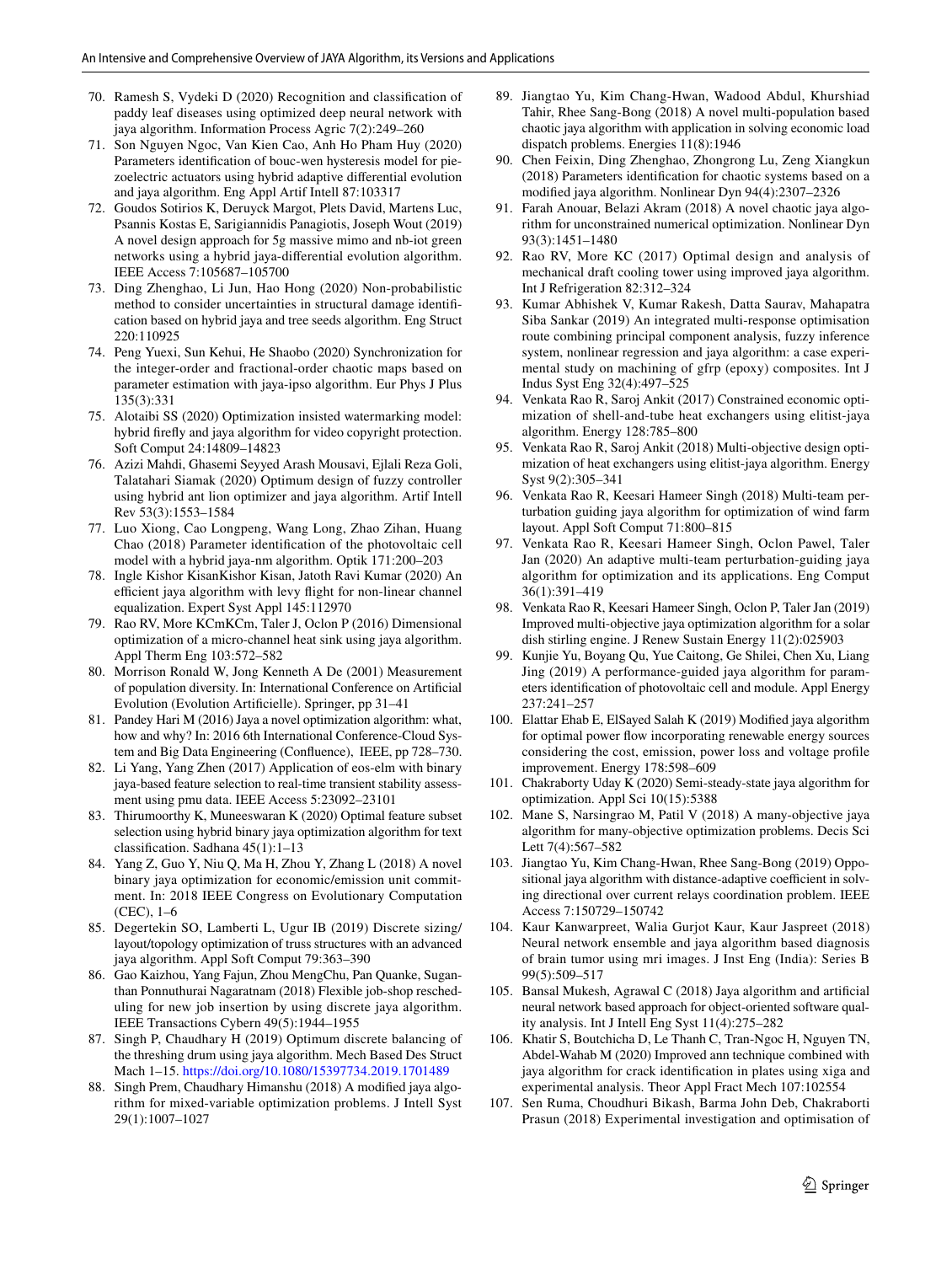wedm process for machining maraging steel using neural network based jaya algorithm. Int J Mach Mach Mater 20(4):387–399

- <span id="page-27-0"></span> 108. Baliarsingh Santos Kumar, Vipsita Swati, Dash Bodhisattva (2020) A new optimal gene selection approach for cancer classification using enhanced jaya-based forest optimization algorithm. Neural Comput Appl 32(12):8599–8616
- <span id="page-27-1"></span> 109. Ezzat D, Amin S, Shedeed Howida A, Tolba Mohamed F (2020) Directed jaya algorithm for delivering nano-robots to cancer area. Comput Methods Biomech Biomed Eng 23(16):1306–1316
- <span id="page-27-2"></span> 110. Gao Kaizhou, Yang Fajun, Li Junqing, Sang Hongyan, Luo Jianping (2020) Improved jaya algorithm for flexible job shop rescheduling problem. IEEE Access 8:86915–86922
- <span id="page-27-3"></span> 111. Ding Zhenghao, Li Jun, Hao Hong (2019) Structural damage identification using improved jaya algorithm based on sparse regularization and bayesian inference. Mech Syst Signal Process 132:211–231
- <span id="page-27-4"></span> 112. Nayak Deepak Ranjan, Zhang Yudong, Das Dibya Sundar, Panda Subinita (2019) Mjaya-elm: a jaya algorithm with mutation and extreme learning machine based approach for sensorineural hearing loss detection. Appl Soft Comput 83:105626
- <span id="page-27-5"></span> 113. Rao RV, Saroj A (2018) Constrained economic optimization of shell-and-tube heat exchangers using a self-adaptive multipopulation elitist-jaya algorithm. J Therm Sci Eng Appl. 10(4):041001
- <span id="page-27-6"></span> 114. Venkata Rao R, Saroj Ankit (2017) A self-adaptive multi-population based jaya algorithm for engineering optimization. Swarm Evolut Comput 37:1–26
- <span id="page-27-7"></span> 115. Rao Ravipudi V, Saroj Ankit, Oclon Pawel, Taler Jan, Lakshmi Jaya (2018) A posteriori multiobjective self-adaptive multipopulation jaya algorithm for optimization of thermal devices and cycles. IEEE Access 7:4113–4134
- <span id="page-27-8"></span> 116. Migallon Hector, Jimeno-Morenilla Antonio, Sanchez-Romero Jose-Luis, Rico H, Rao R VenkataR Venkata (2019) Multipopulation-based multi-level parallel enhanced jaya algorithms. J Supercomput 75(3):1697–1716
- <span id="page-27-9"></span> 117. Migallon Hector, Jimeno-Morenilla Antonio, Sanchez-Romero Jose-Luis (2018) Parallel improvements of the jaya optimization algorithm. Appl Sci 8(5):819
- <span id="page-27-10"></span> 118. Migallon H, Jimeno-Morenilla A, Sanchez-Romero JL, Belazi A (2020) Efficient parallel and fast convergence chaotic jaya algorithms. Swarm Evolut Comput 56:100698
- <span id="page-27-11"></span> 119. Rao RV, More KC, Coelho LS, Mariani VC (2017) Multi-objective optimization of the stirling heat engine through self-adaptive jaya algorithm. J Renew Sustain Energy 9(3):033703
- <span id="page-27-12"></span> 120. Venkata Rao R, Rai Dhiraj P, Balic Joze (2018) Optimization of abrasive waterjet machining process using multi-objective jaya algorithm. Mater Today: Proc 5(2):4930–4938
- <span id="page-27-13"></span> 121. Venkata Rao R, Rai Dhiraj P, Balic Joze (2019) Multi-objective optimization of abrasive waterjet machining process using jaya algorithm and promethee method. J Intell Manuf 30(5):2101–2127
- <span id="page-27-14"></span> 122. Venkata Rao R, Rai DP, Ramkumar J, Balic J (2016) A new multi-objective jaya algorithm for optimization of modern machining processes. Adv Prod Eng & Manag 11(4):271
- <span id="page-27-15"></span> 123. Mishra Aseem K, Shrivastava D, Bundela B, Sircar S (2020) An efficient jaya algorithm for multi-objective permutation flow shop scheduling problem. Advanced engineering optimization through intelligent techniques. Springer, Singapore, pp 113–125
- <span id="page-27-16"></span> 124. Berrouk F, Bouchekara HREH, Chaib AE, Abido MA, Bounaya K, Javaid MS (2018) A new multi-objective jaya algorithm for solving the optimal power flow problem. J Electrical Syst 14(3):165–181
- <span id="page-27-17"></span> 125. Rao Ravipudi Venkata, Saroj Ankit, Oclon Pawel, Taler Jan, Taler Dawid (2018) Single-and multi-objective design optimization of plate-fin heat exchangers using jaya algorithm. Heat Transfer Eng 39(13–14):1201–1216
- <span id="page-27-18"></span> 126. Rao Ravipudi V (2019) Single-and multi-objective optimization of casting processes using jaya algorithm and its variants. Jaya: an advanced optimization algorithm and its engineering applications. Springer, Cham, pp 273–289
- <span id="page-27-19"></span> 127. Srinivasarathnam C, Yammani Chandrasekhar, Maheswarapu Sydulu (2019) Multi-objective jaya algorithm for optimal scheduling of dgs in distribution system sectionalized into multimicrogrids. Smart Sci 7(1):59–78
- <span id="page-27-20"></span> 128. Venkaiah C, Jain Rohan V (2017) Multi-objective jaya algorithm based optimal location and sizing of distributed generation in a radial distribution system. In 2017 IEEE PES Asia-Pacific Power and Energy Engineering Conference (APPEEC), pages 1–6. IEEE
- <span id="page-27-21"></span> 129. Barakat AF, El-Sehiemy Ragab A, Elsayd Mohamed I, Osman E (2019) An enhanced jaya optimization algorithm (ejoa) for solving multi-objective orpd problem. In: 2019 International Conference on Innovative Trends in Computer Engineering (ITCE), pp 479–484. IEEE
- <span id="page-27-22"></span> 130. Wang S-H, Muhammad K, Lv Y, Sui Y, Han L, Zhang Y-D (2018) Identification of alcoholism based on wavelet renyi entropy and three-segment encoded jaya algorithm. Complexity 2018:3198184
- <span id="page-27-23"></span> 131. Satapathy SC, Rajinikanth V (2018) Jaya algorithm guided procedure to segment tumor from brain mri. J Optim 2018:3738049
- <span id="page-27-24"></span> 132. Wang Long, Huang Chao (2018) A novel elite opposition-based jaya algorithm for parameter estimation of photovoltaic cell models. Optik 155:351–356
- <span id="page-27-25"></span> 133. Gong C (2018) Jaya algorithm-optimized pid controller for avr system. In: International Conference on Intelligent and Interactive Systems and Applications. pp 382–393. Springer
- <span id="page-27-26"></span> 134. Hari Mr Jadhav Vaibhav, Patil MA (2017) Optimization of fuzzy controller by jaya algorithm. Int Res J Eng Technol (IRJET) 4(7):2182–2186
- <span id="page-27-27"></span> 135. Phulambrikar Sudhir (2016) Solving combined economic emission dispatch solution using jaya optimization algorithm approach. Int Res J Eng Tech 3:501–512
- <span id="page-27-28"></span> 136. Das T, Roy R (2018) Optimal reactive power dispatch using jaya algorithm. In: 2018 Emerging trends in electronic devices and computational techniques (EDCT). IEEE pp 1–6
- <span id="page-27-29"></span> 137. Mohanty Subhadarshini, Patra Prashanta Kumar, Ray Mitrabinda, Mohapatra Subasish (2019) An approach for load balancing in cloud computing using jaya algorithm. Int J Information Technol Web Eng (IJITWE) 14(1):27–41
- <span id="page-27-30"></span> 138. Warid Warid, Hizam Hashim, Mariun Norman, Wahab Noor Izzri Abdul (2018) A novel quasi-oppositional modified jaya algorithm for multi-objective optimal power flow solution. Appl Soft Comput 65:360–373
- <span id="page-27-31"></span> 139. Khatir SamirSamir, Wahab Magd Abdel (2019) Fast simulations for solving fracture mechanics inverse problems using pod-rbf xiga and jaya algorithm. Eng Fract Mech 205:285–300
- <span id="page-27-32"></span> 140. Khatir Samir, Wahab Magd Abdel (2019) A computational approach for crack identification in plate structures using xfem, xiga, pso and jaya algorithm. Theoretical Appl Fract Mech 103:102240
- <span id="page-27-33"></span> 141. Wang Long, Huang Chao, Huang Lingmiao (2018) Parameter estimation of the soil water retention curve model with jaya algorithm. Comput Electron Agric 151:349–353
- <span id="page-27-34"></span> 142. Dinh-Cong Du, Vinh Ho-Huu, Trung Vo-Duy, Quyen Ngo-Thi Hong, Trung Nguyen-Thoi (2018) Efficiency of jaya algorithm for solving the optimization-based structural damage identification problem based on a hybrid objective function. Eng Optimization 50(8):1233–1251
- <span id="page-27-35"></span> 143. Zamli Kamal Z, Alsewari Abdulrahman, Ahmed Bestoun S (2018) Multi-start jaya algorithm for software module clustering problem. Azerbaijan J High Perform Comput 1:87–112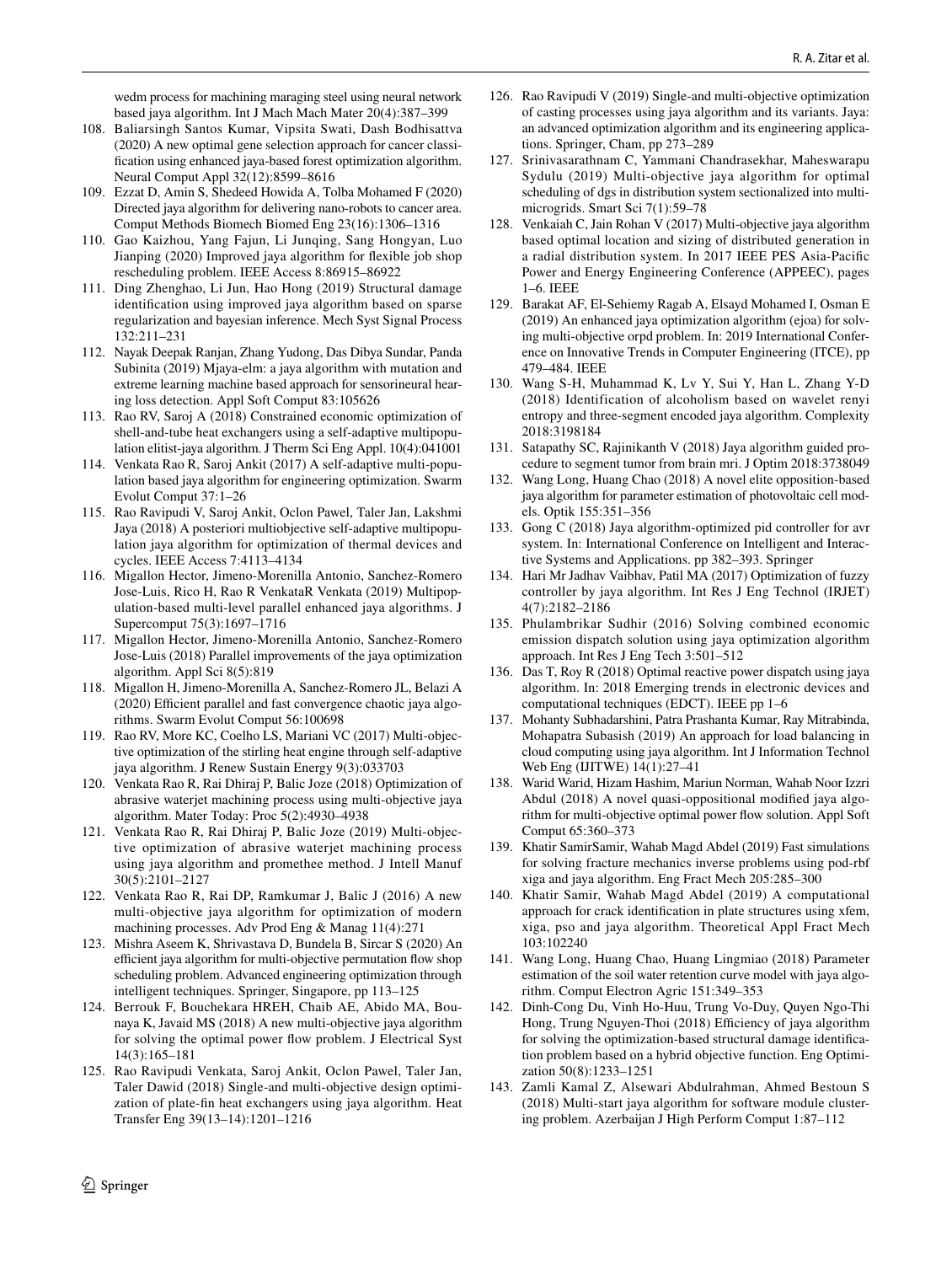- <span id="page-28-0"></span> 144. Das H, Naik B, Behera HS (2020) A jaya algorithm based wrapper method for optimal feature selection in supervised classification. J King Saud University-Comput Information Sci 1–13. https://doi.org/10.1016/j.jksuci.2020.05.002
- <span id="page-28-1"></span> 145. Wang Shui-Hua, Cheng Hong, Phillips Preetha, Zhang Yu-Dong (2018) Multiple sclerosis identification based on fractional fourier entropy and a modified jaya algorithm. Entropy 20(4):254
- <span id="page-28-2"></span> 146. Zhang Yu-Dong, Zhao Guihu, Sun Junding, Xiaosheng Wu, Wang Zhi-Heng, Liu Hong-Min, Govindaraj Vishnu Varthanan, Zhan Tianmin, Li Jianwu (2018) Smart pathological brain detection by synthetic minority oversampling technique, extreme learning machine, and jaya algorithm. Multimedia Tools Appl 77(17):22629–22648
- <span id="page-28-3"></span> 147. Rajinikanth V, Dey N, Kumar R, Panneerselvam J, Raja NSM (2019) Fetal head periphery extraction from ultrasound image using jaya algorithm and chan-vese segmentation. Procedia Comput Sci 152:66–73
- <span id="page-28-4"></span> 148. Zhang Yudong, Yang Xiaojun, Cattani Carlo, Rao Ravipudi Venkata, Wang Shuihua, Phillips Preetha (2016) Tea category identification using a novel fractional fourier entropy and jaya algorithm. Entropy 18(3):77
- <span id="page-28-5"></span> 149. Huang Chao, Wang Long, Yeung Ryan Shun-Cheung, Zhang Zijun, Chung Henry Shu-Hung, Bensoussan Alain (2017) A prediction model-guided jaya algorithm for the pv system maximum power point tracking. IEEE Transactions Sustain Energy 9(1):45–55
- <span id="page-28-6"></span> 150. Kunjie Yu JJ, Liang BYQu, Chen Xu, Wang Heshan (2017) Parameters identification of photovoltaic models using an improved jaya optimization algorithm. Energy Convers Manag 150:742–753
- <span id="page-28-7"></span> 151. Demircali Akif, Koroglu Selim (2020) Jaya algorithm-based energy management system for battery-and ultracapacitor-powered ultralight electric vehicle. Int J Energy Res 44(6):4977–4985
- <span id="page-28-16"></span> 152. Wadood A, Farkoush SG, Khurshaid T, Yu J-T, Kim C-H, Rhee S-B (2019) Application of the jaya algorithm in solving the problem of the optimal coordination of overcurrent relays in singleand multi-loop distribution systems. Complexity 2019:5876318. https://doi.org/10.1155/2019/5876318
- <span id="page-28-13"></span> 153. Patel Jignesh P, Patel H (2020) An improved optimal economic dispatch of wind-thermal power using jaya algorithm. J Electrical Eng 20:1–8
- <span id="page-28-14"></span> 154. Shuhui Xu, Wang Yong, Wang Zhi (2019) Parameter estimation of proton exchange membrane fuel cells using eagle strategy based on jaya algorithm and nelder-mead simplex method. Energy 173:457–467
- <span id="page-28-25"></span> 155. Khanh Pham Q, Anh HPH (2019) Advanced intelligent identification of pmsm parameter using modified jaya optimization algorithm. J of Sci Technol 8-16. https://doi.org/10.15625/vap. [2019. 0002](https://doi.org/10.15625/vap.2019.0002)
- <span id="page-28-27"></span> 156. Kumar Abhishek V, Kumar Rakesh, Datta Saurav, Mahapatra Siba Sankar (2017) Application of jaya algorithm for the optimization of machining performance characteristics during the turning of cfrp (epoxy) composites: comparison with tlbo, ga, and ica. Eng Comput 33(3):457–475
- <span id="page-28-29"></span> 157. Kumar Vijendra, Yadav SM (2018) Optimization of reservoir operation with a new approach in evolutionary computation using tlbo Algorithm and jaya algorithm. Water Resour Manag 32(13):4375–4391
- <span id="page-28-8"></span> 158. Jimeno-Morenilla Antonio, Sanchez-Romero Jose-Luis, Migallon Hector, Mora-Mora H (2019) Jaya optimization algorithm with gpu acceleration. J Supercomput 75(3):1094–1106
- <span id="page-28-9"></span> 159. Sain Debdoot, Swain Subrat Kumar, Kumar Tapas, Mishra Sudhansu Kumar (2020) Robust 2-dof fopid controller design for maglev system using jaya algorithm. IETE J Res 66(3):414–426
- <span id="page-28-10"></span> 160. Singh Sugandh P, Prakash Tapan, Singh VP, Babu M Ganesh (2017) Analytic hierarchy process based automatic generation

control of multi-area interconnected power system using jaya algorithm. Eng Appl Artif Intell 60:35–44

- <span id="page-28-11"></span> 161. Debnath Manoj Kumar, Sinha Sayantan, Mallick Ranjan Kumar (2017) Application of fuzzy-pidf controller for automatic generation control using jaya algorithm. Int J Pure Appl Math 114(9):51–61
- <span id="page-28-12"></span> 162. Sain Debdoot, Swain Subrat Kumar, Mishra Sudhansu Kumar (2018) Real time implementation of optimized i-pd controller for the magnetic levitation system using jaya algorithm. IFAC-Papers OnLine 51(1):106–111
- <span id="page-28-15"></span> 163. Chakraborty Uday K (2019) Proton exchange membrane fuel cell stack design optimization using an improved jaya algorithm. Energies 12(16):3176
- <span id="page-28-17"></span> 164. Oclon Pawel, Cisek Piotr, Rerak Monika, Dawid Taler R, Rao Venkata, Vallati Andrea, Pilarczyk Marcin (2018) Thermal performance optimization of the underground power cable system by using a modified jaya algorithm. Int J Therm Sci 123:162–180
- <span id="page-28-18"></span> 165. Bhongade S, Parmar Vishnu Prasad (2020) Jaya algorithm-based optimized automatic generation control scheme for interconnected solar-Thermal power system. IUP J Electrical Electron Eng 13(1):29–41
- <span id="page-28-19"></span> 166. Bhongade Sandeep (2018) Automatic generation control of twoarea stthermal power system using jaya algorithm. Int J Smart Grid-ijSmartGrid 2(2):99–110
- <span id="page-28-20"></span> 167. Jumani Touqeer A, Mustafa Mohd W, Hussain Z, Rasid Madihah Md, Saeed MS, Memon Mehran M, Khan I, Nisar KS (2020) Jaya optimization algorithm for transient response and stability enhancement of a fractional-order pid based automatic voltage regulator system. Alex Eng J 59(4):2429–2440
- <span id="page-28-21"></span> 168. Chowdhury A, Roy R, Mandal KK, Bhattacharya S, Biswas P, Nandy S (2020) Comparison of improvement in technical, commercial and environmental benefits by optimal single-point, twin-point and triple-point deterministic pv-based dg injection by jaya algorithm. Comput Adv Commun Circuits Syst. Springer, Newyork, pp 25–36
- <span id="page-28-22"></span> 169. Roshani GH, Karami A, Khazaei A, Olfateh A, Nazemi E, Omidi M (2018) Optimization of radioactive sources to achieve the highest precision in three-phase flow meters using jaya algorithm. Appl Radiat Isotopes 139:256–265
- <span id="page-28-23"></span> 170. Venkata Rao R, Rai Dhiraj P (2017) Optimization of submerged arc welding process parameters using quasi-oppositional based jaya algorithm. J Mech Sci Technol 31(5):2513–2522
- <span id="page-28-24"></span> 171. Anjaneyulu K, Venkatesh G (2021) Optimization of process parameters of magnetic abrasive finishing using jaya algorithm. Mater Today Proc 41:1035–1040
- <span id="page-28-26"></span> 172. Mishra Aseem K, Shrivastava Divya, Vrat Prem (2020) An opportunistic group maintenance model for the multi-unit series system employing jaya algorithm. OPSEARCH 57(2):603–628
- <span id="page-28-28"></span> 173. Venkata Rao R, Rai Dhiraj P (2017) Optimisation of welding processes using quasi-oppositional-based jaya algorithm. J Exp & Theoretical Artif Intell 29(5):1099–1117
- <span id="page-28-30"></span> 174. T Ozturk Hasan, T Dede, E Turker (2020) Optimum design of reinforced concrete counterfort retaining walls using tlbo, jaya algorithm. Structures 25:285–296
- <span id="page-28-31"></span> 175. Dede T, Grzywinski M, Rao RV (2020) Jaya: a new meta-heuristic algorithm for the optimization of braced dome structures. Advanced engineering optimization through intelligent techniques. Springer, Newyork, pp 13–20
- <span id="page-28-32"></span> 176. Natrayan L, Kumar M Senthil (2020) Optimization of squeeze casting process parameters on aa2024/al2o3/sic/gr hybrid composite using taguchi and jaya algorithm. Int J Control Automation 13(2s):95–104
- <span id="page-28-33"></span> 177. Dinh-Cong D, Vo-Duy T, Ho-Huu V, Nguyen-Thoi T (2019) Damage assessment in plate-like structures using a two-stage method based on modal strain energy change and jaya algorithm. Inverse Problems Sci Eng 27(2):166–189